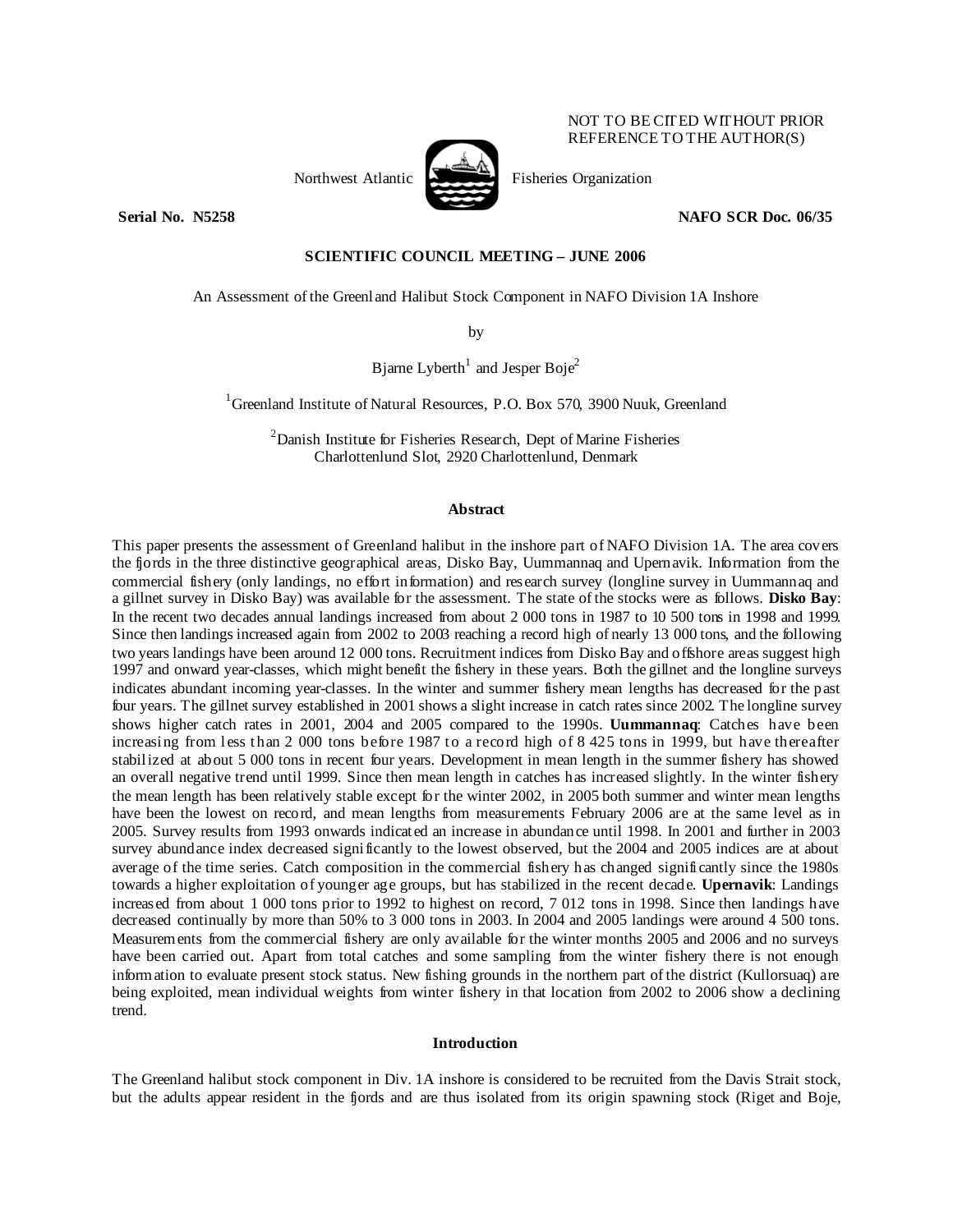1989). As a result, the inshore component does probably not contribute to the spawning stock in the Davis Strait (Boje, 1994). In samples from Disko Bay <10% of females in the reproductive age, were assigned mature during the assumed peak spawning period in spring (Simonsen and Gundersen 2005). Also in former times only sporadic spawning is observed in the inshore area (Jørgensen and Boje, 1994) and the inshore component is therefore not assumed to be self-sustainable, but dependent on recruits and immigration from the offshore area (Bech, 1995). Evidence that supported this stock structure resulted in 1994 NAFO to disconnect the assessment and advice on the inshore stock components from the offshore component in the Davis Strait and Baffin Bay.

### **Description of the Fishery and Nominal Catches**

The lack of reliable landing data for recent years and incomplete data release from the Greenland authorities hampers the assessment of the inshore stock components in Div. 1 A. Official data on landings allocated on area (field-code), fishing gear and effort is a prerequisite for disaggregating catches and compiling catch in numbers, thereby allowing any analytical approaches to determine stock status. Improvement of the current assessment is entirely dependent upon this. In 2002, no information has been provided on gear types in the fishery. For a number of years, the catch statistics are preliminary and frequent changes to the database creates confusion on its reliability.

The main inshore fishing grounds for Greenland halibut in Greenland are in Div. 1A (Fig. 1), where the total landings amounted to 22 907 tons in 2005, and constitute far the majority (~99%) of inshore landings in Greenland. The inshore landings were around 7 000 tons in the late 1980's and increased until the late 1990s to a maximum of about 24 600 tons in 1998.

The inshore fishery in Div. 1A is located in three main areas: Disko Bay, Uummannaq and Upernavik (Fig. 1). The fishery is not quota regulated, but since 1998 regulations have restricted effort increase by means of licenses to conduct fishery. New license issues have since been limited after 1998 and the total number of licenses is actually around 1 300. There are no landing limitations on the fishery licenses. Therefore, in practice the effort is more or less unregulated.

The fishery is traditionally performed with longlines from small open boats or by dog sledges. In recent 10-15 years bigger vessels (>25 feet) have entered the fishery. Typically the fishery is carried out in the inner parts of the icefjords at depths between 500 to 800 m. In the middle of the 1980s gillnets were introduced to the inshore fishery, and were used more commonly in the following years. In the late nineties authorities introduced regulations limiting areas of gillnet fishery in order to limit effort. A total ban for gillnets has been in force since 2000. However, derogations have been given to this ban. Competence to lay down local rules have been given to Uummannaq and Upernavik municipalities in 2004, and areas where gillnet fishery is allowed has been expanded in all three municipalities. The gillnet fishery is regulated by a minimum mesh-size of 110 mm (half meshes), while there are no gear regulations on the longline fishery.

### **Disko Bay**

Disko Bay is the area where Greenland halibut fishery developed in Greenland in the beginning of the 1900, and the major part of the catches in Greenland have traditionally been taken here. The landings in Disko Bay have increased continually until the late 1990s to about 10 500 tons (Fig. 2 and Table 1). After a decline in 2001 to 7 052 tons, landings have increased again in 2002 and further in 2004 to a historic high of 12 857 tons, in 2005 landings amounted 12 451 tons. The Greenland halibut fishery is conducted in, and in front of an ice fjord (Kangia) in the immediate vicinity of Ilulissat town, and in an icefjord north of Ilulissat, Torssukattak (Fig. 1). The winter fishery in Ilulissat Icefjord, Kangia, is a traditional fishery from the ice using longlines. The fishery near Ilulissat is conducted within a small area  $(2 \text{ nm}^2)$  and consist of a mixture of gillnet and longline fishery. However, the gillnet fishery is restricted to areas further from the icefjord than the longline fishery. The majority of the landings in Disko Bay are caught within this area. The fishery in Ilulissat and the other two areas is carried out in all seasons but most often peak in summer (Fig. 3). It has been observed that the fish disappear from the area in mid July, where after the fishery move to Torssukattak north of Ilulissat (Simonsen and Roepstorff, 2000). The fishery in Torssukattak is almost exclusively carried out in the period July - August. Fishery in this fjord is restricted by sea ice in spring.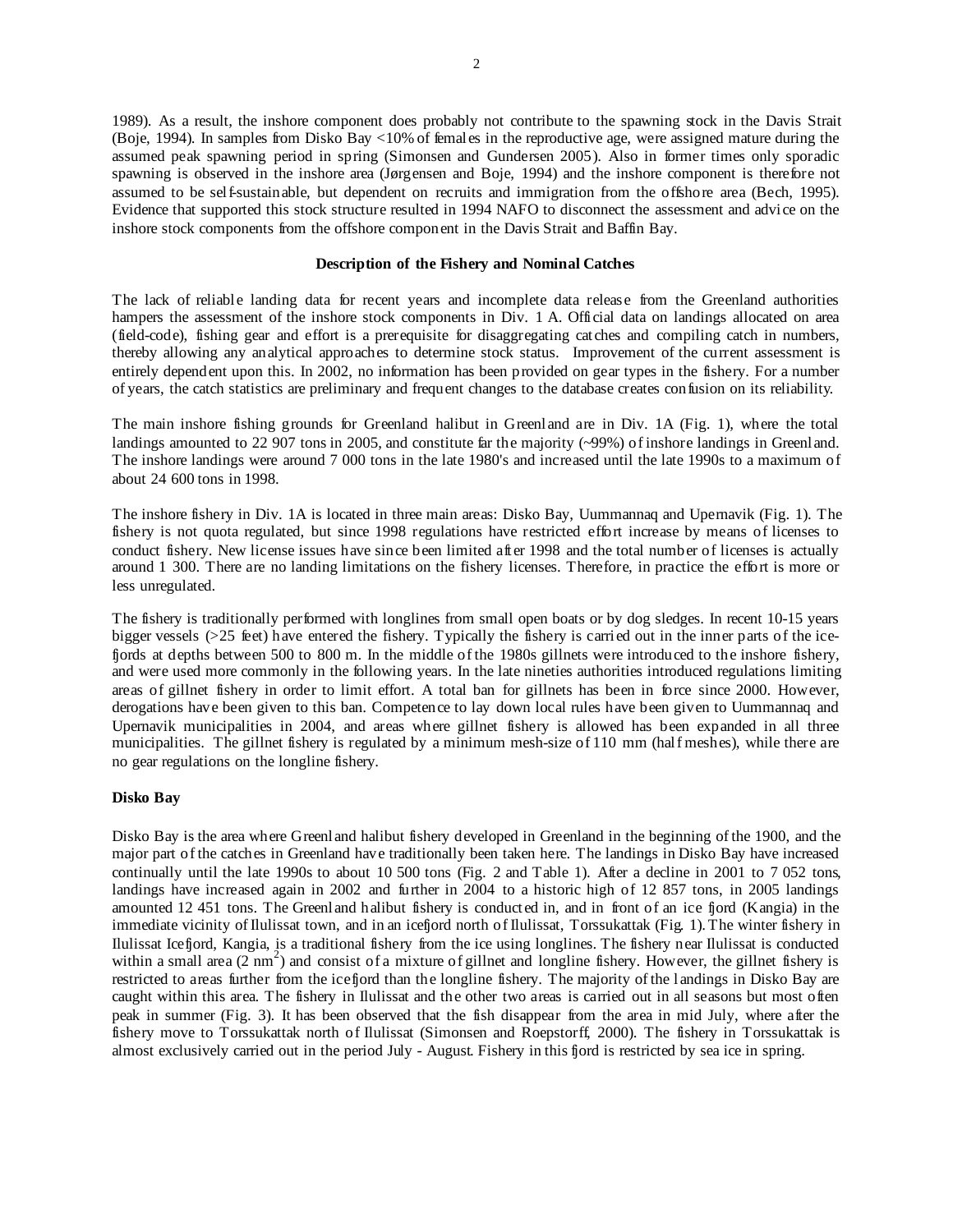### **Uummannaq**

The landings in Uummannaq were stable around 3 000 tons prior to 1992, but has increased with some fluctuations until 1999 where 8 425 tons were landed. After a decline to 5 039 tons in 2003, landings again increased to 5 248 tons in 2004 and decreased in 2005 to 4 856 tons (Fig. 2 and Table 1).

The fishery in Uummannaq area is conducted in a large system of icefjords. The main fishing grounds are in the southwest part of the fjord system. In previous times the southernmost icefjord, Qarajaqs Icefjord was the main fishing area but during the last decade the fishery has spread further north to include Sermilik and Itiviup Icefjords (Fig. 1). Use of gillnets is developing and in 2005 catches by gillnet exceeded that of longlines, use of gillnets is prohibited in the inner parts of the fjords in Uummannaq.

### **Upernavik**

The northernmost area consists of a large number of ice fjords. Fishery in this are started in the 1980s. The main fishing grounds are Upernavik Ice fjord and Giesecke Ice fjord. New fishing grounds around Kullorsuaq in the northern part of the area are exploited these years (Fig. 1). Use of gillnets have been prohibited in Upernavik but derogations have been given for a fishery outside the Icefjords since 2002.

The landings in the Upernavik area have increased steadily from about 1 000 tons in the late 1980s to about 3 to 4 000 tons in 1993 to 1995 (Fig. 2 and Table 1). The total landings in 1998 were the highest on record 7 012 tons. Since then landings declined to 3 019 tons in 2002 followed by a steady increase up until 2005 where landings were 4 839 tons.

### **3. Input data**

### **3.1. Research Surveys**

#### Longline survey

Prior to 1993 various longline exploratory surveys were conducted with research vessels. Due to variable survey design and gear, these surveys are not comparable. In 1993 a longline survey for Greenland halibut was initiated for the inshore areas of Disko Bay, Uummannaq and Upernavik. The survey was conducted annually covering two of three areas alternately, with approximately 30 fixed stations in each area (for further details see Simonsen *et al*. 2000). This survey has recently been evaluated and the main conclusions drawn are that the survey does not generate sufficient data for proper statistical analyses; this in combination with an almost unknown selectivity of the gear as well as catch efficiency, prevents to use survey results as anything than indicative of overall stock trends, e.g. no information on year-class strength and population in absolute numbers. Therefore, a pilot study on using gillnet (multi-meshed) as survey gear have been performed since 2001. Parallel with the new gillnet survey the aim was to continue the longline survey. However in 2002 no longline survey was conducted and in 2003 the longline survey was only conducted in Uummannaq. Due to varying coverage and number of longline settings between years, survey CPUEs have been standardised with respect to depth and area effects by use of a GLM.

#### Gillnet survey

The main objective for using gillnets is a well-estimated selectivity and the possibility for targeting pre-fishery sized Greenland halibut, i.e. lesser than 50 cm. The survey has been conducted since 2001 with the research vessel 'Adolf Jensen' in Disko Bay. The location is chosen due to the known presence of pre-fishery recruits in combination with a bottom topography (approx. 3-400 m depth of even clay ground) that allows fishing with gillnets. The northern areas, Uummannaq and Upernavik, have both tough rock grounds not suitable for gillnet fishing. Only 8 stations were fished in the first survey year 2001, thereafter the number increased to about 50-60 (see Table 2). The surveyed area covers the proposed young fish areas in Disko Bay, off Ilulissat and the Icefjord and off the northern icefjord Torssukattak (Fig. 4). Mesh sizes 45, 52, 60 and 70 mm (knot to knot) with twines 0.28, 0.40, 0.40 and 0.50 mm correspondingly, were used to target the fish size groups approximately 30-50 cm. Multi-gang gillnets being approx. 300 m were composed of 4 sections, one of each mesh size, with 2 m space between each section to prevent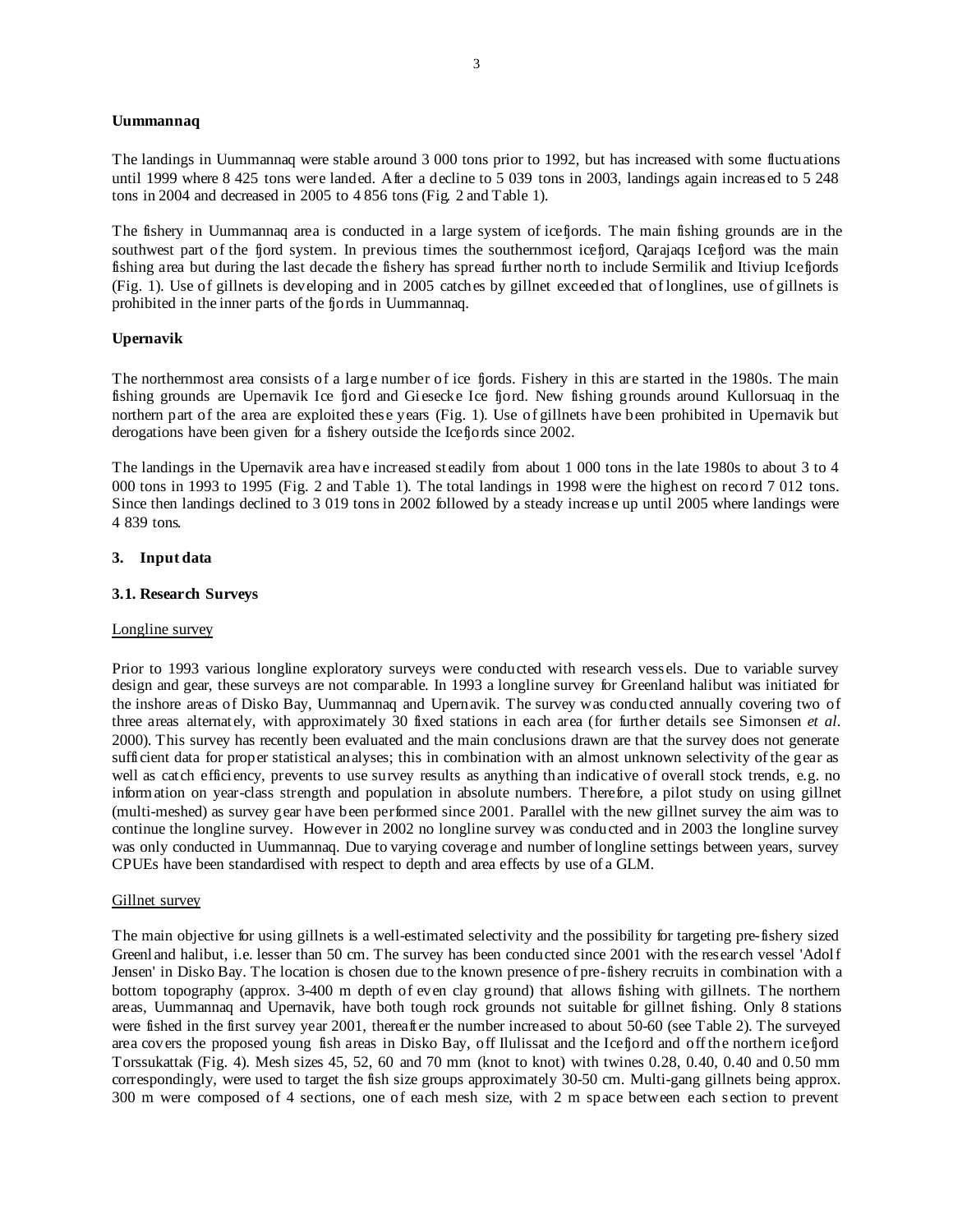catchability interactions between sections. Soaktime is approx. 10 hours and fishing occurred both day and night. Stations were paired two and two, close to each other to allow for analysis of within station variability. The survey uses fixed positions of stations.

The gillnets are selecting Greenland halibut in the length range 30-50 cm. Greenland halibut larger than 50 cm are abundant in the area, but seem mostly concentrated at the commercial fishing grounds in the immediate vicinity of Ilulissat and in the Icefjords, Kangia (Ilulissat Icefjord) and Torsukattak in the north. The gillnet survey do not cover those commercial fishing grounds. Greenland halibut smaller than 30 cm are occasional abundant in the area, but are mostly recruited from offshore areas off Disko Bay and are supposed to perform a stepwise migration towards the commercial fishing grounds near the icefjords.

# Recruitment indices.

Greenland Institute of Natural Resources conducts annual surveys with R/V "Pamiut" in 3<sup>rd</sup> quarter for shrimp and demersal fish as described in Sünksen and Jørgensen (SCR Doc. 06/28). And since 1992 it has been extended to include the Disko Bay, fish have been routinely measured, and Greenland halibut are disaggregated to ages 1-3 by the Petersen method. In 2005, 16 hauls were conducted in the Disko Bay. The CPUE for Greenland halibut (number per age per hour of ages 1-3) is estimated for the Disko Bay, using tows from depths >300 m. The index is assumed indicative for recruitment to the Disko Bay fishable stocks only. Recruitment dynamics for the northern areas, Uummannaq and Upernavik are unknown.

# **3.2. Commercial fishery data**

### Landings data

Data on the inshore landings of Greenland halibut for Disko Bay and Uummannaq in 2005 were obtained from Royal Greenland (RG) for the cities of Ilulissat, Qasigiannguit and Uummannaq, and Greenland Statistics (GS). Data from Upernavik was obtained from Upernavik Seafood A/S. Only a part of the data from 2005 was allocated to gear, and the remaining catches were allocated according to these available data. Summer was defined as June-November (both included), remaining months were classified as winter.

Processed fish is normally converted to whole fish weight using a conversion factor set by the authorities. The conversion factor for gutted fish with head and tail are multiplied by a factor 1.10. The conversion factor for gutted fish without head and tail are 1.35.

In order to obtain length distributions for the commercial catches/landings random samplings from gillnet and longline fishery are carried out annually in the three main areas in February/March and July/August. Sampling intensity from the commercial fishery in the recent year is given in text table below.

| Sampling                      | 2005   | Disko Bay |       |           |              |  |
|-------------------------------|--------|-----------|-------|-----------|--------------|--|
| Nos length measurements       |        |           |       |           | Nos otoliths |  |
| Gear \Season                  | Summer | Winter    | All   | % sampled |              |  |
| Longline                      | 3636   | 1926      | 5.562 |           |              |  |
| Gillnet                       |        | 3740      | 3.740 |           |              |  |
| All                           | 3.636  | 5.666     | 9.302 | 0.236     | 836          |  |
|                               |        |           |       |           |              |  |
| <b>Sampling</b>               | 2005   | Uummannaq |       |           |              |  |
| <b>Noslength measurements</b> |        |           |       |           | Nos otoliths |  |
| Gear \Season                  | Summer | Winter    | All   | % sampled |              |  |
| Longline                      | 3666   | 745       | 4.411 |           |              |  |
| Gillnet                       | 1424   | 95        | 1.519 |           |              |  |
| All                           | 5.090  | 840       | 5.930 | 0,532     | 609          |  |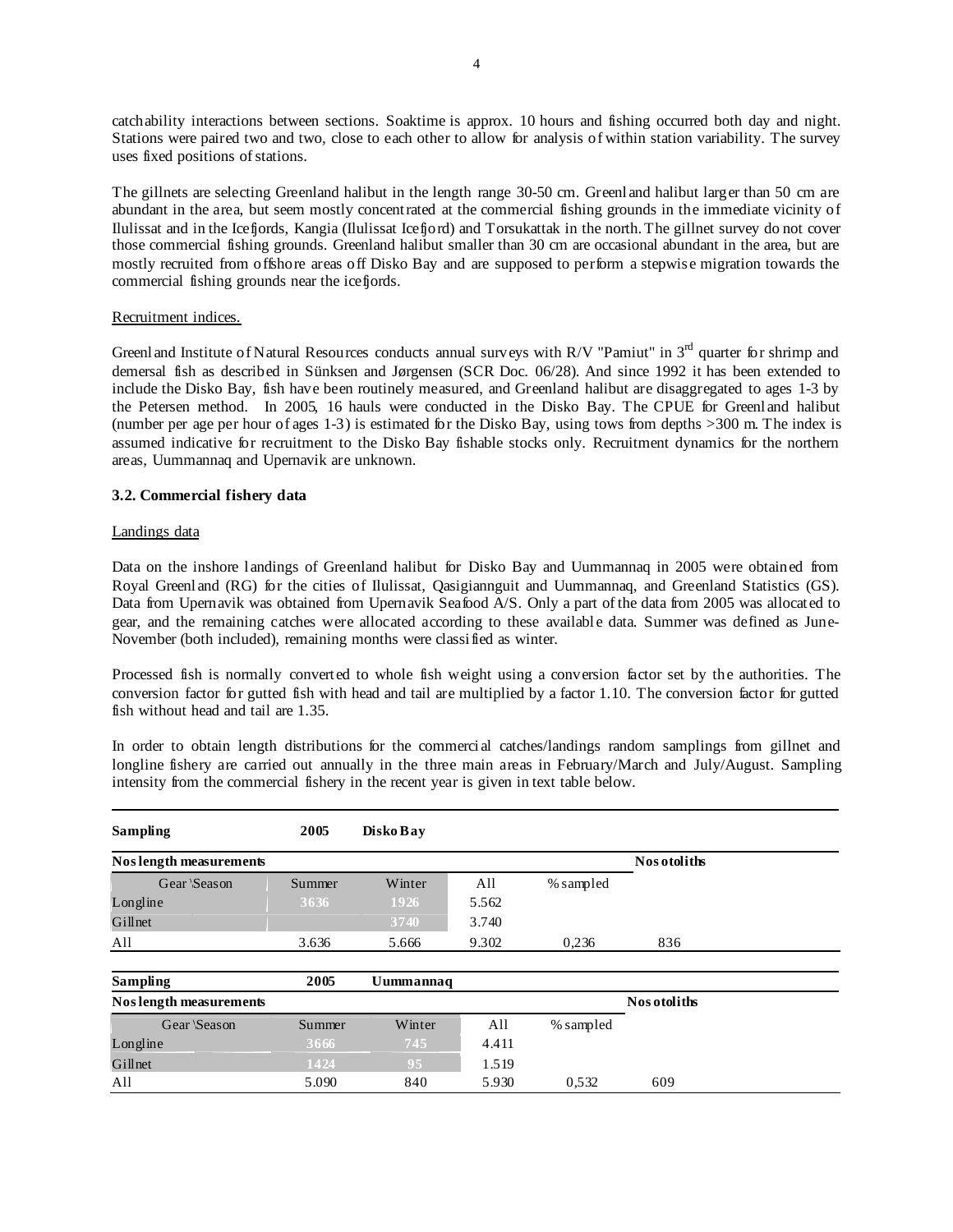### **Effort**

Logbooks are not mandatory in the entire inshore fishery. However, a regulation has recently been put in force on mandatory logbooks for vessels longer than 30 feet.

#### Catch-at-age

Catch-at-age data were compiled for the 2005 fishery, based on otolith sampling in summer, both from the surveys and from the commercial fishery (Table 5). For 2005 the ALK for Disko Bay was based on otoliths from Disko Bay in 2003-2005, due to incomplete coverage in 2005. For Uummannaq in 2005 an ALK, with 2003 and 2004 readings, from Uummannaq was used (Table 6). With the exception on otoliths from 2005, otoliths from the inshore part of Div. 1A have been read by the same otolith reader from GINR in the entire period. No reliable maturity data were available. For 2005 the gillnet fishery in summer was not sampled. Catch composition from this fishery was assumed equal to the winter gillnet fishery.

### **4. Assessment**

### **4.1. Gillnet survey**

The gillnet survey uses 4 different mesh sizes, 46, 55, 60 and 70 mm, for which is assumed a bi-modal selection curve as shown in Fig. 5. Gillnet selection curves are well-known being skew and not only characterized by a normal distribution. In order to account for catch of larger fish a bi-modal approach was chosen. The mesh sizes 46, 55, 60 and 70 mm was chosen in order to select fish in the length range 30-50 cm, i.e. pre-fishery recruits. From the selection curves in Fig 5, it is obvious that selection is nearly 100% in that length interval, thus it is assumed that the catches in this length range will reflect the fished population.

Most catches in the survey was obtained in the area just north of Ilulissat (stat. sq. LH028) and off the northern Icefjord Torssukattak (Fig. 6). Figure 7 give standardised catch rates in survey from 2001 to 2005; from 2001 to 2002 both CPUE and numbers per unit effort (NPUE) decreased, and have since continuously increased to catch rates as obtained in 2001. The catches have been expressed as catch in kg or numbers per 6 hours of setting, assuming that catch rates are linear positive related to soak time. This has, however, not been proved, and since soak time is on average twice as high in 2002 as compared to 2001 and 2003, the trend in catch rates between years is dependant on this assumption. Dis-aggregating the CPUE and NPUE by length groups, show that the number of small fish increased in 2004 compared to previous years but decreased in 2005 though still remaining at a level above average of the time series.

Assuming a bi-modal selection curve (Wilemans wings) as given in Fig. 5 will result in relative underlying populations as provided in Fig. 8b. The fit of the assumed selection curve to the catch data is given in Fig. 8a. The estimated relative population suggest an inflow of small fish since 2003, but cohorts are not easy to follow. Age distributions are rather uniform between years and only in 2003 high abundance of age 3 deviate from the mean (Fig. 9).

### **4.2. Longline survey**

Since 2001 when the gillnet survey was initiated, the longline survey has been restricted and the aim is to cover the areas Uummannaq and Upernavik only by longline survey. In order to establish a calibration key between the gillnet and longline surveys, longline settings were conducted in Disko Bay in 2004 and 2005. This allow an extension of the newly initiated gillnet survey index back in time (SCR Doc. 05/57).

### Survey CPUE

### Disko Bay

Apart from 2001 a longline survey was carried out in 2004-5 (Fig. 11). CPUE in 2004 and 2005 were similar high and above the average catch rate, at about same level as in 2001. Thus since 2001 catch rates are considerably higher than those obtained in the period 1993-2000 although not statistically significant. Length distributions of catches have since 2001 been narrower than prior to 2001 (Fig. 10 and 12). The ratio between landings and survey catch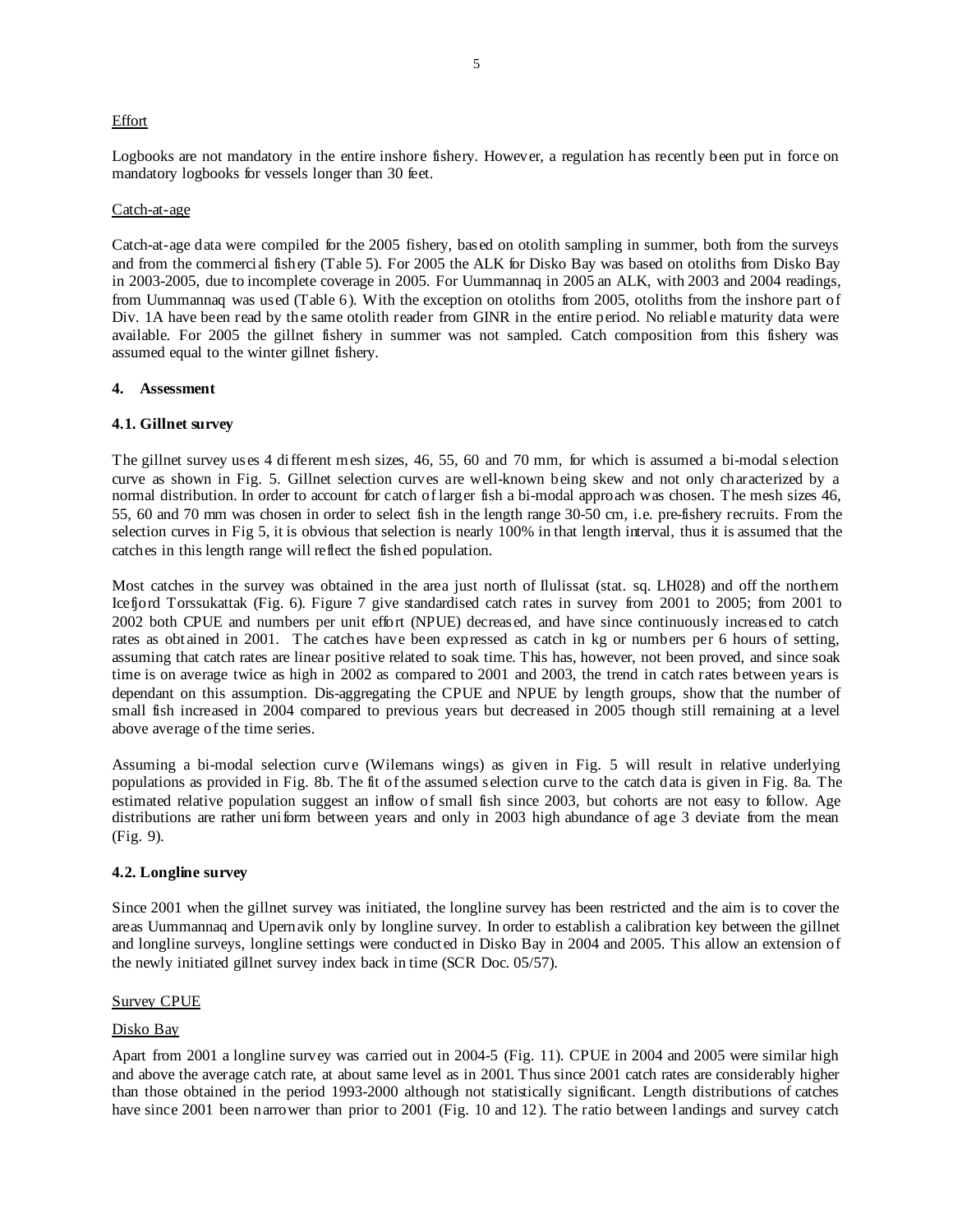rates as a proxy for exploitations rate suggest a lower exploitation in recent 6 years (Fig. 13).

#### Uummannaq

In Uummannaq mean size have been very stable in the time series of the longline survey. Mean length increased from 57 cm to 62 cm in 1998 and has since decreased to 56 cm in 2005 (Fig. 10, Table 4). Catch rates have, however, showed a considerable decrease from 1998/99 to 2003, but has since increased in 2004 and 2005 to about average of the time series. (Fig. 11). The length composition in the survey catches have varied considerably since 1993, in general being broad (Fig. 11). Distributions suggest that good year-classes are contributing to survey since 2003. Using the relation between total catches and the survey index as an approximation for exploitation level, reveal that exploitation of the populations in Uummannaq have increased since the late 1990s and especially in 2003. However both in 2004 and 2005 the index is low (Fig. 13).

### Upernavik

Since 2000 no longline survey has been carried out in Upernavik.

### **4.3. Exploratory analytical assessments**

Exploratory assessments were conducted for the Disko Bay area based on catch at age data 1988-2005, the GINR Gillnet survey 2001-2005 and the Pamiut trawl survey 1988-2005. Due to the resident behaviour of Greenland halibut in the Disko Bay (Boje, 1994), the population is considered a well-defined biological entity with recruitment from the offshore areas. The outcome of the exercise is only considered exploratory since the assessment varies considerably depending on which index is included in the model and as also strong retrospective patterns are found. Further, age readings are considered of relatively noisy for especially the older ages.

### Input

Due to incomplete age samplings since 2001, an annual ALK that combines ALK for the preceding years (i.e. 2001 for 2001, 2001+2002 for 2002, 2001+2002+2003 for 2003) were used in the catch at age estimation. Catch-at-age is available back to 1988 (Table 5) and samples have been conducted both by season and by gear (summer-winter, gillnet-longline). Catch curves (Fig. 14) and the mean standardized CN (Fig. 15) suggest that most age groups have become more abundant in catches, but also that the matrix is rather noisy and inconsistent between years.

For the age compilation of the Gillnet survey index was used same ALK procedure s for the catch-at-age. The Pamiut Disko Bay trawl survey index of Greenland halibut ages 1-2 was age disaggregated by means of the Petersen method as described in Jørgensen and Sünksen (SCR Doc. 06/28).

Mean weight at age in the stock was considered equal to weight at age in the catch (Fig. 16). From 1988 to 1992 few samplings were taken and weight at age is averaged in that period. Since 1998 no trends are visible for the mean wgt-at-age, however, compared to previous periods, older fish have decreased in mean weight.

No maturity at age data were presently available so a knife-edge ogive was used assuming age 10+ fully mature.

A matrix plot tracking year-classes from one year to the next shows that the gillnet survey has a poor internal consistency compared to that of the Paamiut survey (Fig. 17). The longer time series of the Pamiut survey at ages 1 and 2 with a determination coefficient of less than 0.3 doesn't show a better internal consistency (Fig. 18).

#### Separable VPA

A Separable VPA was performed in order to explore the internal consistency in the catch at age matrix. The options suggested by an XSA run, were Terminal F of 0.200 on age 11 and Terminal S of 1.000 (Table 7). Large negative residuals are seen for younger age groups and mainly positive residuals are seen for the older age groups (Fig. 19). No trend in residuals is evident over time.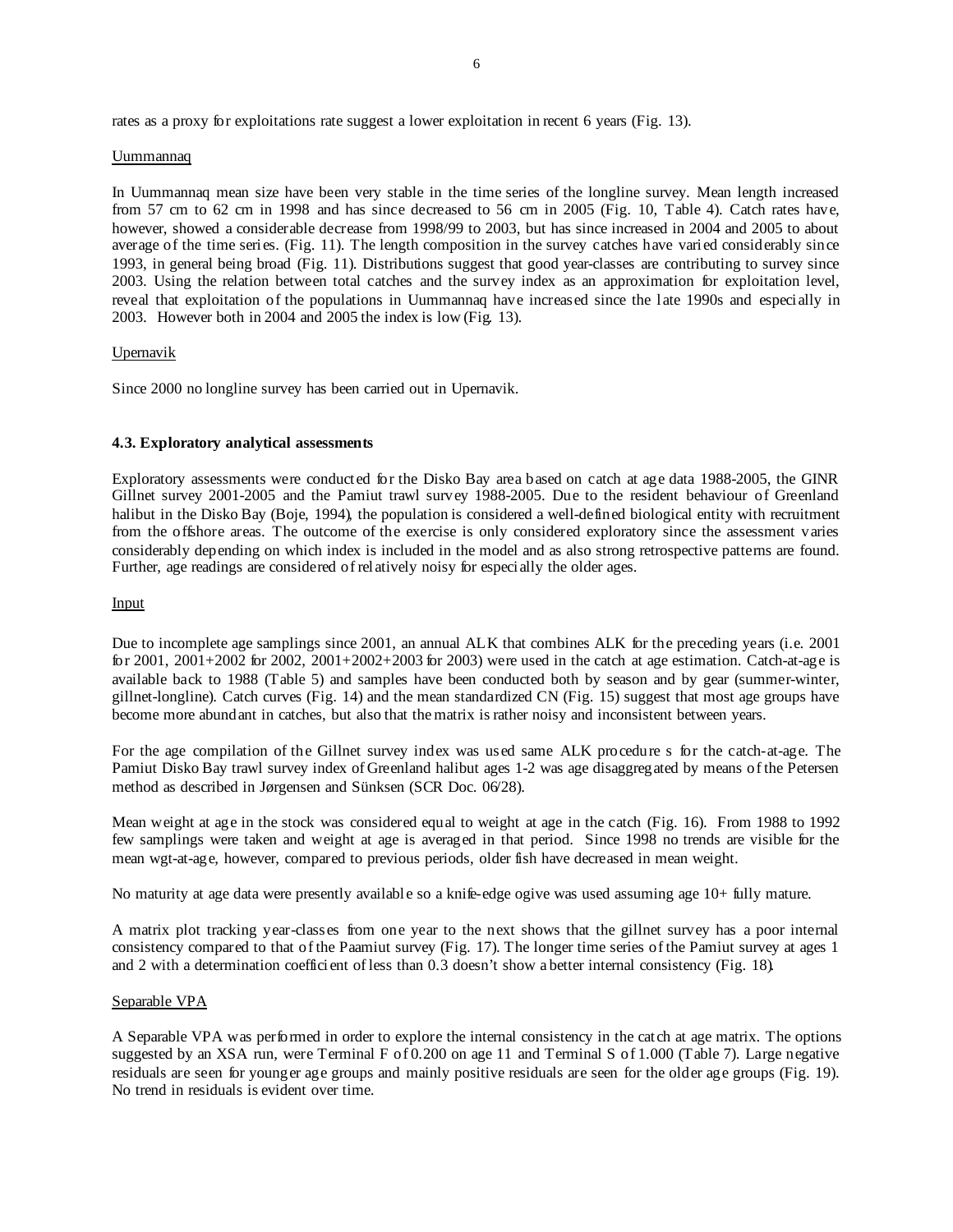# XSA

The gillnet survey (2001-2005) and the Pamiut trawl survey in Disko Bay (1988-2005) was used to estimate terminal F's (tuning fleet). Since the gillnet survey is designed to select length 30-50 cm, only indices for ages 2 to 6 was used from the survey (Table 8). The Pamiut trawl survey in Disko Bay is targeting recruits and ages 1-2 were used from that survey. Data are available for age 1+2 from 1991-2005. Catch curves from the Pamiut trawl survey (Fig. 20) shows that high year-classes after the mid-1990s are recorded consistently by the survey and that total mortality seem unchanged since then. In the gillnet survey ages that is supposed to be fully selected to the survey (i.e. ages 2-6) do not seem to be fully selected and catch curves cannot be assessed with regard to mortality rates.

Given the inconsistency between ages and the short time series (5 years) in the gillnet survey, a run with the following parameters is given as illustrative and should be treated with caution.

Diagnostics from an XSA run with a catchability independent of stock size, shrinkage  $= 0.5$  (Fig. 21) showed that survey indices are weighted most for the younger ages. Log q residuals range between  $-1.5$  and 2.5, age 2 from the gillnet survey being the most deviant, most of the residuals range between –1.0 and 1.0 and show no trend over time.

A survey based assessment approach (SURBA) was also explored. SURBA uses abundance indices (from researchvessel surveys or elsewhere) to generate relative estimates of abundance and absolute estimates of mortality. It is based on a separable model of mortality  $(Z(a,y) = s(a)*f(y))$  and uses weighted least-squared nonlinear regression to estimate values of s, f and cohort strength r that minimize the sum-of-squares between observed and modeled indices. The input data may be age-structured or biomass indices. Externally-defined estimates of survey catchability are required, as is a time-series smoother to reduce the excessive influence of noisy data. The method is coded in Fortran-90 and includes an intuitive, Windows-based graphical user interface. SURBA is used widely in ICES assessment working groups, where it is employed in mostly exploratory data analysis (Needle, 2003).

The gillnet survey only covers 5 years (Fig. 22) and consequently SURBA results based on this survey only provides very uncertain estimates. Using the Pamiut survey (ages 1-3+, Fig. 22) performed better, but do only cover the juvenile fish in the stock (Fig. 23). Total mortality seems to increase slightly. Including both surveys did not improve the uncertainty in the stock estimates. Z shows no trend, TSB increase over the period and recent recruitment seem higher than prior to 2000.

In summary, the analytical exercises do not provide an accurate assessment of the Disko Bay stock, but suggest that *the continuous increase in catches is due to increased recruitment in combination with an increased fishing mortality. However, the assessment is unable to estimate the relative size of these two elements.* 

### **4.4 Commercial Fishery**

#### *Size distribution*

Mean lengths from the longline landings in the period 1993 to winter 2005 in Disko Bay and Uummannaq are showed in Fig. 24. In Upernavik no sampling have been conducted from the commercial fishery from 2002 until winter 2005. Fish caught in summer are generally smaller than fish caught during winter.

In Disko Bay mean length in the winter fisheries have fluctuated considerably during time, with a slight increasing overall trend. The variation could be due to inadequate sampling. Mean length in the winter fishery decreased from a high of about 80 cm in 2001 to 64 cm in 2005. Fishing at the traditional winter fishing grounds in the icefjord has been impeded in the recent years due to lack of land-fast sea-ice (the fishery is traditionally conducted from the seaice) and an open-water fishery developed on alternative fishing grounds. This change in fishing grounds may have affected mean size in landings. Mean lengths in the summer fishery have fluctuated between 1993 and 2001 with a slightly increasing trend, but have thereafter been decreasing from 63 cm in 2001 to 57 cm in 2005.

In Uummannaq mean lengths in the winter fishery have been stable throughout the period at about 66 cm. Mean size in landings from the summer fishery decreased in the early period from 1993 to 1997, but have thereafter remained stable at about 64 cm until 2005 where it dropped to 62 cm, mean size in landings from winter fishery have been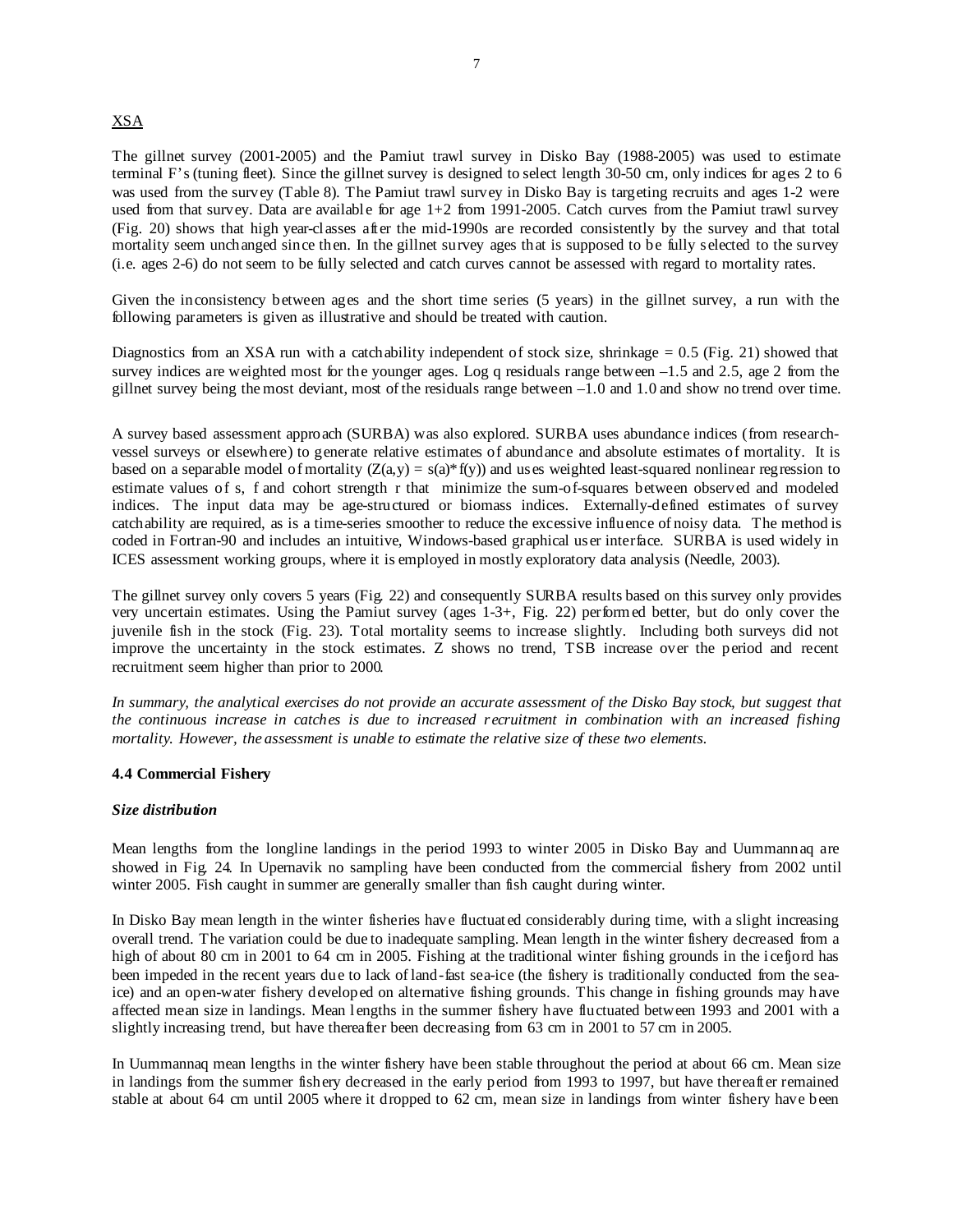relatively stable around 66 cm until 2004 but have decreased in 2005 and 2006 to 63 cm.

Mean lengths in Upernavik winter fishery have been decreasing trough the 1990s, and have been stable around 62 cm since 1999 including the most recent samplings in 2005 and 2006. There have been no sampling from the summer fishery in the Upernavik area since 2002.

# *Individual weights Upernavik area*

Since 2002 Upernavik Seafood has weighed each individual fish from the first landing of the day in Upernavik and Kullorsuaq. Mean individual weights from the winter fishery in Kullorsuaq have decreased from 6.7 kg in 2003 to 4.9 kg in 2006 (Fig. 25), though the fishery in Kullorsuaq, is limited to a small area  $(64 \text{ km}^2)$  and the catches comprise around 15% of annual total catches in the Upernavik area.

### *Catch at age*

For all three areas there have been a shift in exploitation pattern through the time series (Fig. 26). While the younger age groups comprised between 25% and 50% of the catches in the late 1980s and early 1990s, they now constitute about 60-80% of the catches. In Upernavik exploitation of the younger age groups have increased considerably in the period from less than 25% to more than 80% in 1999-2001. No catch-at-age is available for Upernavik since then.

### *Mean weight-at-age*

Mean weight at age for Greenland halibut in the three fishing areas are shown in Fig. 27. The outliers in 1994 are considered to be due to errors in age readings. For the younger fish mean weight at age have varied in the sampled time series, but recent values are overall at same level as those in the beginning of the period. For the older fish (>age 12) there was a clear trend of a decline in mean weight at age in the period since 1993, but that has reversed from 2004 and 2005 while for ages 9 to 12 mean weights are stable.

#### *Biomass and recruitment*

Biomass and abundance indices in Disko Bay deeper than 300 m are higher in 1998-2005 than in 1992-1997 (Fig. 28.), the indices are based on the trawl survey where juveniles (1-3 year olds) comprise the main part of the catches, this biomass estimate is therefore more an estimate of recruitment than of total stock biomass.

Recruitment indices were available for Disko Bay (inshore). Since 1997 recruitment (age 1) have been considerably higher than in the former period (Fig. 20 and 29). Recruitment index of age 1 fish was high for the year-classes 1997, 1999, 2000 and 2003.

### **State of the Stock Components**

The abrupt decline in landings in the most recent years which raised concern by NAFO in 2002, have reversed for all three areas since 2002. Exploitation of younger age groups has increased considerably for all areas in the past 10- 15 years. The lack of information on fishing effort makes it difficult to evaluate trends in landings relative to stock biomass or fishing effort. As no surveys and only two samplings has been conducted in Upernavik area since 2001, there is no sufficient basis to evaluate the state of Greenland halibut stocks in that area in recent years.

### **Disko Bay**

Since the beginning of the fishery for Greenland halibut in Greenland early in the 1900 in this area, landings have increased continuously. In the recent two decades annual landings increased from about 2 000 tons in 1987 to 10 500 tons in 1998 and 99. Since then landings declined to 7 000 tons in 2001, but increased again from 2002 to 2003 to a record high of more than 12 000 tons, and landings remained at around 12 000 tons in 2004 and 2005. The reason for this high variation is unknown, and no effort measures are available. Ice and weather conditions are known to influence use of gear type in the fishery and can also limit the total fishery. Favourable weather conditions (warmer) have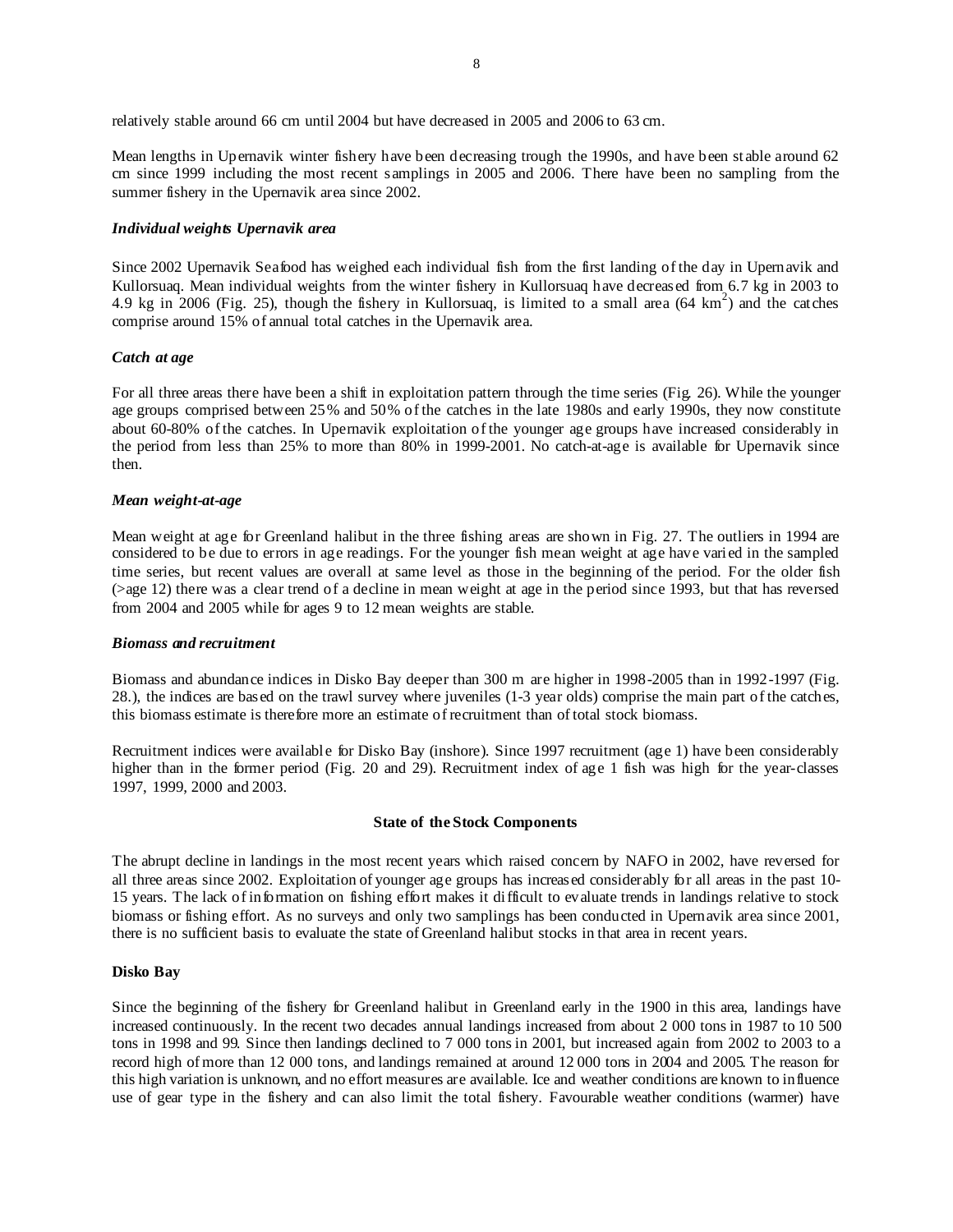obviously endorsed the fishery in this period and consequently resulted in the high catches the last three years.

Recruitment indices from Disko Bay and offshore areas suggest high 1996 and onward year-classes. This could explain the increase in catches in recent years. High abundance of these year-classes is confirmed by the surveys.

In the commercial fishery mean length in catches are quite variable for the entire time series. In the winter and summer fishery mean lengths have however decreased in the past four years.

The gillnet survey shows a slight increase in catch rates from 2002 to 2005, however catch rates of smaller fish (<35 cm) have decreased in 2005 compared to 2004. The longline survey show high catch rates in 2001-2005 compared to the 1990s,

### **Uummannaq**

Landings have been increasing from less than 2 000 tons before 1987 to a record high of 8 425 tons in 1999. Since then landings have declined and stayed around 5 000 tons in 2002-2005. The seasonal distribution of landings has been constant for the recent years.

Development in mean length in the summer fishery has showed an overall negative trend until 1999. Since then mean length in catches has increased slightly. In the winter fishery the mean length has been relatively stable except for the winter 2002, mean lengths from 2005 and winter 2006 are historically low. Age composition in catches from the commercial fishery has changed significantly since the 1980s towards a higher exploitation of younger age groups, but has fluctuated in the recent decade.

Survey results from 1993 to 1999 indicate an increase in abundance until 1999. In 2001 and further in the 2003 survey abundance index decreased significantly to the lowest observed. But the 2004 and 2005 survey index are around average for the time series. Mean lengths from the survey are relatively stable in the entire period and survey length compositions do not indicate any strong incoming year-classes

### **Upernavik**

Fishery in Upernavik developed in the mid 1980s and thus constitutes the youngest inshore fishery in West Greenland. Landings increased from about 1 000 t prior to 1992 to about 5 000 tons in 1996 and 1997. In 1998 landings were the highest on record, 7 012 tons. Since then landings have decreased continually by more than 50% to 3 019 tons in 2002, though followed by an increase to 4 859 tons in 2005.

In 2002-2004 no samplings from the commercial fishery, but in 2005 and 2006 samples have been taken from the winter fishery, mean lengths from these samplings are not different from the mean lengths in the latest samplings in 2001. Individual weights from Kullorsuaq and Upernavik 2002 to 2006 are generally declining

#### **General Comments**

Beginning from May. 2006 vessels larger than 30 feet are obligated to use logbooks. A voluntary logbook was introduced in 1999 for parts of the inshore Greenland halibut fishery. However, the reporting rate has been to low to allow any analyses on the material.

An earlier study of the by-catch of Greenland halibut in the commercial shrimp fishery (Jørgensen and Carlsson, 1998) suggest that the by-catch is considerable and could have a negative effect on recruitment to the inshore stock component. However, sorting grids have since then been made mandatory in the shrimp fishery (since October 2000), but for the entire inshore shrimp fishery derogations have been given until recently.

#### **References**

Bech, G., (1995). Recruitment of Greenland halibut at West Greenland. NAFO Scr.Doc. 95/19.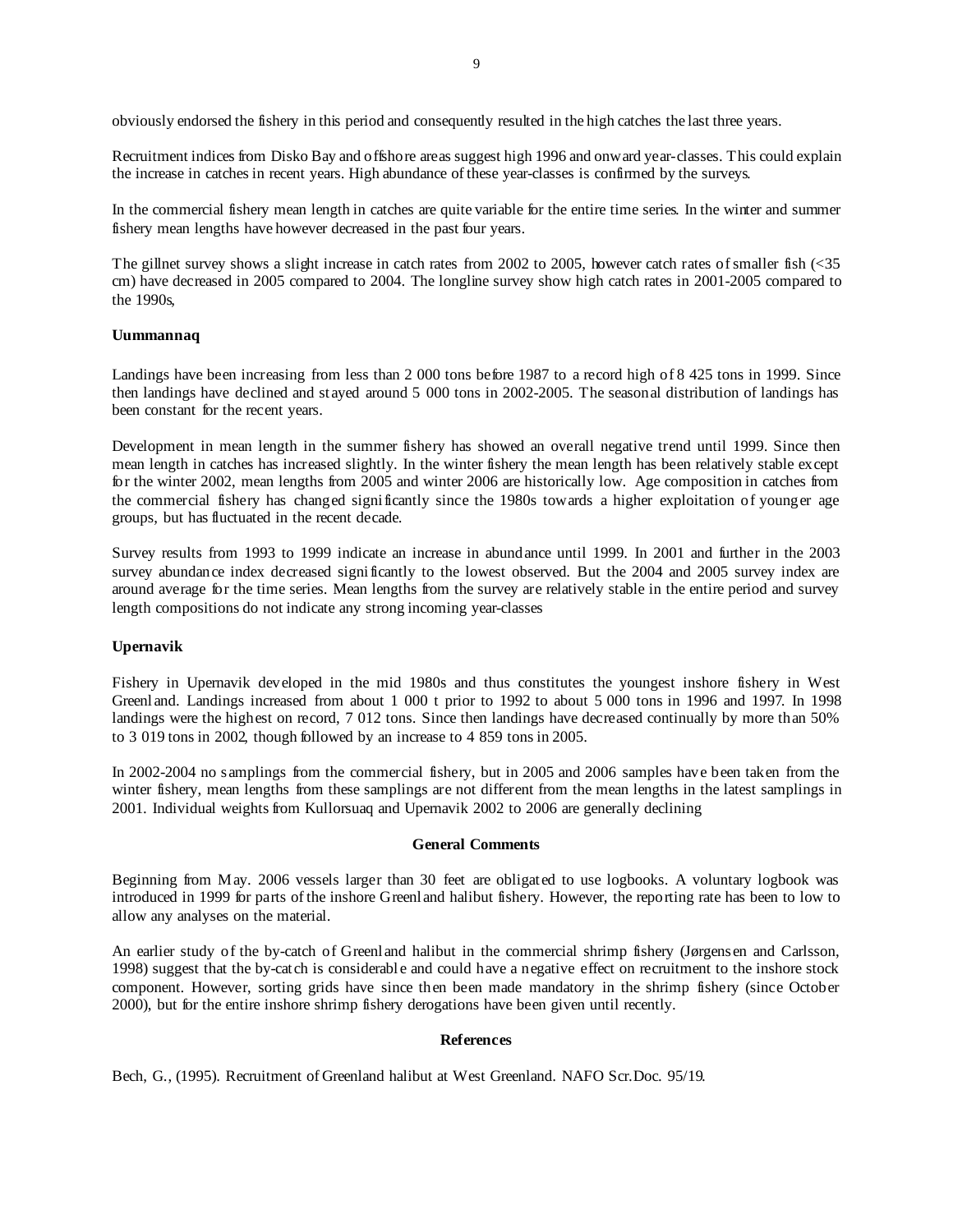Boje, J. (1994). Migrations of Greenland halibut in Northwest Atlantic based on tagging experiments in Greenland waters 1986-92. NAFO Scr.Doc. 94/18

Gundersen A.C., Simonsen C.S., Jørgensen O.,Lyberth B. And Boje J (2004) Sexual maturation and spawning season of Greenland halibut (*Reinhardtius hippoglossoides*), in West Greenland waters. Poster presented on Theme Session on the Life History, Dynamics and Exploitation of Living Marine Resources: Advances in Knowledge and Methodology (ICES CM 2004 K:72)

Jørgensen, O. A. and D. M. Carlsson (1998). An estimate of by-catch of fish in the West Greenland shrimp fishery based on survey data. NAFO Scr.Doc. 98/41(N3030)

Jørgensen, O.A. and Boje, J., (1994). Sexual maturity of Greenland halibut in NAFO Subarea 1. NAFO Scr.Doc., 94/42(No. N2412).

Needle C.L. (2003) Survey-based assessments with SURBA Working Document to the ICES Working Group on Methods of Fish Stock Assessment, Copenhagen, 29 January to 5 February 2003.

Riget, F. and J. Boje (1989). Fishery and some biological aspects of Greenland halibut (*Reinhardtius hippoglossoides*) in West Greenland waters. NAFO Sci.Council Studies(13): 41-52.

- Simonsen, C.S. and Roepstorff, A., (2000). Udvikling og adfærd af fisk & fiskere i Diskobugt området. In: H. M. and O.R. Rasmussen (Editors), Innusuk -Arktisk Forsknings Journal. Direktoratet for Kultur, Uddannelse og Forskning, Nuuk, Grønland, pp. 29-43. *In danish*
- Simonsen, C.S., Boje, J. and Kingsley, M.C.S., (2000). A Review Using Longlining to Survey Fish Populations with Special Emphasis on an Inshore Longline Survey for Greenland Halibut (*Reinhardtius hippoglossoides*) in West Greenland, NAFO Division 1A. NAFO Scr.Doc., 00/29

Simonsen, C.S. (2001). Logbook in the inshore fishery for Greenland halibut in NAFO Div. 1A. NAFO Scr Doc. 01/26.

- Simonsen C.S. and Gundersen A.C. (2005) Ovary development in Greenland halibut *Reinhardtius hippoglossoides*  in west Greenland waters J. Fish Biol. 67 1299-1317
- Storr-Paulsen, M. And O.A. Jørgensen (2004). Biomass and Abundance of Demersal Fish Stocks off West Greenland Estimated from the Greenland Shrimp survey, 1988-2003. NAFO SCR. Doc. 04/18.

| Table 1. | Landings and Greenland halibut (tons) in Div. 1A distributed on the main fishing areas: Disko Bay, Uummannag and   |
|----------|--------------------------------------------------------------------------------------------------------------------|
|          | Upemavik. Conversion factor 1.1 for gutted fish with head, 1.50 for gutted fish without head, 1.52 for gutted fish |
|          | without head and tail fin.                                                                                         |

|                                | 1987 | 1988 | 1989  | 1990  | 1991 | 1992 | 1993                                                                                               | 1994     | 1995     |          | 1996 1997 | 1998     | 1999             | 2000 | 2001 | 2002                         | 2003        | 2004      | 2005 |
|--------------------------------|------|------|-------|-------|------|------|----------------------------------------------------------------------------------------------------|----------|----------|----------|-----------|----------|------------------|------|------|------------------------------|-------------|-----------|------|
| Disko Bay                      | 2258 | 2670 | 2.781 | 3821  | 5372 | 6577 | 5367                                                                                               | 5201     | 7400     | 7837     | 8601      |          | 10671 10593 7574 |      |      | 7072 11718 11571 12857 12451 |             |           |      |
| Uummannaq                      | 2897 | 2920 | 2859  | 2.779 | 3045 | 3067 | 3916                                                                                               | 4004     | 7234     | 4579     | 6293      | 6912     | 8425 7568        |      | 6558 | 5339                         | 5039        | 5248 4856 |      |
| Upemavik                       | 1634 | 777  | 12.53 | 12.45 | 1495 | 2156 | 3805                                                                                               | 4844     | 3269     | 4846     | 4879      | 7012     | 52.58            | 3764 | 3239 | 3019                         | 3884        | 4573      | 4839 |
| Unknown/other                  | 407  | 636  | 599   | 507   | 17   | 133  | $\theta$                                                                                           | $\Omega$ | $\Omega$ | $\Omega$ | $\Omega$  | $\Omega$ | 55               | 2239 |      |                              |             | 45        | 761  |
| Total in Div. 1A inshore: 7196 |      | 7003 |       |       |      |      | 7492 8352 9929 11933 13088 14049 17903 17262 19773 24595 24332 21144 16869 20076 20494 22723 22907 |          |          |          |           |          |                  |      |      |                              |             |           |      |
| STATLAN 21A                    | 6696 | 6384 | 6927  | 7465  | 9243 |      | 11932 13204 14067 17046 17271 20835 19669 24333                                                    |          |          |          |           |          |                  |      |      |                              | 21482 22947 |           |      |

STACFIS 7196 7003 7492 8352 9929 11933 13088 14049 17037 17262 19774 24595 24332 21144 16869 20076 20494 22723 22907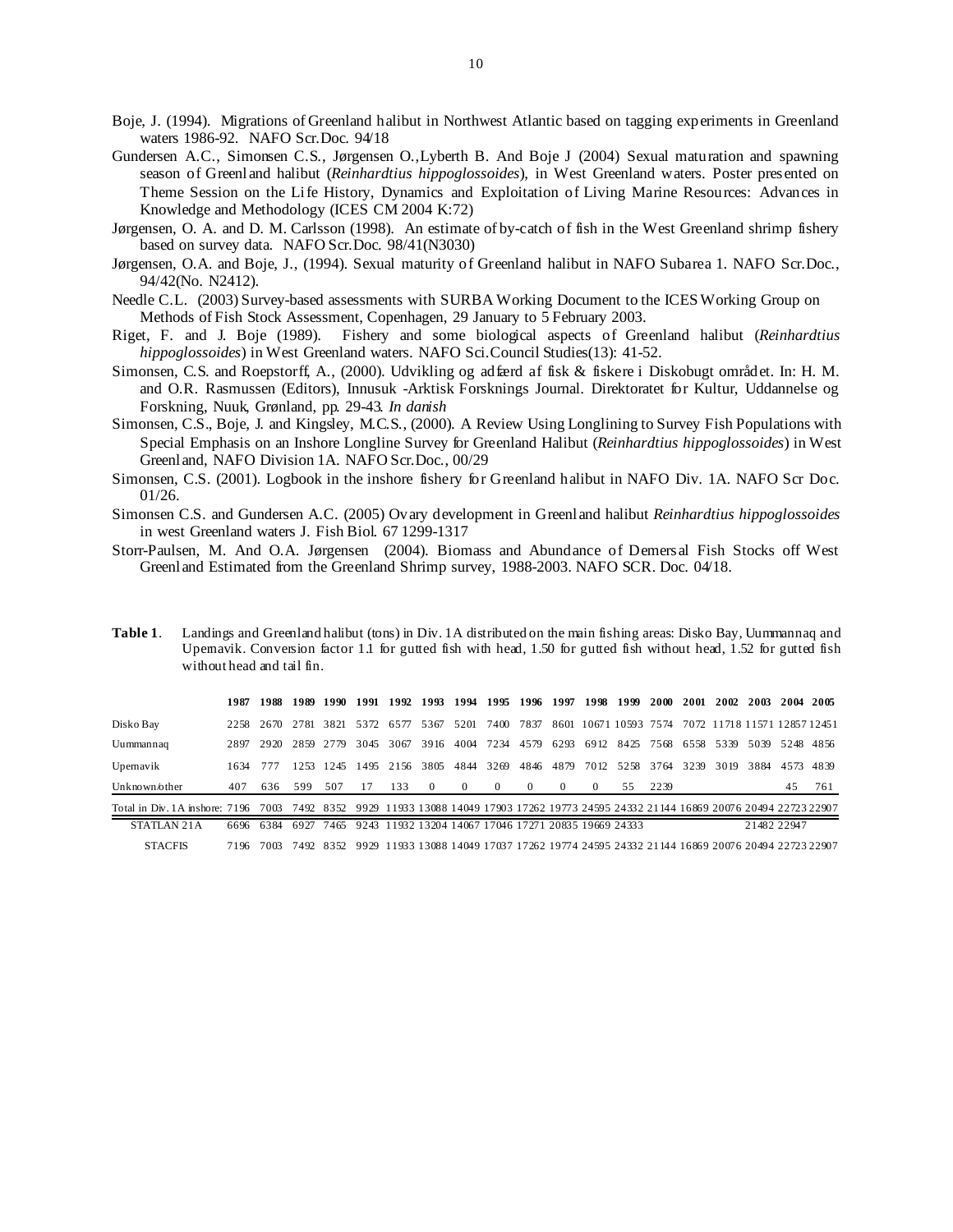|                              |                |                         | Year                     |                |                          |
|------------------------------|----------------|-------------------------|--------------------------|----------------|--------------------------|
| <b>Statistical square</b>    | 2001           | 2002                    | 2003                     | 2004           | 2005                     |
| LA027                        |                |                         |                          | 3              |                          |
| LB027                        |                |                         |                          | $\mathbf{1}$   |                          |
| LD027                        |                |                         | $\overline{c}$           |                |                          |
| LE027                        |                |                         | $\overline{c}$           |                |                          |
| LF027                        |                |                         | $\overline{c}$           | $\,1$          |                          |
| LF028                        |                |                         | $\overline{c}$           | $\,1$          |                          |
| LG024                        |                |                         | $\overline{c}$           | $\,1$          |                          |
| LG026                        |                |                         |                          | 3              |                          |
| LG027                        | $\overline{4}$ | 3                       | 6                        | 6              | $\overline{\mathcal{A}}$ |
| LG028                        | $\overline{c}$ | 3                       | $\overline{c}$           | 5              | $\overline{7}$           |
| LH027                        |                | 11                      | $\overline{4}$           | 6              | 6                        |
| LH028                        | $\overline{c}$ | 8                       | $\overline{7}$           | 9              | 6                        |
| LH030                        |                | $\overline{c}$          |                          | $\mathbf{2}$   |                          |
| LH038                        |                |                         | $\mathbf{1}$             |                |                          |
| LJ026                        |                |                         | $\overline{c}$           | $\,1$          |                          |
| LJ028                        |                |                         | $\overline{\mathbf{4}}$  |                |                          |
| LJ030                        |                | 5                       |                          |                | 6                        |
| LK024                        |                | $\overline{c}$          |                          | $\,1$          |                          |
| LK026                        |                | $\overline{c}$          |                          | $\,1$          | $\overline{\mathbf{c}}$  |
| LK027                        |                | 3                       |                          | $\,1$          | $\,1\,$                  |
| LK028                        |                | $\overline{4}$          |                          |                |                          |
| LK029                        |                |                         | $\overline{\mathcal{L}}$ |                |                          |
| LK030                        |                | $\mathbf{1}$            |                          |                | 3                        |
| LK031                        |                | 3                       |                          |                | 3                        |
| LL024                        |                |                         |                          | $\mathbf{1}$   | $\overline{c}$           |
| LL026                        |                | $\overline{\mathbf{c}}$ |                          | $\overline{c}$ | $\overline{c}$           |
| LL027                        |                | $\overline{c}$          |                          | $\overline{2}$ | 3                        |
| LL028                        |                |                         |                          | $\overline{4}$ | $\overline{c}$           |
| LL029                        |                |                         | $\,1$                    |                |                          |
| LL031                        |                | $\,1$                   |                          |                |                          |
| LM029                        |                |                         | $\overline{c}$           |                |                          |
| LM030                        |                |                         | $\overline{c}$           |                |                          |
| LM031                        |                |                         | $\overline{c}$           |                |                          |
| LN024                        |                |                         | $\overline{\mathbf{c}}$  |                |                          |
| LN025                        |                |                         | 3                        |                |                          |
| LN026                        |                |                         | $\overline{c}$           |                |                          |
| ${\rm L} \, {\rm N} 0 \, 27$ |                |                         | $\overline{c}$           |                |                          |
| LN028                        |                |                         | $\overline{c}$           |                |                          |
| LP024                        |                | $\overline{c}$          |                          |                |                          |
| Total                        | 8              | 54                      | 58                       | 51             | 47                       |

Table 2. Number of gillnet settings by stat. square in gillnet survey in Disko Bay since 2001.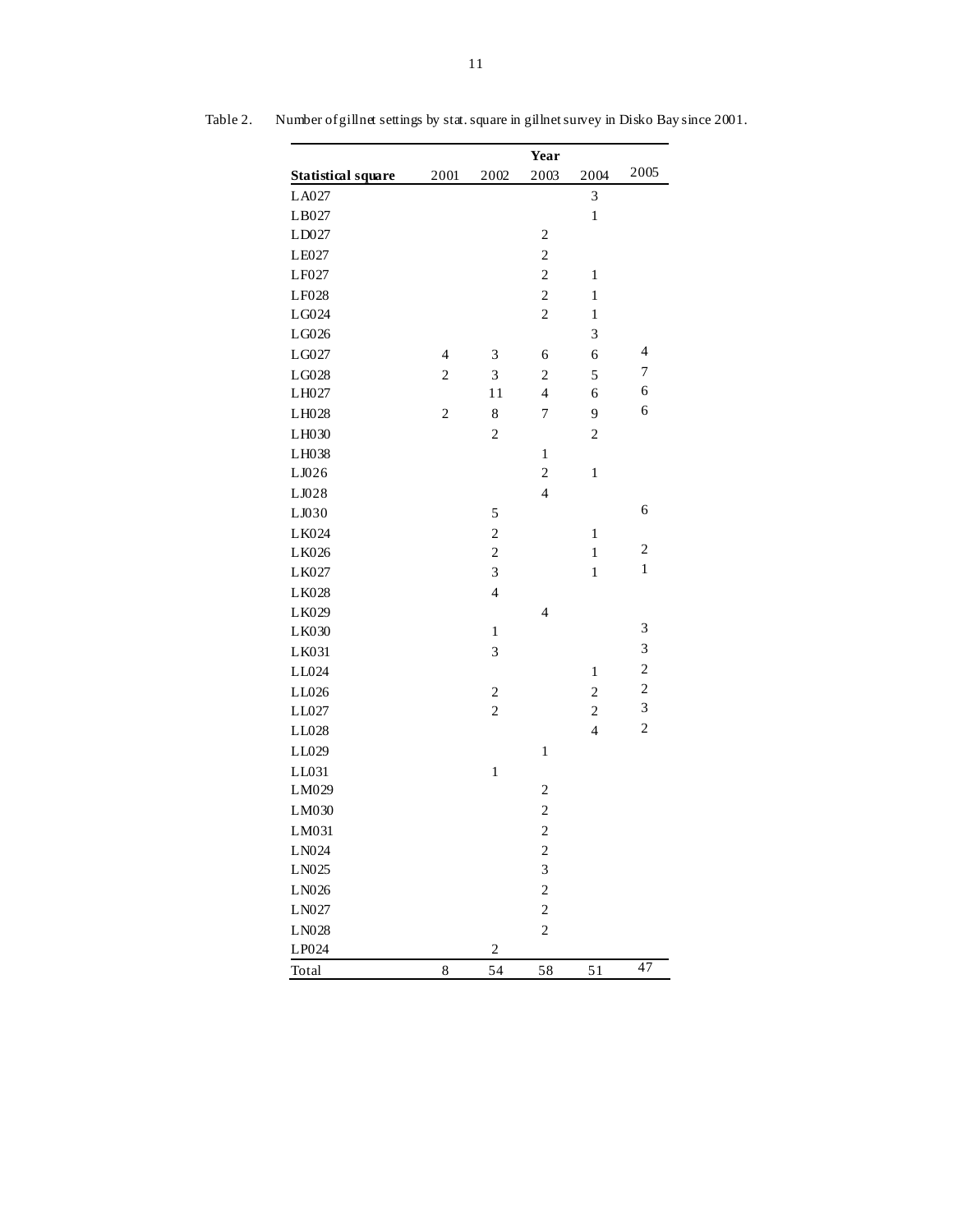**Table 3**. Landings of Greenland halibut allocated on area, season and gear. Allocation on gear was obtained from 28.7% of Ilulissat, 30.5% of Uummannaq and 99.8% of Upernavik catches.

|          | summer<br>longline | Gillnet | winter<br>longline | gillnet | <b>Total</b> |
|----------|--------------------|---------|--------------------|---------|--------------|
| Disko    | 6186               |         | 2214               | 4042    | 12451        |
| Ummannaq | 1727               | 1529    | 220                | 1379    | 4856         |
| Upemavik | 1922               | 926     | 1174               | 818     | 4839         |

Table 4. Mean length (cm) fro m catches taken in inshore longline surveys. Standardized survey since 1993

| Area/year |                          |      | 1962 1985 1986 1987   1993 1994 1995 1996 1997 1998 1999 |        |                          |           |                      |        |           |                | <b>2000</b> | 2001 | 2003                | 2004      | - 2005 |
|-----------|--------------------------|------|----------------------------------------------------------|--------|--------------------------|-----------|----------------------|--------|-----------|----------------|-------------|------|---------------------|-----------|--------|
| Disko bay |                          |      | 62.4 53.5 62.2 55.9 56.5 - 53.6 57.0 -                   |        |                          |           |                      |        |           | 56.7 54.3 56.1 |             |      | $\sim$              | 51.0 50.8 |        |
| Uummannaq | 67.8                     | 70.5 | $\overline{\phantom{a}}$                                 |        | $61.8$ 56.6 -            | 57.6 59.5 |                      | $\sim$ | 61.9 61.7 |                |             |      | 59.7 57.6 58.6 56.8 |           |        |
| Upemavik  | $\overline{\phantom{a}}$ |      | $\sim$                                                   | $\sim$ | $\overline{\phantom{0}}$ | 64.6 60.8 | <b>Service</b> State | $\sim$ | 57.1      |                | 58.4        |      |                     |           |        |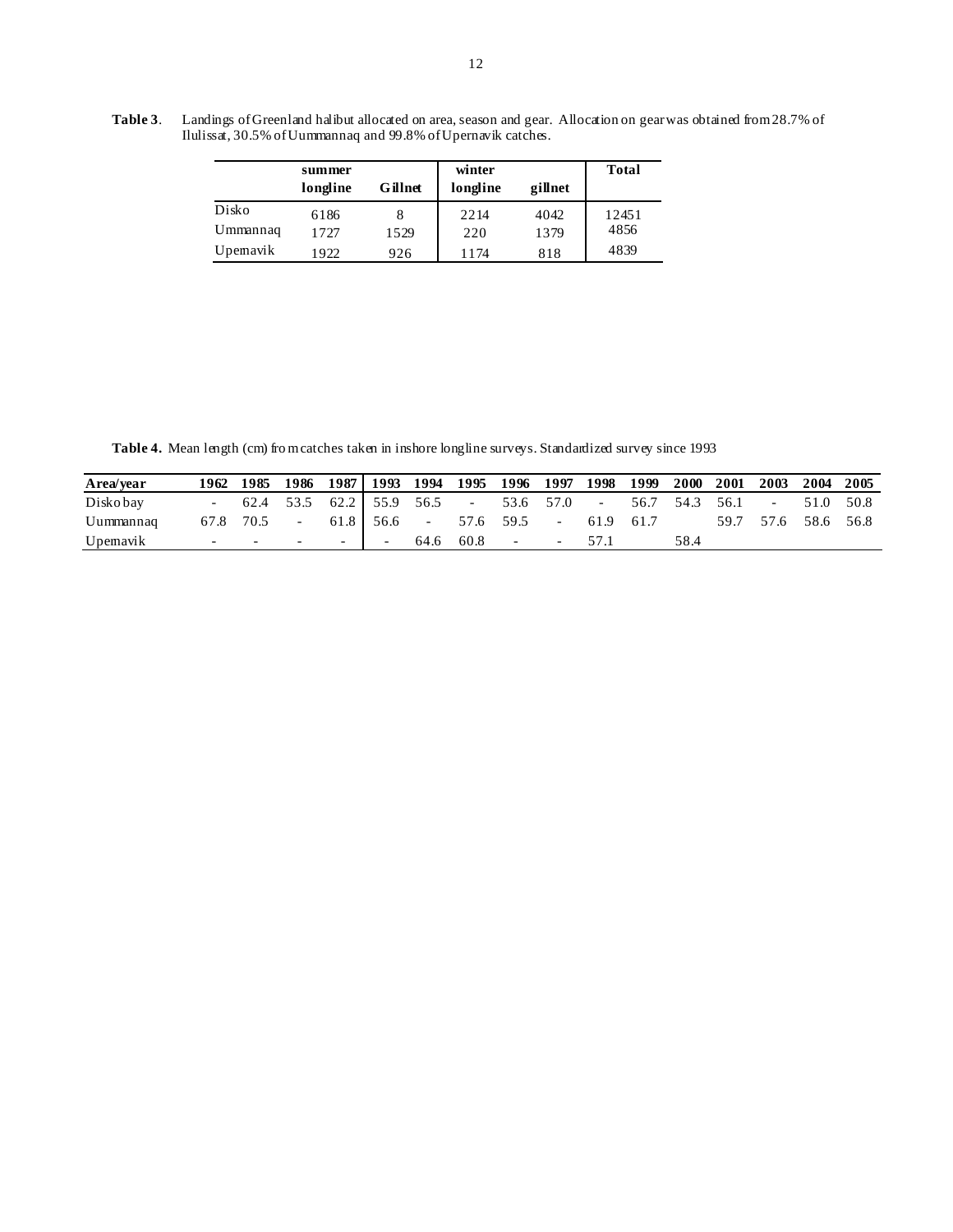|                | A) Disko Bav |                  |                |      |          |      |              |                |              |                              |              |      |                |      |                |                |                |      |
|----------------|--------------|------------------|----------------|------|----------|------|--------------|----------------|--------------|------------------------------|--------------|------|----------------|------|----------------|----------------|----------------|------|
|                |              |                  |                |      |          |      |              |                |              | Catch in numbers (thousands) |              |      |                |      |                |                |                |      |
| age<br>vear    | 1988         | 1989             | 1990           | 1991 | 1992     | 1993 | 1994         | 1995           | 1996         | 1997                         | 1998         | 1999 | 2000           | 2001 | 2002           | 2003           | 2004           | 2005 |
|                |              |                  |                |      |          |      |              |                |              |                              |              |      |                |      |                |                |                |      |
| $\overline{4}$ | $\Omega$     | 0                | $\Omega$       | 5    | 34       | 7    | $\mathbf{0}$ | $\Omega$       | $\mathbf{0}$ | $\theta$                     | $\Omega$     |      | $\overline{0}$ |      | $\theta$       | $\Omega$       | $\Omega$       |      |
| 5              | $\theta$     | $\boldsymbol{0}$ | $\overline{0}$ | 5    | 92       | 15   | 3            | $\overline{0}$ | 8            | $\theta$                     | $\mathbf{0}$ | 4    | 9              | 15   | $\overline{2}$ | $\overline{2}$ | $\overline{2}$ | 48   |
| 6              |              | $\boldsymbol{0}$ | $\overline{0}$ | 11   | 122      | 62   | 15           | $\Omega$       |              | 21                           | 74           | 41   | 98             | 33   | 54             | 64             | 56             | 287  |
| 7              | 9            | $\boldsymbol{0}$ |                | 279  | 332      | 280  | 112          | 45             | 47           | 132                          | 397          | 360  | 535            | 224  | 283            | 425            | 409            | 516  |
| 8              | 59           | 14               | 24             | 806  | 476      | 479  | 281          | 459            | 323          | 646                          | 775          | 619  | 729            | 390  | 561            | 722            | 691            | 703  |
| 9              | 182          | 106              | 141            | 535  | 390      | 339  | 539          | 639            | 941          | 1113                         | 944          | 836  | 780            | 521  | 771            | 1.187          | 1083           | 868  |
| 10             | 173          | 121              | 185            | 333  | 451      | 280  | 396          | 798            | 651          | 1168                         | 1248         | 1028 | 636            | 450  | 421            | 610            | 634            | 423  |
| 11             | 132          | 94               | 188            | 238  | 532      | 240  | 190          | 463            | 454          | 607                          | 754          | 786  | 478            | 485  | 575            | 847            | 730            | 481  |
| 12             | 73           | 49               | 126            | 76   | 309      | 122  | 91           | 185            | 273          | 185                          | 346          | 426  | 223            | 280  | 393            | 422            | 311            | 213  |
| 13             | 63           | 33               | 80             | 45   | 140      | 91   | 50           | 127            | 145          | 69                           | 132          | 136  | 52             | 78   | 398            | 158            | 144            | 100  |
| 14             | 65           | 39               | 59             | 67   | 92       | 112  | 45           | 27             | 75           | 19                           | 68           | 72   | 28             | 33   | 175            | 146            | 130            | 97   |
| 1.5            | 38           | 31               | 42             | 57   | 18       | 75   | 41           | 36             | 44           | 10                           | 27           | 29   | 12             | 31   | 112            | 135            | 152            | 122  |
| $16+$          | 33           | 41               | 44             | 44   | $\Omega$ | 86   | 36           | 27             | 69           | 6                            | 6            | 2    |                | 16   | $\Omega$       | 89             | 89             | 83   |
|                |              |                  |                |      |          |      |              |                |              |                              |              |      |                |      |                |                |                |      |
| Total          | 828          | 528              | 890            | 2501 | 2988     | 2188 | 1799         | 2806           | 3031         | 3976                         | 4770         | 4340 | 3583           | 2557 | 3745           | 4808           | 4431           | 5769 |

# **B) Uummannaq**

|             |                |                |                |      |                          |              |              |                |          | Catch in numbers (thousands) |                |      |              |          |                          |                |                |              |
|-------------|----------------|----------------|----------------|------|--------------------------|--------------|--------------|----------------|----------|------------------------------|----------------|------|--------------|----------|--------------------------|----------------|----------------|--------------|
| age<br>vear | 1988           | 1989           | 1990           | 1991 | 1992                     | 1993         | 1994         | 1995           | 1996     | 1997                         | 1998           | 1999 | 2000         | 2001     | 2002                     | 2003           | 2004           | 2005         |
|             |                |                |                |      |                          |              |              |                |          |                              |                |      |              |          |                          |                |                |              |
| 4           | $\overline{0}$ | $\theta$       | $\overline{0}$ |      |                          | $\mathbf{0}$ | $\mathbf{0}$ | $\overline{0}$ | 1        | $\mathbf{0}$                 | $\mathbf{0}$   | 8    | $\mathbf{0}$ | $\theta$ |                          | $\overline{0}$ | $\overline{0}$ | $\mathbf{1}$ |
| 5           | $\Omega$       | $\mathbf{0}$   | $\theta$       |      | $\overline{\phantom{a}}$ | $\mathbf{0}$ | $\mathbf{0}$ | $\mathbf{0}$   | $\Omega$ | $\overline{0}$               | $\overline{0}$ | 70   | 19           | 65       | ۰                        | 3              |                | 17           |
| 6           |                | $\theta$       | 1              |      |                          | 9            | 24           | 6              | 6        | $\overline{0}$               | $\Omega$       | 218  | 86           | 113      | ۰                        | 21             | 10             | 101          |
| 7           | 5              | $\overline{2}$ | 3              |      | $\overline{\phantom{a}}$ | 45           | 105          | 217            | 76       | 69                           | $\Omega$       | 554  | 357          | 674      | $\overline{a}$           | 127            | 105            | 108          |
| 8           | 20             | 9              | 15             |      | $\overline{\phantom{a}}$ | 200          | 226          | 564            | 308      | 377                          | 235            | 596  | 441          | 507      | $\overline{a}$           | 360            | 197            | 192          |
| 9           | 52             | 35             | 47             |      | $\overline{\phantom{a}}$ | 202          | 271          | 601            | 279      | 793                          | 566            | 690  | 543          | 315      | ۰                        | 321            | 249            | 142          |
| 10          | 121            | 98             | 108            |      | $\overline{\phantom{a}}$ | 142          | 346          | 413            | 286      | 702                          | 657            | 789  | 669          | 492      | ۰                        | 235            | 198            | 115          |
| 11          | 143            | 120            | 121            |      |                          | 138          | 139          | 414            | 232      | 460                          | 586            | 526  | 487          | 303      |                          | 220            | 163            | 109          |
| 12          | 121            | 99             | 101            |      | $\overline{\phantom{a}}$ | 104          | 105          | 219            | 142      | 206                          | 355            | 295  | 311          | 178      | $\overline{\phantom{0}}$ | 158            | 118            | 74           |
| 13          | 96             | 76             | 82             |      | ٠                        | 158          | 34           | 138            | 69       | 75                           | 138            | 131  | 170          | 121      |                          | 78             | 82             | 58           |
| 14          | 49             | 38             | 42             |      | ٠                        | 93           | 12           | 49             | 28       | 32                           | 39             | 42   | 68           | 60       | ۰                        | 145            | 103            | 80           |
| 15          | 23             | 19             | 20             |      | $\overline{\phantom{a}}$ | 28           | $\Omega$     | 28             | 11       | 10                           | 15             | 12   | 24           | 28       |                          | 150            | 78             | 67           |
| $16+$       | 17             | 20             | 21             |      |                          | 20           | 3            | 22             | 15       | 6                            | 5              | 4    | 8            | 12       |                          | 94             | 59             | 50           |
|             |                |                |                |      |                          |              |              |                |          |                              |                |      |              |          |                          |                |                |              |
| Total       | 648            | 516            | 561            |      |                          | 1139         | 265          | 2671           | 1453     | 2732                         | 2595           | 3935 | 3184         | 2868     |                          | 1911           | 1364           | 1115         |

Table 5. Catch at age of Greenland halibut. "-" indicates insufficient or missing sampling.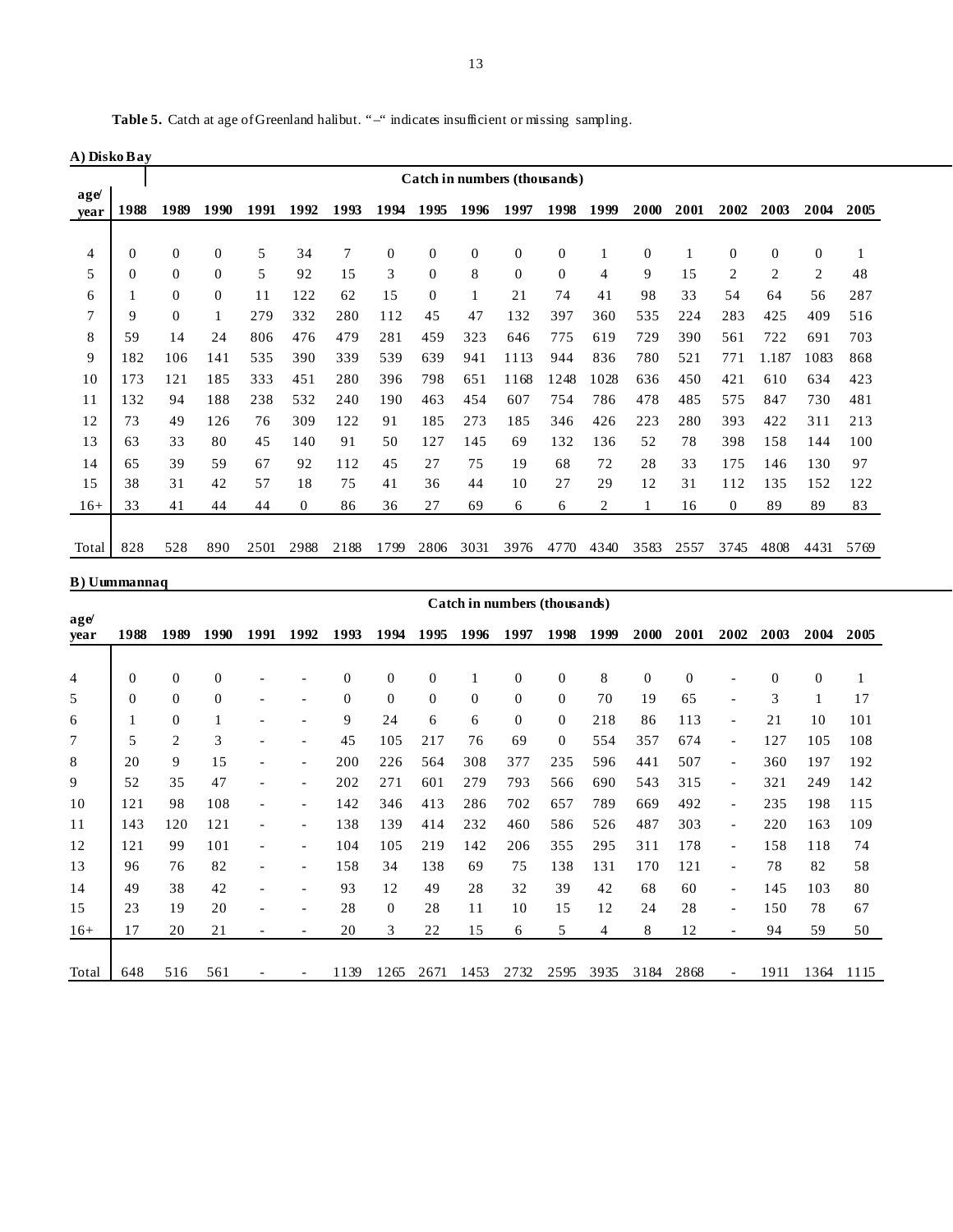|         | $2003 + 2004 + 2005$ age readings Ilulissat + older fish (age 15+) from Uummannaq |                |              |              |          |              |              |                |              |                |                |              |                |                |              |              |              |                |              |
|---------|-----------------------------------------------------------------------------------|----------------|--------------|--------------|----------|--------------|--------------|----------------|--------------|----------------|----------------|--------------|----------------|----------------|--------------|--------------|--------------|----------------|--------------|
|         | 3                                                                                 | 4              | 5            | 6            | 7        | 8            | 9            | 10             | 11           | 12             | 13             | 14           | 15             | 16             | 17           | 18           | 19           | 20             | 21           |
| 25-29   | $\Omega$                                                                          | $\Omega$       | $\Omega$     | $\Omega$     | $\Omega$ | $\Omega$     | $\Omega$     | $\Omega$       | $\Omega$     | $\Omega$       | $\Omega$       | $\Omega$     | $\Omega$       | $\Omega$       | $\Omega$     | $\Omega$     | $\Omega$     | $\Omega$       | $\Omega$     |
| 30-34   | $\theta$                                                                          | $\Omega$       | $\Omega$     | $\Omega$     | $\Omega$ | $\Omega$     | $\Omega$     | $\Omega$       | $\Omega$     | $\Omega$       | $\Omega$       | $\Omega$     | $\Omega$       | $\Omega$       | $\Omega$     | $\Omega$     | $\Omega$     | $\Omega$       | $\mathbf{0}$ |
| 35-39   | $\mathbf{0}$                                                                      | 77             | 52           | $\Omega$     | 1        | $\Omega$     | $\Omega$     | $\Omega$       | $\Omega$     | $\Omega$       | $\Omega$       | $\Omega$     | $\mathbf{0}$   | $\Omega$       | $\mathbf{0}$ | $\mathbf{0}$ | $\Omega$     | $\Omega$       | $\theta$     |
| 40-44   | $\Omega$                                                                          | 14             | 92           | 32           | 2        | $\Omega$     | $\Omega$     | $\Omega$       | $\Omega$     | $\Omega$       | $\Omega$       | $\Omega$     | $\Omega$       | $\Omega$       | $\Omega$     | $\Omega$     | $\Omega$     | $\Omega$       | $\theta$     |
| 45-49   | $\Omega$                                                                          | $\Omega$       | 12           | 84           | 32       | 8            | $\Omega$     | $\Omega$       | $\Omega$     | $\Omega$       | $\Omega$       | $\Omega$     | $\Omega$       | $\Omega$       | $\Omega$     | $\Omega$     | $\Omega$     | $\Omega$       | $\Omega$     |
| 50-54   | $\mathbf{0}$                                                                      | $\Omega$       | 1            | 20           | 75       | 29           | 1            | $\theta$       | $\theta$     | $\mathbf{0}$   | $\theta$       | $\Omega$     | $\mathbf{0}$   | $\mathbf{0}$   | $\mathbf{0}$ | $\mathbf{0}$ | $\mathbf{0}$ | $\Omega$       | $\theta$     |
| 55-59   | $\Omega$                                                                          | $\Omega$       | 1            | 7            | 26       | 55           | 21           | 3              | 1            | $\Omega$       | $\Omega$       | $\Omega$     | $\Omega$       | $\Omega$       | $\Omega$     | $\Omega$     | $\Omega$     | $\Omega$       | $\theta$     |
| 60-64   | $\Omega$                                                                          | $\Omega$       | 1            | 5            | 10       | 17           | 45           | 23             | 9            | 1              | $\Omega$       | $\Omega$     | $\Omega$       | $\Omega$       | $\Omega$     | $\Omega$     | $\Omega$     | $\Omega$       | $\theta$     |
| 65-69   | $\Omega$                                                                          | $\Omega$       | 1            | 4            | 1        | 1            | 6            | 5              | 13           | $\overline{4}$ | $\overline{c}$ | $\Omega$     | $\Omega$       | $\Omega$       | $\Omega$     | $\Omega$     | $\Omega$     | $\Omega$       | $\theta$     |
| 70-74   | $\Omega$                                                                          | $\Omega$       | $\Omega$     | 1            | $\Omega$ | 1            | 1            | $\Omega$       | 3            | 5              | 2              | 4            | 2              | $\Omega$       | $\Omega$     | $\Omega$     | $\Omega$     | $\Omega$       | $\theta$     |
| 75-79   | $\Omega$                                                                          | $\Omega$       | $\Omega$     | $\Omega$     | $\Omega$ | $\Omega$     | $\Omega$     | $\Omega$       | $\Omega$     | 1              | 1              | 1            | $\overline{c}$ | $\overline{c}$ | 1            | $\Omega$     | $\Omega$     | $\Omega$       | $\theta$     |
| 80-84   | $\Omega$                                                                          | $\Omega$       | $\Omega$     | $\theta$     | $\theta$ | $\Omega$     | $\Omega$     | $\Omega$       | $\Omega$     | $\Omega$       | $\Omega$       | 1            | $\overline{4}$ | 1              | $\mathbf{0}$ | $\Omega$     | $\Omega$     | $\Omega$       | $\theta$     |
| 85-89   | $\Omega$                                                                          | $\Omega$       | $\Omega$     | $\Omega$     | $\Omega$ | $\Omega$     | $\Omega$     | $\Omega$       | $\Omega$     | $\mathbf{0}$   | $\Omega$       | $\Omega$     | 3              | $\Omega$       | 1            | $\mathbf{0}$ | $\Omega$     | $\Omega$       | $\theta$     |
| 90-94   | $\Omega$                                                                          | $\Omega$       | $\Omega$     | $\Omega$     | $\Omega$ | $\Omega$     | $\Omega$     | $\Omega$       | $\Omega$     | $\Omega$       | $\Omega$       | $\Omega$     | $\Omega$       | $\Omega$       | $\Omega$     | 1            | 1            | $\Omega$       | $\Omega$     |
| 95-99   | $\Omega$                                                                          | $\Omega$       | $\Omega$     | $\Omega$     | $\Omega$ | $\Omega$     | $\mathbf{1}$ | $\Omega$       | $\Omega$     | $\Omega$       | $\Omega$       | $\Omega$     | $\Omega$       | $\Omega$       | $\Omega$     | $\Omega$     | $\Omega$     | $\Omega$       | $\Omega$     |
| 100-104 | $\Omega$                                                                          | $\Omega$       | $\Omega$     | $\Omega$     | $\Omega$ | $\Omega$     | $\Omega$     | $\Omega$       | $\Omega$     | $\Omega$       | $\Omega$       | $\Omega$     | $\Omega$       | $\Omega$       | $\Omega$     | $\Omega$     | $\Omega$     | 1              | $\mathbf{0}$ |
| 105-109 | $\Omega$                                                                          | $\Omega$       | $\Omega$     | $\Omega$     | $\Omega$ | $\Omega$     | $\Omega$     | $\Omega$       | $\Omega$     | $\Omega$       | $\Omega$       | $\Omega$     | $\Omega$       | $\Omega$       | $\Omega$     | $\Omega$     | $\Omega$     | $\Omega$       | $\mathbf{0}$ |
| 110-114 | $\theta$                                                                          | $\overline{0}$ | $\mathbf{0}$ | $\mathbf{0}$ | $\theta$ | $\mathbf{0}$ | $\theta$     | $\overline{0}$ | $\mathbf{0}$ | $\mathbf{0}$   | $\mathbf{0}$   | $\mathbf{0}$ | $\mathbf{0}$   | $\theta$       | 0            | $\mathbf{0}$ | $\mathbf{0}$ | $\overline{0}$ | 1            |

**Table 6**. Age-length keys used for 2005 catch in numbers.

| $2003 + 2004 + 2005$ age readings Uummanaq |              |                  |                |                  |                |                |                |                |                |                |                  |                  |                |              |              |                |                |                  |
|--------------------------------------------|--------------|------------------|----------------|------------------|----------------|----------------|----------------|----------------|----------------|----------------|------------------|------------------|----------------|--------------|--------------|----------------|----------------|------------------|
| winter                                     | 4            | 5                | 6              | 7                | 8              | 9              | 10             | 11             | 12             | 13             | 14               | 15               | 16             | 17           | 18           | 19             | 20             | 21 Sum           |
| 30-34                                      | $\Omega$     | $\Omega$         | $\Omega$       | $\mathbf{0}$     | $\mathbf{0}$   | $\overline{0}$ | $\theta$       | $\theta$       | $\mathbf{0}$   | $\theta$       | $\theta$         | $\theta$         | $\theta$       | $\theta$     | $\mathbf{0}$ | $\theta$       | $\mathbf{0}$   | $\theta$         |
| 35-39                                      | 22           | 18               | $\theta$       | $\theta$         | $\theta$       | $\theta$       | $\theta$       | $\theta$       | $\mathbf{0}$   | $\mathbf{0}$   | $\theta$         | $\theta$         | $\mathbf{0}$   | $\theta$     | $\theta$     | $\theta$       | $\overline{0}$ | $\overline{0}$   |
| 40-44                                      | $\tau$       | 30               | 17             | 1                | $\mathbf{0}$   | $\overline{0}$ | $\theta$       | $\mathbf{0}$   | $\overline{0}$ | $\mathbf{0}$   | $\theta$         | $\theta$         | $\mathbf{0}$   | $\Omega$     | $\mathbf{0}$ | $\overline{0}$ | $\overline{0}$ | $\theta$         |
| 45-49                                      | 5            | 21               | 61             | 29               | $\overline{4}$ | $\theta$       | $\theta$       | $\overline{0}$ | $\mathbf{0}$   | $\mathbf{0}$   | $\theta$         | $\theta$         | $\mathbf{0}$   | $\theta$     | $\mathbf{0}$ | $\theta$       | $\mathbf{0}$   | $\overline{0}$   |
| 50-54                                      | $\mathbf{1}$ | 13               | 9              | 46               | 23             | $\theta$       | $\theta$       | $\overline{0}$ | $\overline{0}$ | $\overline{0}$ | $\theta$         | $\theta$         | $\mathbf{0}$   | $\Omega$     | $\mathbf{0}$ | $\Omega$       | $\mathbf{0}$   | $\theta$         |
| 55-59                                      | $\mathbf{0}$ | $\mathbf{1}$     | 13             | 14               | 40             | 15             | 3              | 1              | 1              | $\mathbf{0}$   | $\theta$         | $\mathbf{0}$     | $\mathbf{0}$   | $\theta$     | $\mathbf{0}$ | $\theta$       | $\theta$       | $\boldsymbol{0}$ |
| 60-64                                      | $\Omega$     | $\overline{c}$   | 11             | 10               | 9              | 33             | 18             | $\overline{7}$ | 2              | $\mathbf{0}$   | $\theta$         | $\theta$         | $\mathbf{0}$   | $\theta$     | $\Omega$     | $\theta$       | $\mathbf{0}$   | $\theta$         |
| 65-69                                      | $\mathbf{0}$ | $\mathbf{0}$     | $\overline{4}$ | 5                | 9              | 7              | 13             | 11             | $\tau$         | 3              | $\theta$         | $\mathbf{0}$     | $\mathbf{0}$   | $\theta$     | $\mathbf{0}$ | $\mathbf{0}$   | $\theta$       | $\boldsymbol{0}$ |
| 70-74                                      | $\Omega$     | $\mathbf{0}$     | 3              | $\overline{0}$   | 5              | 1              | $\theta$       | 3              | 3              | 3              | $\overline{4}$   | $\overline{2}$   | $\mathbf{0}$   | $\Omega$     | $\Omega$     | $\Omega$       | $\Omega$       | $\theta$         |
| 75-79                                      | $\theta$     | $\mathbf{0}$     | $\mathbf{0}$   | $\mathbf{0}$     | $\theta$       | 2              | 2              | 2              | 1              | 2              | 4                | 1                | 2              | 1            | $\mathbf{0}$ | $\theta$       | $\overline{0}$ | $\boldsymbol{0}$ |
| 80-84                                      | $\Omega$     | $\mathbf{0}$     | $\Omega$       | $\mathbf{1}$     | $\mathbf{0}$   | $\overline{0}$ | $\theta$       | $\overline{0}$ | $\mathbf{0}$   | $\mathbf{0}$   | 1                | $\overline{4}$   | $\overline{c}$ | $\Omega$     | $\Omega$     | $\Omega$       | $\Omega$       | $\overline{0}$   |
| 85-89                                      | $\Omega$     | $\mathbf{0}$     | $\mathbf{0}$   | $\mathbf{0}$     | $\mathbf{1}$   | $\overline{0}$ | 1              | $\theta$       | $\theta$       | $\theta$       | 1                | 3                | 1              | 1            | $\mathbf{0}$ | $\theta$       | $\overline{0}$ | $\overline{0}$   |
| 90-94                                      | $\Omega$     | $\mathbf{0}$     | $\mathbf{0}$   | $\overline{0}$   | $\Omega$       | $\overline{0}$ | $\theta$       | $\overline{0}$ | $\mathbf{0}$   | $\mathbf{0}$   | $\theta$         | $\mathbf{0}$     | $\theta$       | 1            | 1            | 2              | $\theta$       | $\boldsymbol{0}$ |
| 95-99                                      | $\Omega$     | $\boldsymbol{0}$ | $\theta$       | $\boldsymbol{0}$ | $\theta$       | $\mathbf{0}$   | $\overline{0}$ | $\overline{0}$ | $\theta$       | $\mathbf{0}$   | $\boldsymbol{0}$ | $\boldsymbol{0}$ | $\theta$       | $\Omega$     | $\Omega$     | $\theta$       | $\overline{0}$ | $\boldsymbol{0}$ |
| 100-104                                    | $\Omega$     | $\mathbf{0}$     | $\theta$       | $\theta$         | $\Omega$       | $\overline{0}$ | $\Omega$       | $\Omega$       | $\overline{0}$ | $\mathbf{0}$   | $\theta$         | $\theta$         | $\theta$       | $\Omega$     | $\Omega$     | $\Omega$       | $\mathbf{1}$   | $\boldsymbol{0}$ |
| 105-109                                    | $\mathbf{0}$ | $\mathbf{0}$     | $\theta$       | $\boldsymbol{0}$ | $\mathbf{0}$   | $\overline{0}$ | $\overline{0}$ | $\theta$       | $\theta$       | $\theta$       | $\mathbf{0}$     | $\boldsymbol{0}$ | $\mathbf{0}$   | $\mathbf{0}$ | $\mathbf{0}$ | $\theta$       | $\theta$       | $\boldsymbol{0}$ |
| 110-114                                    | $\mathbf{0}$ | $\mathbf{0}$     | $\overline{0}$ | $\theta$         | $\theta$       | $\overline{0}$ | $\theta$       | $\theta$       | $\theta$       | $\theta$       | $\overline{0}$   | $\theta$         | $\mathbf{0}$   | $\theta$     | $\mathbf{0}$ | $\mathbf{0}$   | $\mathbf{0}$   | 1                |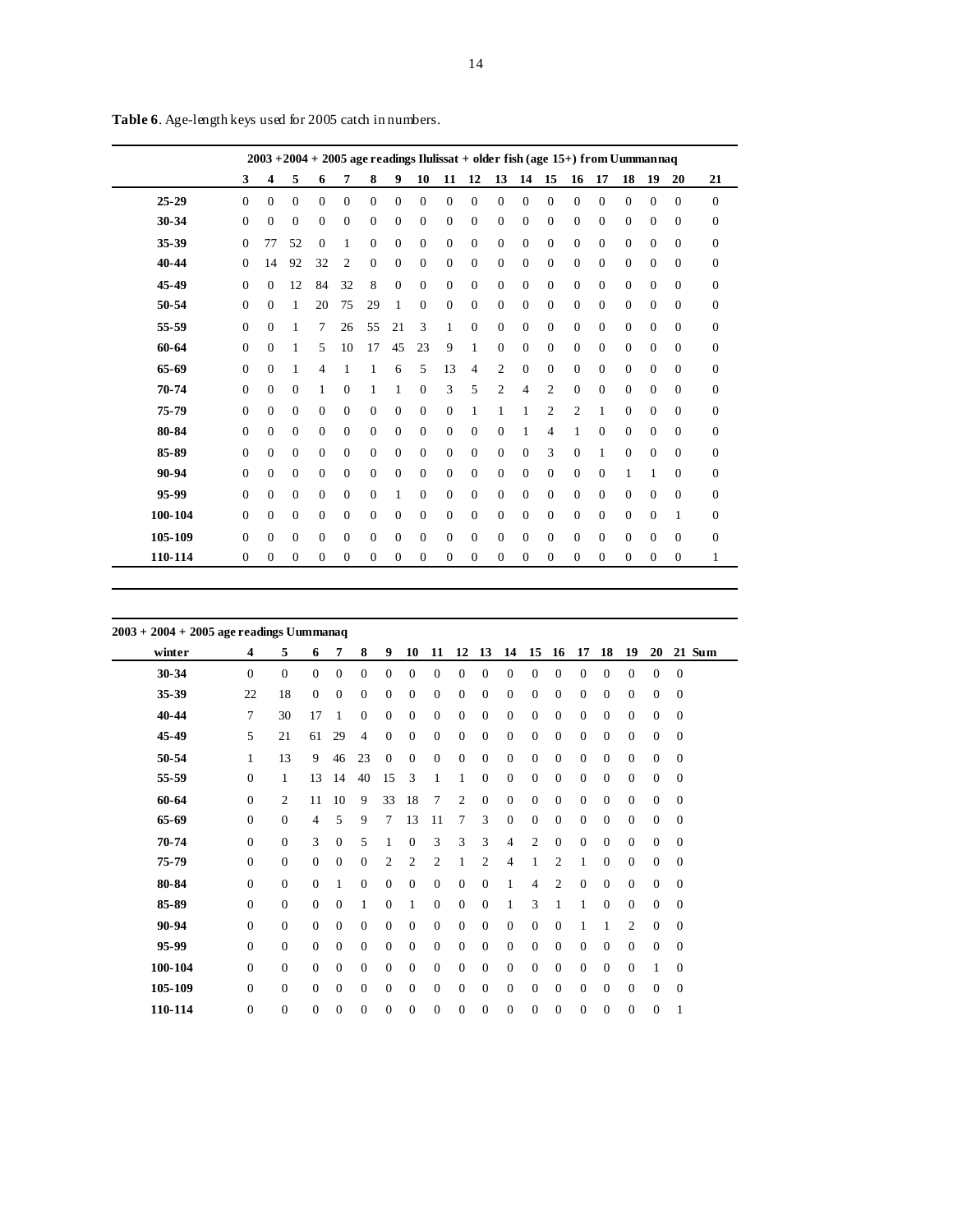# **Table 7.** Separable VPA output

Title : Greenland halibut 1A Disko bay

At 7/06/2006 16:01

1

 Separable analy sis from 1988 to 2005 on ages 1 to 15 with Terminal F of .200 on age 11 and Terminal S of 1.000

 Initial sum of squared residuals was 878.681 and final sum of squared residuals is 494.975 after 87 iterations

Matrix of Residuals

| Years      |          |                         |             | 1988/89 1989/90 1990/91 1991/92 1992/93 1993/94 1994/95 |                            |         |                   |
|------------|----------|-------------------------|-------------|---------------------------------------------------------|----------------------------|---------|-------------------|
| Ages       |          |                         |             |                                                         |                            |         |                   |
| 1/2        | $-.404$  | .564                    |             | .735 .405                                               | $-323$                     | $-.346$ | .030              |
| 2/3        | $-0.404$ | .564                    | .735        | .405                                                    | $-.323$                    | $-.346$ | .030              |
| 3/4        | $-.404$  | .564                    | $-3.177$    |                                                         | $-5.424$ $-4.571$ $-0.346$ |         | .030              |
| 4/5        | $-.404$  |                         |             | .564 -3.177 -2.507 .495                                 |                            | .501    | .030              |
| 5/6        |          | 2.397 3.366             |             | $-1.164$ .011                                           |                            | 2.873   | 2.455 6.232       |
| 6/7        |          | 4.065 .428 -5.036 -.845 |             |                                                         |                            |         | 1.005 1.223 1.090 |
| 7/8        | .000     |                         |             | $-4.073$ $-5.122$ .692                                  | .131                       | .476    | -.557             |
| 8/9        | $-.308$  |                         |             | $-1.068$ $-1.710$ $1.762$ $.644$                        |                            | .174    | $-.156$           |
| 9/10       | $-.133$  | $-.133$                 |             | $-.284$ .381                                            | $-.201$                    | - 696   | $-.556$           |
| 10/11      | .731     | .642                    | .972 .380   |                                                         | .744                       | .496    | .324              |
| 11/12      | .331     | .012                    |             | $1.353 - 193$                                           | .789                       | .284    | $-.280$           |
| 12/13      | $-.010$  | $-.328$                 | 1.342 - 665 |                                                         | .421                       | .083    | $-.763$           |
| 13/14      | .133     | .037                    |             | $.948 - .306$                                           | $-.106$                    | .364    | .652              |
| 14/15      |          |                         |             | .876 1.024 1.274 2.179 .333 1.129 .719                  |                            |         |                   |
|            |          |                         |             |                                                         |                            |         |                   |
| TOT        |          |                         |             | 1.187 1.205 1.173 1.076 959                             |                            | .795    | .606              |
| <b>WTS</b> |          |                         |             | .001 .001 .001 .001                                     | .001                       | .001    | .001              |
|            |          |                         |             |                                                         |                            |         |                   |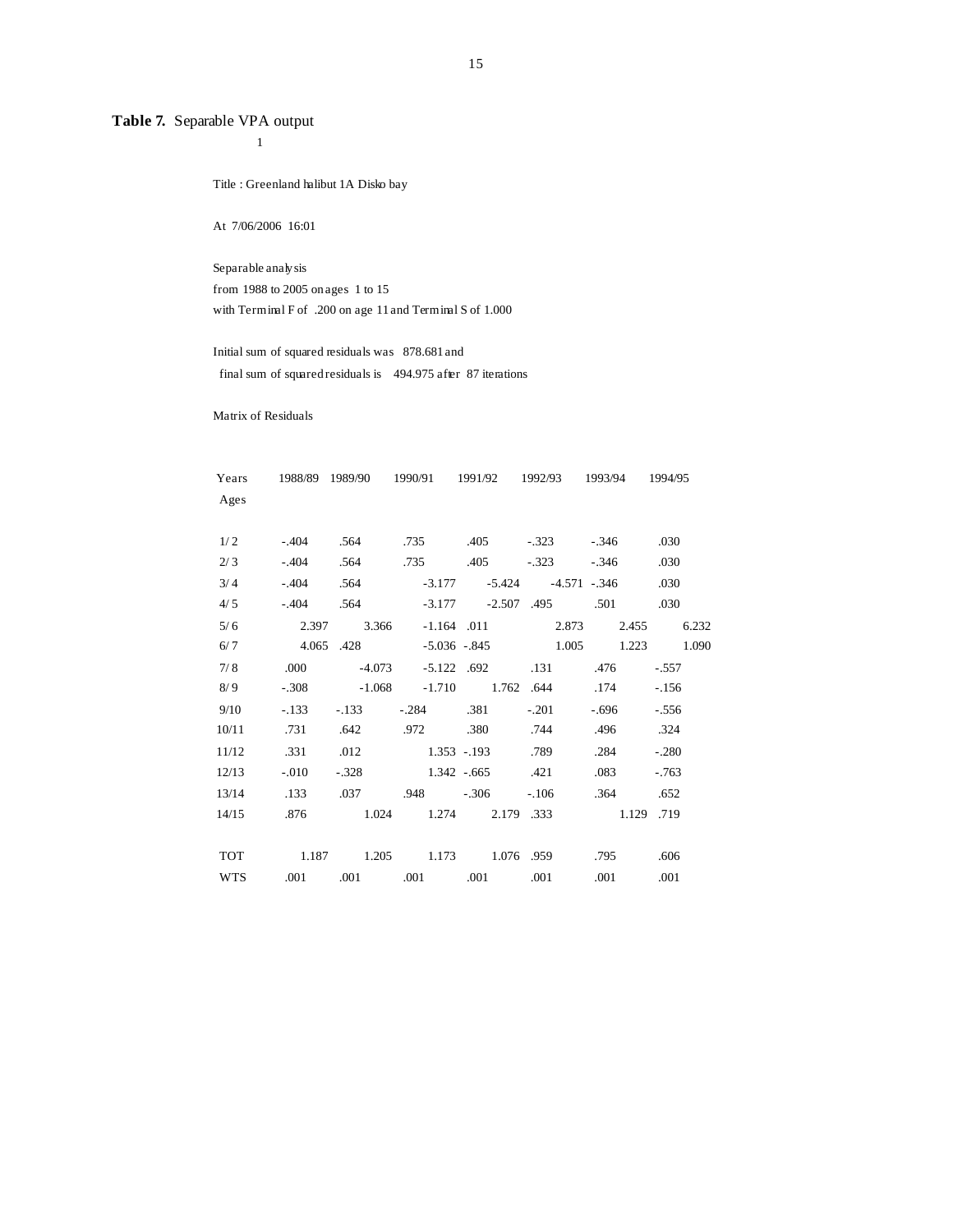| Years      | 1995/96 1996/97 1997/98 1998/99 1999/** 2000/** |                                          |                    |                                      |                 |                             | $2001$ /**                                 |
|------------|-------------------------------------------------|------------------------------------------|--------------------|--------------------------------------|-----------------|-----------------------------|--------------------------------------------|
| 1/2        | .138                                            |                                          |                    | $-.271$ .049 $-.074$ $-.577$ $-.231$ |                 |                             | .294                                       |
| 2/3        | .138                                            |                                          | $-.271$ .049       | $-.074$                              | $-577$          | $-.231$                     | .294                                       |
| 3/4        |                                                 | .138 -.271 .049 -2.377 -.577 -2.534 .294 |                    |                                      |                 |                             |                                            |
| 4/5        | -4.244 - 271 049 - 3.763 - 2.774 - 5.242 - 400  |                                          |                    |                                      |                 |                             |                                            |
| 5/6        |                                                 |                                          |                    |                                      |                 |                             | .636 1.564 -3.758 -3.290 -.974 1.270 1.628 |
| 6/7        | $-3.858$                                        |                                          |                    | -2.997 -.736 .498                    |                 | $-0.987$ 1.102 .114         |                                            |
| 7/8        | $-1.017$ $-2.076$ $-909$ $.290$                 |                                          |                    |                                      |                 | $-465$ .908                 | .002                                       |
| 8/9        | .040                                            |                                          |                    | $-.890$ $.281$ $.452$                | $-.188$         | .739                        | .040                                       |
| 9/10       | $-.092$                                         | -.708                                    | $-.289$            | $-.397$                              | $-.527$         | .120                        | .106                                       |
| 10/11      | 1.127 .221 .899                                 |                                          |                    | .785                                 |                 | .612 .488                   | .281                                       |
| 11/12      | .304                                            |                                          | $.250 \t .232$     | .097                                 | .300            | $-.041$                     | $-.047$                                    |
| 12/13      | $-.096$                                         | .614                                     | $-104$             |                                      | .353 1.031 .353 |                             | $-.724$                                    |
| 13/14      |                                                 | .655 1.745 .043                          |                    | .500                                 |                 | .986 .226                   | $-.714$                                    |
| 14/15      |                                                 | .091 2.182 .126 1.191 1.655 .131         |                    |                                      |                 |                             | $-.679$                                    |
|            |                                                 |                                          |                    |                                      |                 |                             |                                            |
| <b>TOT</b> | .443                                            |                                          | $.312 \qquad .198$ | .123                                 |                 | $.063 \t\t 012 \t\t -0.001$ |                                            |
| <b>WTS</b> | .001                                            | .001                                     | .001               | .001                                 |                 |                             | .001 1.000 1.000                           |

Fishing Mortalities (F)

 1988 1989 1990 1991 1992 1993 1994 F-values .0220 .0171 .0349 .0845 .1471 .1238 .1018

 1996 1997 1998 1999 2000 2001 2002 F-values .1625 .1440 .1756 .1895 .1237 .1141 .1778

Selection-at-age (S)

 1 2 3 4 5 S-values .0010 .0010 .0010 .0010 .0010 6 7 8 9 10 11 12 S-values .0161 .1411 .3304 .6600 .5828 10.000 .7887

1

Run title : Greenland halibut 1A Disko bay

At 7/06/2006 16:01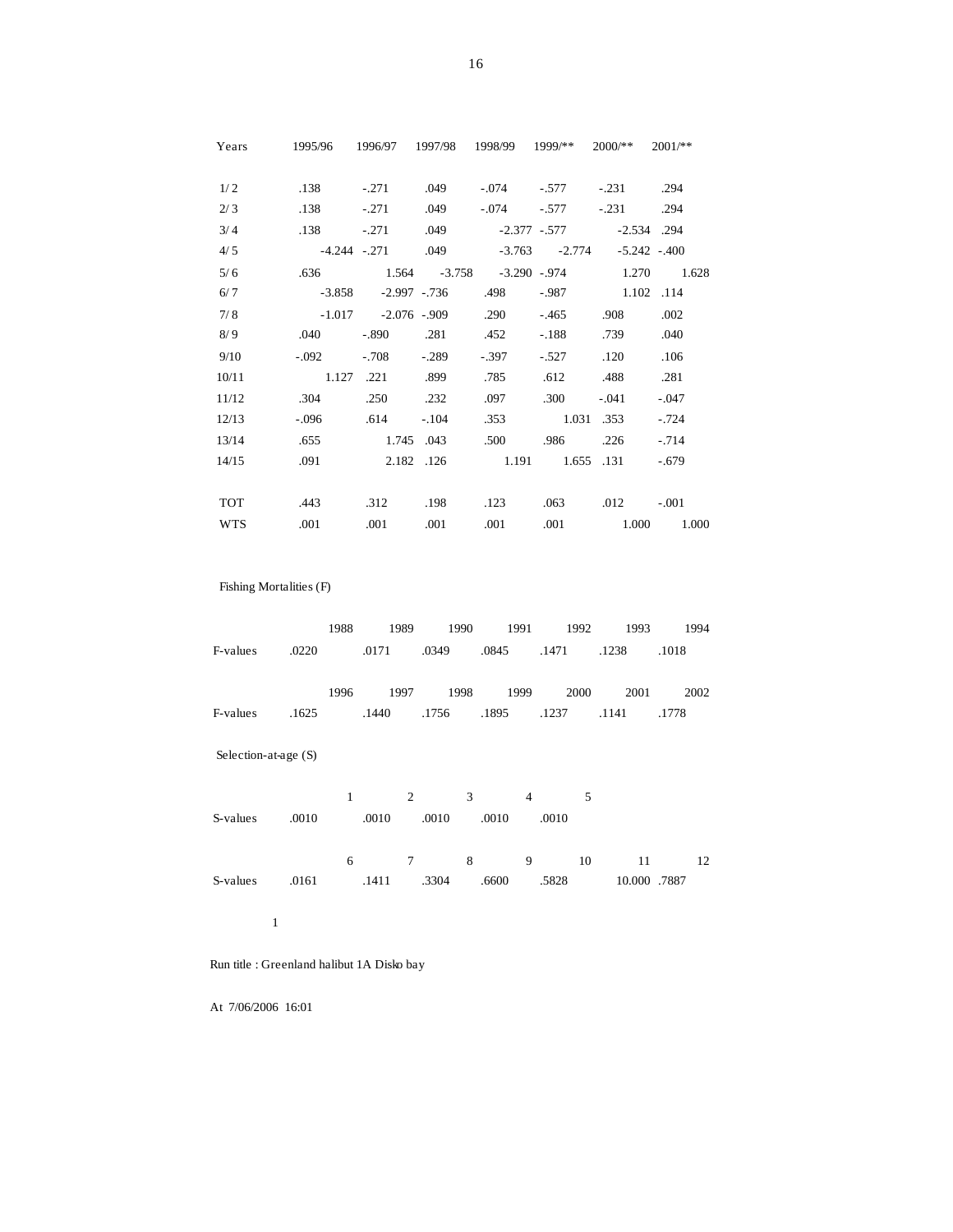| YEAR                    | 1988<br>1989 | 1990  | 1991  | 1992  | 1993  | 1994  |
|-------------------------|--------------|-------|-------|-------|-------|-------|
| AGE                     |              |       |       |       |       |       |
| $\mathbf{1}$<br>.0000   | .0000        | .0000 | .0001 | .0001 | .0001 | .0001 |
| $\mathfrak{2}$<br>.0000 | .0000        | .0000 | .0001 | .0001 | .0001 | .0001 |
| 3<br>.0000              | .0000        | .0000 | .0001 | .0001 | .0001 | .0001 |
| $\overline{4}$<br>.0000 | .0000        | .0000 | .0001 | .0001 | .0001 | .0001 |
| 5<br>.0000              | .0000        | .0000 | .0001 | .0001 | .0001 | .0001 |
| 6<br>.0004              | .0003        | .0006 | .0014 | .0024 | .0020 | .0016 |
| 7<br>.0031              | .0024        | .0049 | .0119 | .0208 | .0175 | .0144 |
| 8<br>.0073              | .0056        | .0115 | .0279 | .0486 | .0409 | .0336 |
| 9<br>.0145              | .0113        | .0230 | .0557 | .0971 | .0817 | .0672 |
| 10<br>.0128             | .0099        | .0203 | .0492 | .0858 | .0721 | .0593 |
| 11<br>.0220             | .0171        | .0349 | .0845 | .1471 | .1238 | .1018 |
| 12<br>.0174             | .0135        | .0275 | .0666 | .1160 | .0976 | .0803 |
| 13<br>.0118             | .0091        | .0187 | .0453 | .0789 | .0663 | .0545 |
| 14<br>.0126             | .0098        | .0200 | .0485 | .0844 | .0710 | .0584 |
| 15<br>.0220             | .0171        | .0349 | .0845 | .1471 | .1238 | .1018 |
|                         |              |       |       |       |       |       |

# SEPARABLY GENERATED FISHING MORTALITIES

| YEAR | 1996 |  | 1997 1998 1999 2000 | 2001 | 2002 |
|------|------|--|---------------------|------|------|
|      |      |  |                     |      |      |

| AGE |                |       |       |       |       |       |       |       |
|-----|----------------|-------|-------|-------|-------|-------|-------|-------|
|     | $\mathbf{1}$   | .0002 | .0001 | .0002 | .0002 | .0001 | .0001 | .0002 |
|     | $\overline{2}$ | .0002 | .0001 | .0002 | .0002 | .0001 | .0001 | .0002 |
|     | 3              | .0002 | .0001 | .0002 | .0002 | .0001 | .0001 | .0002 |
|     | 4              | .0002 | .0001 | .0002 | .0002 | .0001 | .0001 | .0002 |
|     | 5              | .0002 | .0001 | .0002 | .0002 | .0001 | .0001 | .0002 |
|     | 6              | .0026 | .0023 | .0028 | .0031 | .0020 | .0018 | .0029 |
|     | 7              | .0229 | .0203 | .0248 | .0268 | .0175 | .0161 | .0251 |
|     | 8              | .0537 | .0476 | .0580 | .0626 | .0409 | .0377 | .0587 |
|     | 9              | .1072 | .0950 | .1159 | .1251 | .0817 | .0753 | .1173 |
|     | 10             | .0947 | .0839 | .1023 | .1105 | .0721 | .0665 | .1036 |
|     | 11             | .1625 | .1440 | .1756 | .1895 | .1237 | .1141 | .1778 |
|     | 12             | .1282 | .1135 | .1385 | .1495 | .0976 | .0900 | .1402 |
|     | 13             | .0871 | .0772 | .0941 | .1016 | .0663 | .0611 | .0953 |
|     | 14             | .0933 | .0826 | .1008 | .1088 | .0710 | .0655 | .1020 |
|     | 15             | .1625 | .1440 | .1756 | .1895 | .1237 | .1141 | .1778 |
|     | 1              |       |       |       |       |       |       |       |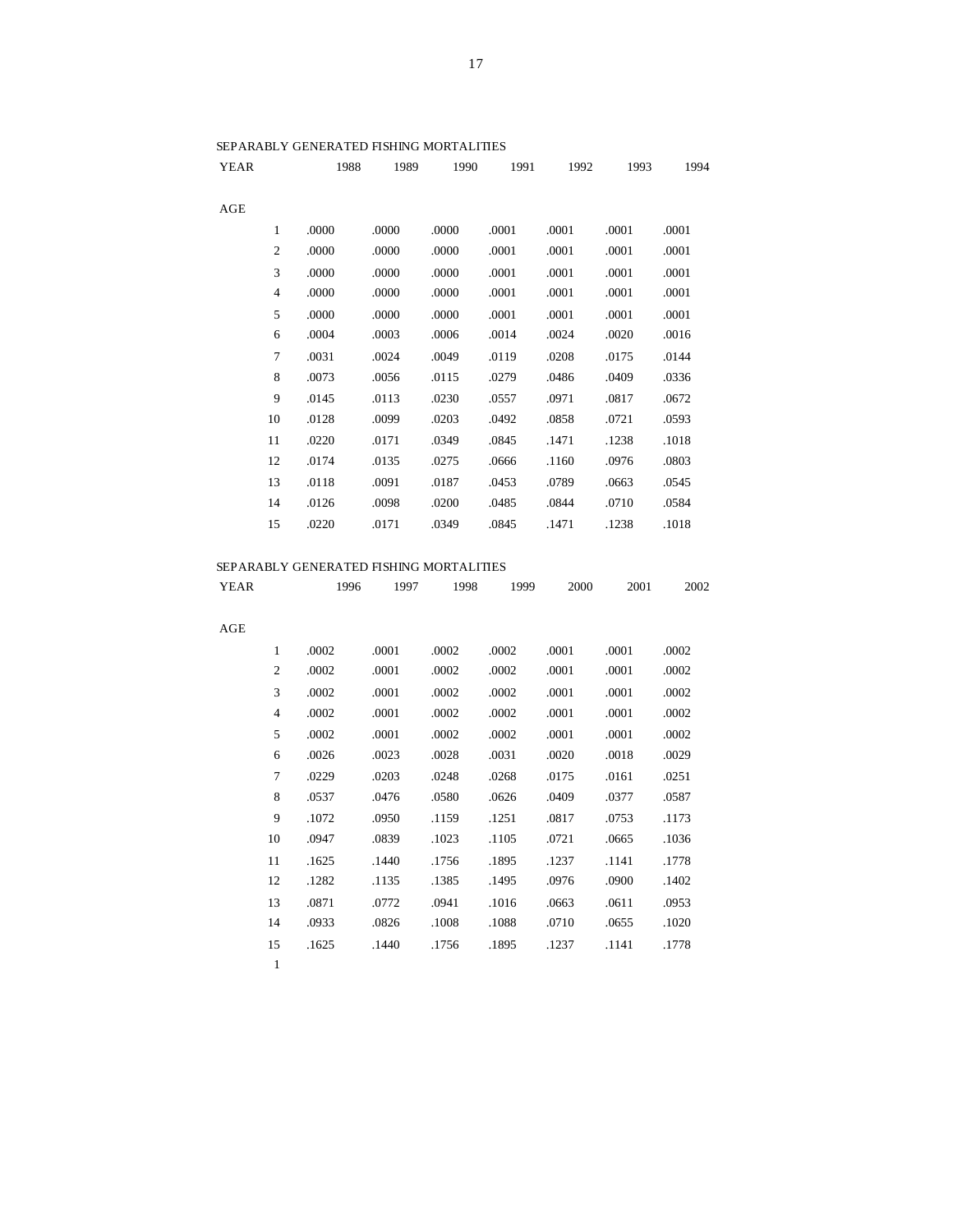Run title : Greenland halibut 1A Disko bay

At 7/06/2006 16:01

| SEPARABLY GENERATED POPULATION NUMBERS |       |       |       |       |       |       |       |  |  |  |  |
|----------------------------------------|-------|-------|-------|-------|-------|-------|-------|--|--|--|--|
| <b>YEAR</b>                            | 1988  | 1989  | 1990  | 1991  | 1992  | 1993  | 1994  |  |  |  |  |
|                                        |       |       |       |       |       |       |       |  |  |  |  |
| AGE                                    |       |       |       |       |       |       |       |  |  |  |  |
| 1                                      | 10059 | 19320 | 28087 | 25009 | 25745 | 25103 | 28442 |  |  |  |  |
| $\overline{2}$                         | 4572  | 8658  | 16629 | 24174 | 21523 | 22156 | 21604 |  |  |  |  |
| 3                                      | 1410  | 3935  | 7452  | 14312 | 20805 | 18523 | 19068 |  |  |  |  |
| $\overline{4}$                         | 9451  | 1214  | 3387  | 6414  | 12318 | 17905 | 15941 |  |  |  |  |
| 5                                      | 5777  | 8135  | 1045  | 2915  | 5520  | 10600 | 15409 |  |  |  |  |
| 6                                      | 4891  | 4973  | 7001  | 899   | 2509  | 4750  | 9123  |  |  |  |  |
| 7                                      | 5081  | 4208  | 4279  | 6023  | 773   | 2154  | 4080  |  |  |  |  |
| 8                                      | 6091  | 4360  | 3613  | 3665  | 5122  | 652   | 1822  |  |  |  |  |
| 9                                      | 6092  | 5205  | 3731  | 3075  | 3067  | 4200  | 538   |  |  |  |  |
| 10                                     | 5250  | 5168  | 4430  | 3139  | 2503  | 2396  | 3331  |  |  |  |  |
| 11                                     | 3360  | 4461  | 4404  | 3736  | 2572  | 1977  | 1919  |  |  |  |  |
| 12                                     | 3533  | 2829  | 3775  | 3661  | 2955  | 1911  | 1504  |  |  |  |  |
| 13                                     | 3968  | 2988  | 2403  | 3161  | 2948  | 2265  | 1492  |  |  |  |  |
| 14                                     | 3713  | 3375  | 2549  | 2030  | 2600  | 2345  | 1824  |  |  |  |  |
| 15                                     | 1880  | 3156  | 2877  | 2150  | 1664  | 2057  | 1880  |  |  |  |  |

# SEPARABLY GENERATED POPULATION NUMBERS

| YEAR           | 1996  | 1997  | 1998  | 1999  | 2000  | 2001  | 2002  |
|----------------|-------|-------|-------|-------|-------|-------|-------|
| AGE            |       |       |       |       |       |       |       |
| $\mathbf{1}$   | 36368 | 39631 | 16749 | 3262  | 1597  | 1090  | 711   |
| $\mathfrak{2}$ | 29769 | 31297 | 34106 | 14414 | 2807  | 1375  | 938   |
| 3              | 21065 | 25619 | 26934 | 29350 | 12404 | 2416  | 1183  |
| $\overline{4}$ | 16001 | 18128 | 22047 | 23178 | 25257 | 10675 | 2079  |
| 5              | 14122 | 13770 | 15601 | 18973 | 19946 | 21737 | 9187  |
| 6              | 11807 | 12153 | 11850 | 13426 | 16327 | 17166 | 18707 |
| $\overline{7}$ | 11392 | 10135 | 10436 | 10171 | 11520 | 14025 | 14747 |
| 8              | 6632  | 9582  | 8548  | 8763  | 8523  | 9744  | 11878 |
| 9              | 2862  | 5410  | 7865  | 6943  | 7084  | 7042  | 8076  |
| 10             | 1204  | 2213  | 4234  | 6028  | 5273  | 5619  | 5622  |
| 11             | 347   | 943   | 1751  | 3290  | 4646  | 4223  | 4525  |
| 12             | 2059  | 254   | 703   | 1265  | 2343  | 3533  | 3243  |
| 13             | 1166  | 1559  | 195   | 527   | 937   | 1829  | 2780  |
| 14             | 963   | 920   | 1242  | 153   | 410   | 755   | 1481  |
| 15             | 976   | 755   | 729   | 967   | 118   | 328   | 609   |
| $\mathbf{1}$   |       |       |       |       |       |       |       |

18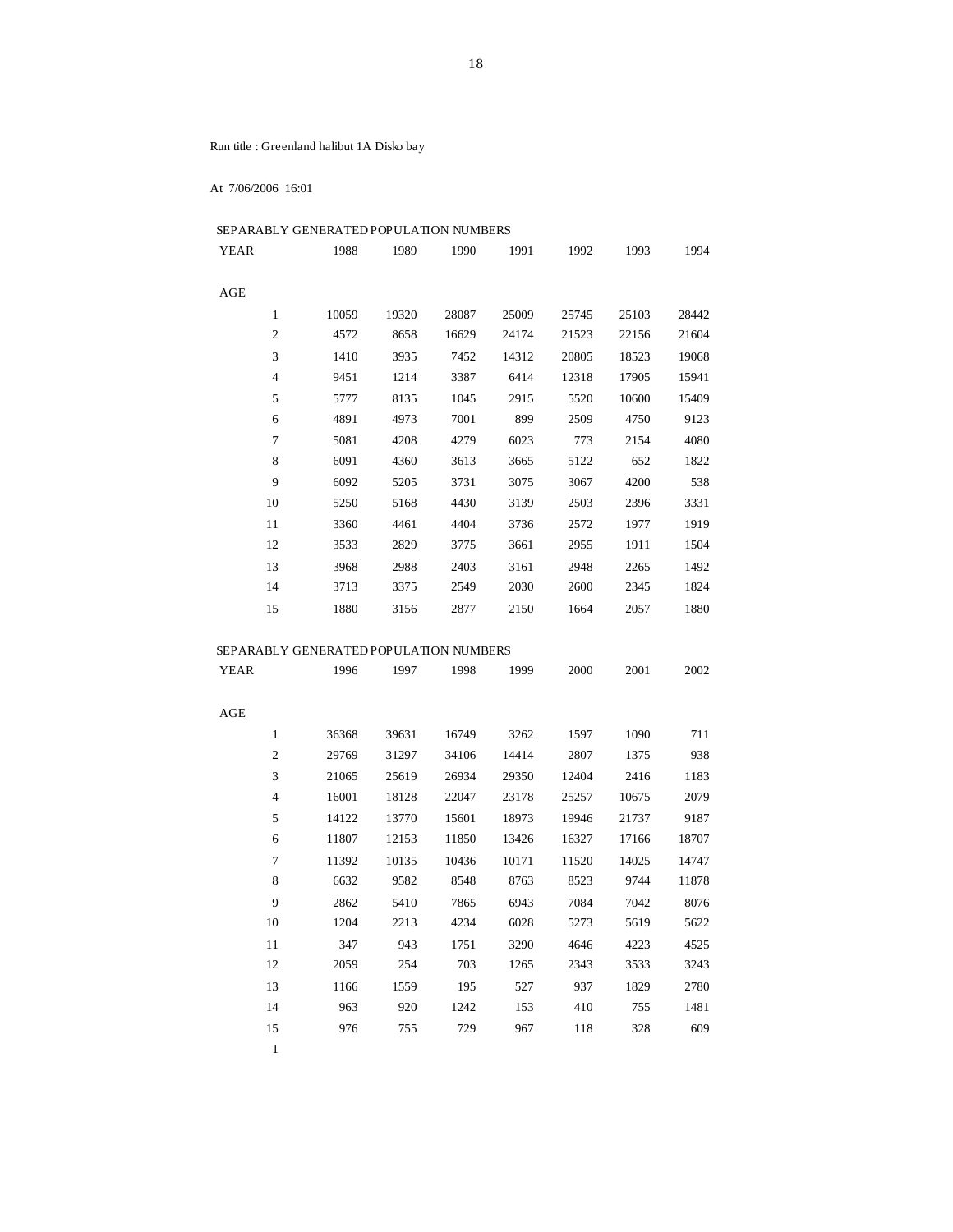Run title : Greenland halibut 1A Disko bay

At 7/06/2006 16:01

|             |                | Fishing mortality residuals |          |          |          |          |           |          |
|-------------|----------------|-----------------------------|----------|----------|----------|----------|-----------|----------|
| <b>YEAR</b> |                | 1988                        | 1989     | 1990     | 1991     | 1992     | 1993      | 1994     |
| AGE         |                |                             |          |          |          |          |           |          |
|             | $\mathbf{1}$   | .0000                       | .0000    | .0000    | $-.0001$ | $-.0001$ | $-.0001$  | $-.0001$ |
|             | $\overline{c}$ | .0000                       | .0000    | .0000    | $-.0001$ | $-.0001$ | $-.0001$  | $-.0001$ |
|             | 3              | .0000                       | .0000    | .0000    | $-.0001$ | $-.0001$ | $-.0001$  | $-.0001$ |
|             | $\overline{4}$ | .0000                       | .0000    | .0000    | .0003    | .0020    | .0003     | $-.0001$ |
|             | 5              | .0000                       | .0000    | .0000    | .0006    | .0080    | .0010     | .0001    |
|             | 6              | $-.0002$                    | $-.0003$ | $-.0006$ | .0005    | .0158    | .0045     | $-.0003$ |
|             | $\tau$         | $-.0013$                    | $-.0024$ | $-.0047$ | .0337    | .0485    | .0326     | $-.0007$ |
|             | 8              | .0040                       | $-.0023$ | $-.0055$ | .1780    | .0484    | .0870     | .0281    |
|             | 9              | .0213                       | .0127    | .0171    | .1134    | .0406    | .0064     | .1292    |
|             | 10             | .0271                       | .0187    | .0302    | .0698    | .1133    | .0592     | .0741    |
|             | 11             | .0251                       | .0090    | .0189    | $-.0040$ | .1195    | .0227     | .0156    |
|             | 12             | .0060                       | .0076    | .0144    | $-.0403$ | .0191    | $-0.0125$ | $-.0082$ |
|             | 13             | .0056                       | .0034    | .0225    | $-.0273$ | $-.0201$ | $-0.0155$ | $-.0113$ |
|             | 14             | .0064                       | .0029    | .0065    | $-.0067$ | $-.0405$ | $-0.0132$ | $-.0280$ |
|             | 15             | .0000                       | $-.0064$ | $-.0187$ | $-.0539$ | $-.1337$ | $-.0803$  | $-.0761$ |
|             |                |                             |          |          |          |          |           |          |

|             |                | Fishing mortality residuals |          |          |          |          |           |          |
|-------------|----------------|-----------------------------|----------|----------|----------|----------|-----------|----------|
| <b>YEAR</b> |                | 1996                        | 1997     | 1998     | 1999     | 2000     | 2001      | 2002     |
| AGE         |                |                             |          |          |          |          |           |          |
|             | 1              | $-.0002$                    | $-.0001$ | $-.0002$ | $-.0002$ | $-.0001$ | $-.0001$  | $-.0002$ |
|             | $\mathfrak{2}$ | $-.0002$                    | $-.0001$ | $-.0002$ | $-.0002$ | $-.0001$ | $-.0001$  | $-.0002$ |
|             | 3              | $-.0002$                    | $-.0001$ | $-.0002$ | $-.0002$ | $-.0001$ | $-.0001$  | $-.0002$ |
|             | $\overline{4}$ | $-.0002$                    | $-.0001$ | $-.0002$ | $-.0001$ | $-.0001$ | .0000     | $-.0002$ |
|             | 5              | .0004                       | $-.0001$ | $-.0002$ | .0000    | .0004    | .0006     | .0000    |
|             | 6              | $-.0025$                    | $-.0006$ | .0035    | .0001    | .0045    | .0002     | .0009    |
|             | 7              | $-.0189$                    | $-.0070$ | .0148    | .0096    | .0324    | .0013     | .0002    |
|             | 8              | $-0.0152$                   | .0195    | .0378    | .0134    | .0502    | .0066     | .0049    |
|             | 9              | .0752                       | .0757    | .0093    | .0096    | .0412    | .0072     | .0164    |
|             | 10             | .1778                       | .2559    | .1749    | .0742    | .0642    | .0252     | $-.0011$ |
|             | 11             | .3339                       | .2696    | .1860    | .0768    | $-.0076$ | .0244     | .0108    |
|             | 12             | .0517                       | .2501    | .2758    | .1874    | .0087    | $-.0024$  | .0444    |
|             | 13             | .0745                       | $-.0174$ | .3571    | .1661    | $-.0076$ | $-0.0145$ | .1056    |
|             | 14             | .0061                       | $-.0555$ | $-.0277$ | .3397    | .0054    | $-.0199$  | .0604    |
|             | 15             | $-.1070$                    | $-.1276$ | $-1292$  | $-1513$  | $-.0072$ | $-.0063$  | .0723    |
|             | 1              |                             |          |          |          |          |           |          |

19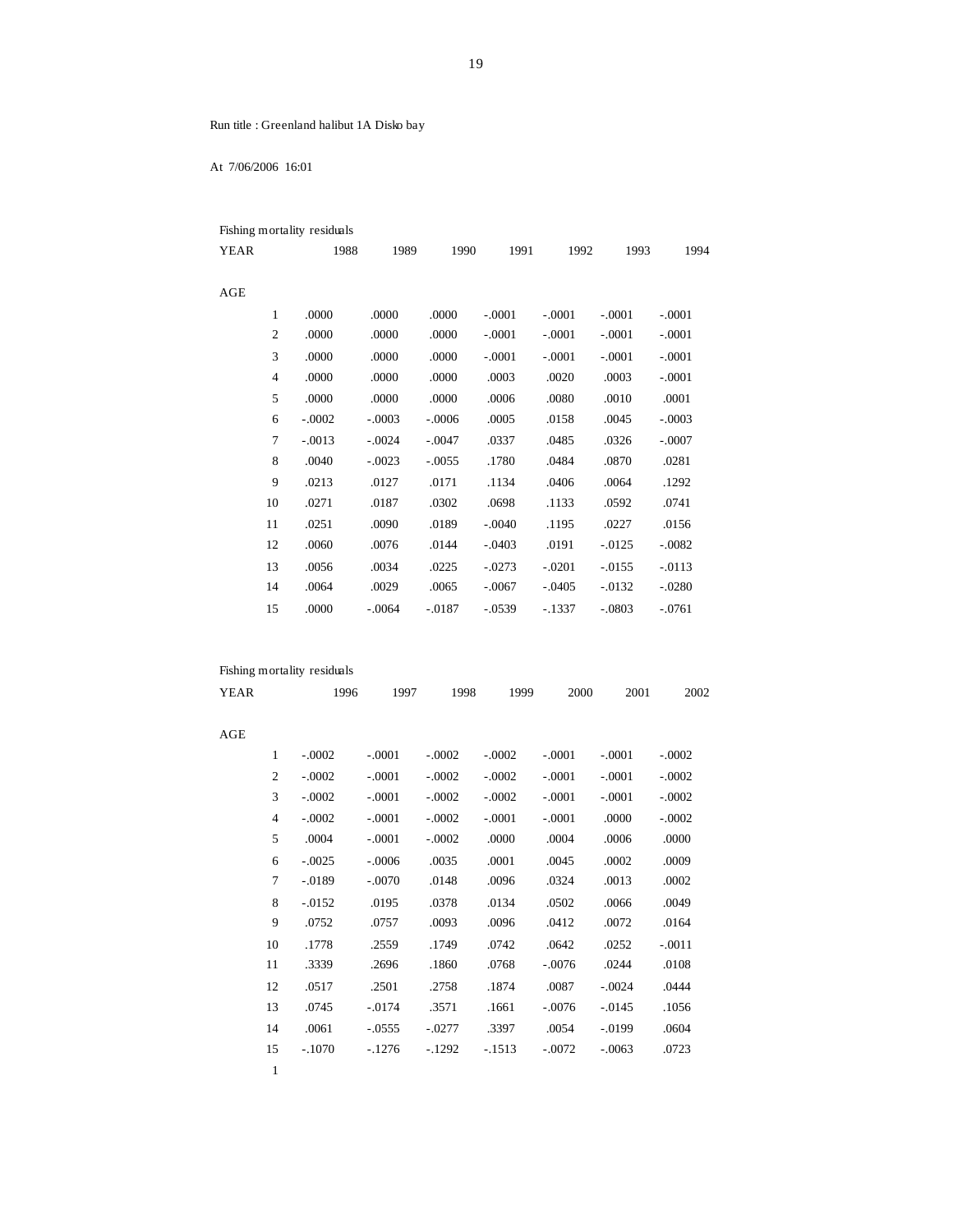### **Table 8.** XSA output.

Lowestoft VPA Version 3.1

8/06/2006 13:44

Extended Survivors Analy sis

Greenland halibut 1A Disko bay

CPUE data from file tun2\_6.dat

Catch data for 18 y ears. 1988 to 2005. Ages 1 to 16.

| Fleet            | First | Last  | First | Last | Alpha  | Beta |
|------------------|-------|-------|-------|------|--------|------|
|                  | v ear | y ear | age   | age  |        |      |
| Gillnet survey   | 2001  | 2005  |       | 2    | 6.500  | .700 |
| Pamiut Disko Bay | 1991  | 2005  |       |      | 2 .500 | .700 |

Time series weights :

Tapered time weighting not applied

Catchability analy sis :

Catchability independent of stock size for all ages

Catchability independent of age for ages >= 13

Terminal population estimation :

Terminal y ear survivor estimates shrunk towards the mean F of the final 3 y ears. S.E. of the mean to which the estimates are shrunk =  $.500$ 

 Oldest age survivor estimates for the years 1988 to 2005 shrunk towards1.000 \* the mean F of ages 12 - 14

S.E. of the mean to which the estimates are shrunk =  $.500$ 

Minimum standard error for population estimates from each cohort age = .300

Individual fleet weighting not applied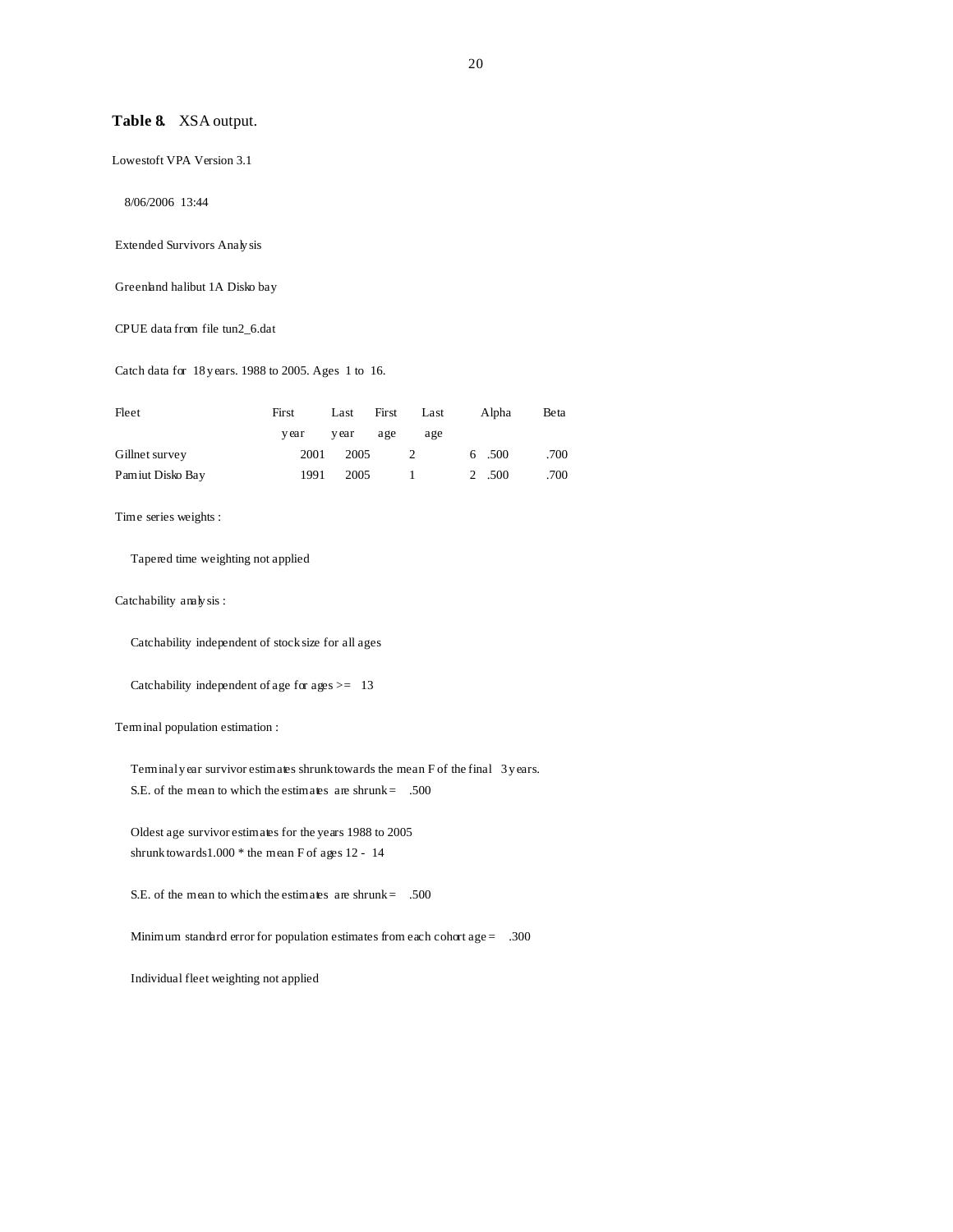# Tuning converged after 136 iterations

1

Regression weights

|                            |         | 1.000 | 1.000 |      | 1.000 | 1.000 |      | 1.000 | 1.000 |      | 1.000 | 1.000 |      | 1.000 | 1.000 |
|----------------------------|---------|-------|-------|------|-------|-------|------|-------|-------|------|-------|-------|------|-------|-------|
| Fishing mortalities<br>Age |         | 1996  | 1997  |      | 1998  | 1999  |      | 2000  | 2001  |      | 2002  | 2003  |      | 2004  | 2005  |
|                            | 1 .000  | .000  |       | .000 | .000  |       | .000 | .000  |       | .000 | .000  |       | .000 | .000  |       |
|                            | 2 .000  | .000  |       | .000 | .000  |       | .000 | .000  |       | .000 | .000  |       | .000 | .000  |       |
|                            | 3 .000  | .000  |       | .000 | .000  |       | .000 | .000  |       | .000 | .000  |       | .000 | .000  |       |
|                            | 4 .000  | .000  |       | .000 | .000  |       | .000 | .000  |       | .000 | .000  |       | .000 | .000  |       |
|                            | 5 .001  | .000  |       | .000 | .000  |       | .000 | .001  |       | .000 | .000  |       | .000 | .000  |       |
|                            | 6 .000  | .002  |       | .010 | .005  |       | .009 | .002  |       | .004 | .002  |       | .002 | .005  |       |
|                            | 7 .005  | .016  |       | .046 | .057  |       | .078 | .024  |       | .021 | .032  |       | .011 | .046  |       |
|                            | 8 .040  | .083  |       | .118 | .088  |       | .148 | .071  |       | .089 | .054  |       | .064 | .037  |       |
|                            | 9 .184  | .179  |       | .160 | .171  |       | .145 | .142  |       | .229 | .211  |       | .103 | .143  |       |
|                            | 10 .246 | .345  |       | .295 | .247  |       | .180 | .110  |       | .189 | .218  |       | .158 | .079  |       |
|                            | 11 .450 | .361  |       | .369 | .289  |       | .165 | .192  |       | .235 | .517  |       | .414 | .281  |       |
|                            | 12 .576 | .314  |       | .339 | .347  |       | .117 | .130  |       | .275 | .207  |       | .340 | .293  |       |
| 13                         | .716    | .260  |       | .365 | .204  |       | .061 | .052  |       | .323 | .131  |       | .095 | .242  |       |
|                            | 14 .887 | .173  |       | .415 | .327  |       | .056 | .047  |       | .183 | .145  |       | .143 | .094  |       |
|                            | 15 .731 | .250  |       | .375 | .294  |       | .078 | .076  |       | .261 | .161  |       | .209 | .208  |       |
|                            |         |       |       |      |       |       |      |       |       |      |       |       |      |       |       |

1

XSA population numbers (Thousands)

|             | AGE   |               |              |                                                        |   |   |   |                |                                             |   |    |
|-------------|-------|---------------|--------------|--------------------------------------------------------|---|---|---|----------------|---------------------------------------------|---|----|
| <b>YEAR</b> |       |               | 2            | 3                                                      | 4 | 5 | 6 | $7\phantom{0}$ | 8                                           | 9 | 10 |
|             |       |               |              |                                                        |   |   |   |                |                                             |   |    |
|             | 1996  | $4.30E + 04$  | $2.17E + 04$ | $1.41E+04$ $1.12E+04$ $1.30E+04$ $1.03E+04$            |   |   |   |                | $1.02E+04$ 8.86E+03 6.03E+03 3.21E+03       |   |    |
|             | 1997  | $3.57E+04$    | $3.70E + 04$ | $1.87E+04$ $1.21E+04$ $9.60E+03$ $1.12E+04$            |   |   |   |                | $8.85E+03$ $8.70E+03$ $7.32E+03$ $4.32E+03$ |   |    |
|             | 1998  | $9.63E + 04$  |              | $3.07E+04$ $3.18E+04$ $1.61E+04$ $1.04E+04$ $8.26E+03$ |   |   |   |                | $9.62E+03$ $7.50E+03$ $6.89E+03$ $5.27E+03$ |   |    |
|             | 1999  | 5.82E+04      |              | $8.28E+04$ $2.64E+04$ $2.74E+04$ $1.38E+04$ $8.96E+03$ |   |   |   |                | $7.04E+03$ $7.91E+03$ $5.74E+03$ $5.05E+03$ |   |    |
|             | 2000  | 9.94E+04      |              | $5.01E+04$ $7.13E+04$ $2.28E+04$ $2.36E+04$ $1.19E+04$ |   |   |   |                | $7.68E+03$ $5.73E+03$ $6.23E+03$ $4.16E+03$ |   |    |
|             | 2001  | $1.77E + 05$  |              | $8.56E+04$ $4.31E+04$ $6.14E+04$ $1.96E+04$ $2.03E+04$ |   |   |   |                | $1.02E+04$ 6.11E+03 4.25E+03 4.64E+03       |   |    |
|             | 2002. | $1.15E+05$    |              | $1.52E+05$ $7.37E+04$ $3.71E+04$ $5.28E+04$ $1.68E+04$ |   |   |   |                | $1.74E+04$ 8.53E + 03 4.90E + 03 3.18E + 03 |   |    |
|             | 2003  | $1.36E + 0.5$ |              | $9.89E+04$ 1.31E+05 6.34E+04 3.20E+04 4.55E+04         |   |   |   |                | $1.44E+04$ $1.47E+04$ $6.72E+03$ $3.35E+03$ |   |    |
|             | 2004  | $1.08E + 05$  |              | $1.17E+05$ 8.52E+04 1.13E+05 5.46E+04 2.75E+04         |   |   |   |                | $3.91E+04$ $1.20E+04$ $1.20E+04$ $4.68E+03$ |   |    |
|             | 2005  | $8.00E + 04$  |              | $9.29E+04$ 1.01E+05 7.33E+04 9.71E+04 4.70E+04         |   |   |   |                | $2.36E+04$ $3.33E+04$ $9.72E+03$ $9.30E+03$ |   |    |

Estimated population abundance at 1st Jan 2006

| $4.02E+04$ $1.94E+04$ $2.76E+04$ $7.25E+03$<br>$0.00E+00$ 6.88E+04 7.99E+04 8.69E+04 6.31E+04 8.35E+04 |  |
|--------------------------------------------------------------------------------------------------------|--|
|--------------------------------------------------------------------------------------------------------|--|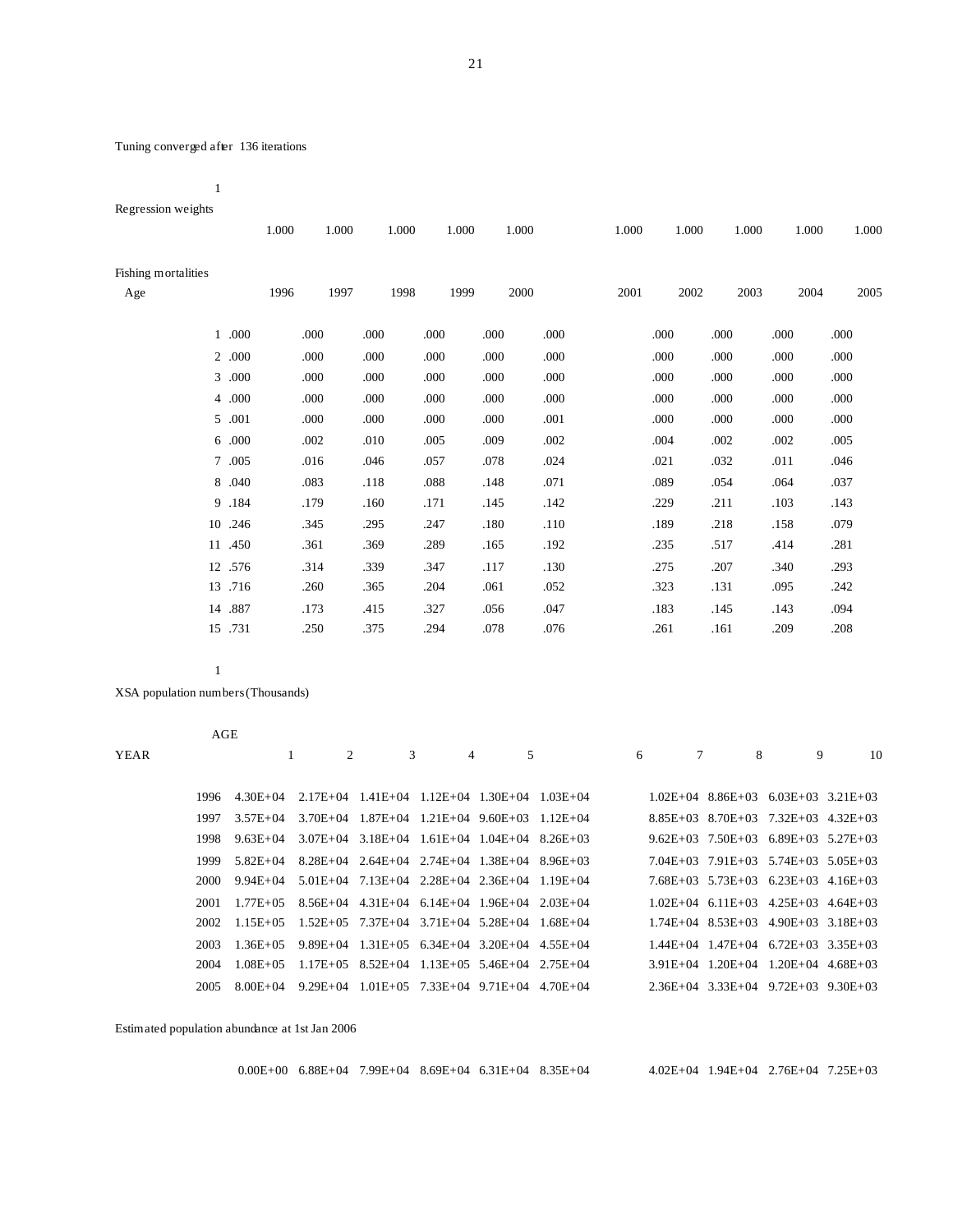Taper weighted geometric mean of the VPA populations:

4.70E+04 3.71E+04 2.84E+04 2.13E+04 1.59E+04 1.14E+04 8.43E+03 6.22E+03 4.20E+03 2.78E+03

Standard error of the weighted Log(VPA populations) :

|      |      | .7843        | .8089                                 | .8173                                       | .8044 | .7994 | .7237 | .6953 | .7015 | .6166 | .6165 |
|------|------|--------------|---------------------------------------|---------------------------------------------|-------|-------|-------|-------|-------|-------|-------|
| YEAR | AGE  | 11           | 12                                    | 13                                          | 14    | 15    |       |       |       |       |       |
|      |      |              |                                       |                                             |       |       |       |       |       |       |       |
|      | 1996 | $1.35E+03$   |                                       | $6.72E+02$ $3.06E+02$ $1.37E+02$ $9.14E+01$ |       |       |       |       |       |       |       |
|      | 1997 | $2.16E+03$   |                                       | $7.40E+02$ $3.25E+02$ $1.29E+02$ $4.88E+01$ |       |       |       |       |       |       |       |
|      | 1998 | $2.63E+03$   |                                       | $1.30E+03$ $4.65E+02$ $2.16E+02$ $9.31E+01$ |       |       |       |       |       |       |       |
|      | 1999 | $3.38E+03$   |                                       | $1.57E+03$ $7.95E+02$ $2.78E+02$ $1.23E+02$ |       |       |       |       |       |       |       |
|      | 2000 | $3.40E + 03$ |                                       | $2.18E+03$ $9.52E+02$ $5.58E+02$ $1.73E+02$ |       |       |       |       |       |       |       |
|      | 2001 | $2.99E+03$   |                                       | $2.48E+03$ $1.67E+03$ $7.71E+02$ $4.54E+02$ |       |       |       |       |       |       |       |
|      | 2002 | $3.58E + 03$ |                                       | $2.12E+03$ $1.87E+03$ $1.36E+03$ $6.33E+02$ |       |       |       |       |       |       |       |
|      | 2003 | $2.26E+03$   | $2.44E+03$ 1.39E+03 1.17E+03 9.78E+02 |                                             |       |       |       |       |       |       |       |
|      | 2004 | $2.32E+03$   |                                       | $1.16E+03$ $1.71E+03$ $1.05E+03$ $8.70E+02$ |       |       |       |       |       |       |       |
|      | 2005 | $3.44E+03$   |                                       | $1.32E+03$ $7.12E+02$ $1.33E+03$ $7.82E+02$ |       |       |       |       |       |       |       |
|      |      |              |                                       |                                             |       |       |       |       |       |       |       |

Estimated population abundance at 1st Jan 2006

7.40E+03 2.24E+03 8.48E+02 4.81E+02 1.05E+03

Taper weighted geometric mean of the VPA populations:

1.64E+03 9.24E+02 5.61E+02 3.61E+02 2.13E+02

Standard error of the weighted Log(VPA populations) :

|  |  | .6176 .6523 .7133 .8296 .9102 |  |
|--|--|-------------------------------|--|
|  |  |                               |  |

Log catchability residuals.

Fleet : Gillnet survey

| Age |          | 1996  | 1997                                 | 1998  | 1999  | 2000 |      | 2001    | 2002   | 2003    | 2004   | 2005 |
|-----|----------|-------|--------------------------------------|-------|-------|------|------|---------|--------|---------|--------|------|
|     |          |       | 1 No data for this fleet at this age |       |       |      |      |         |        |         |        |      |
|     | 2 9 9.99 | 99.99 | 99.99                                | 99.99 | 99.99 |      | .15  | $-.60$  | 2.43   | $-1.17$ | $-.80$ |      |
|     | 3 99.99  | 99.99 | 99.99                                | 99.99 | 99.99 |      | .35  | $-1.06$ | .41    | .19     | .12    |      |
|     | 4 9 9.99 | 99.99 | 99.99                                | 99.99 | 99.99 |      | .34  | $-.22$  | $-.02$ | $-.25$  | .15    |      |
|     | 5 99.99  | 99.99 | 99.99                                | 99.99 | 99.99 |      | 1.17 | $-.73$  | .11    | $-.01$  | $-.54$ |      |
|     | 6 99.99  | 99.99 | 99.99                                | 99.99 | 99.99 |      | .83  | .05     | $-.52$ | .05     | $-.41$ |      |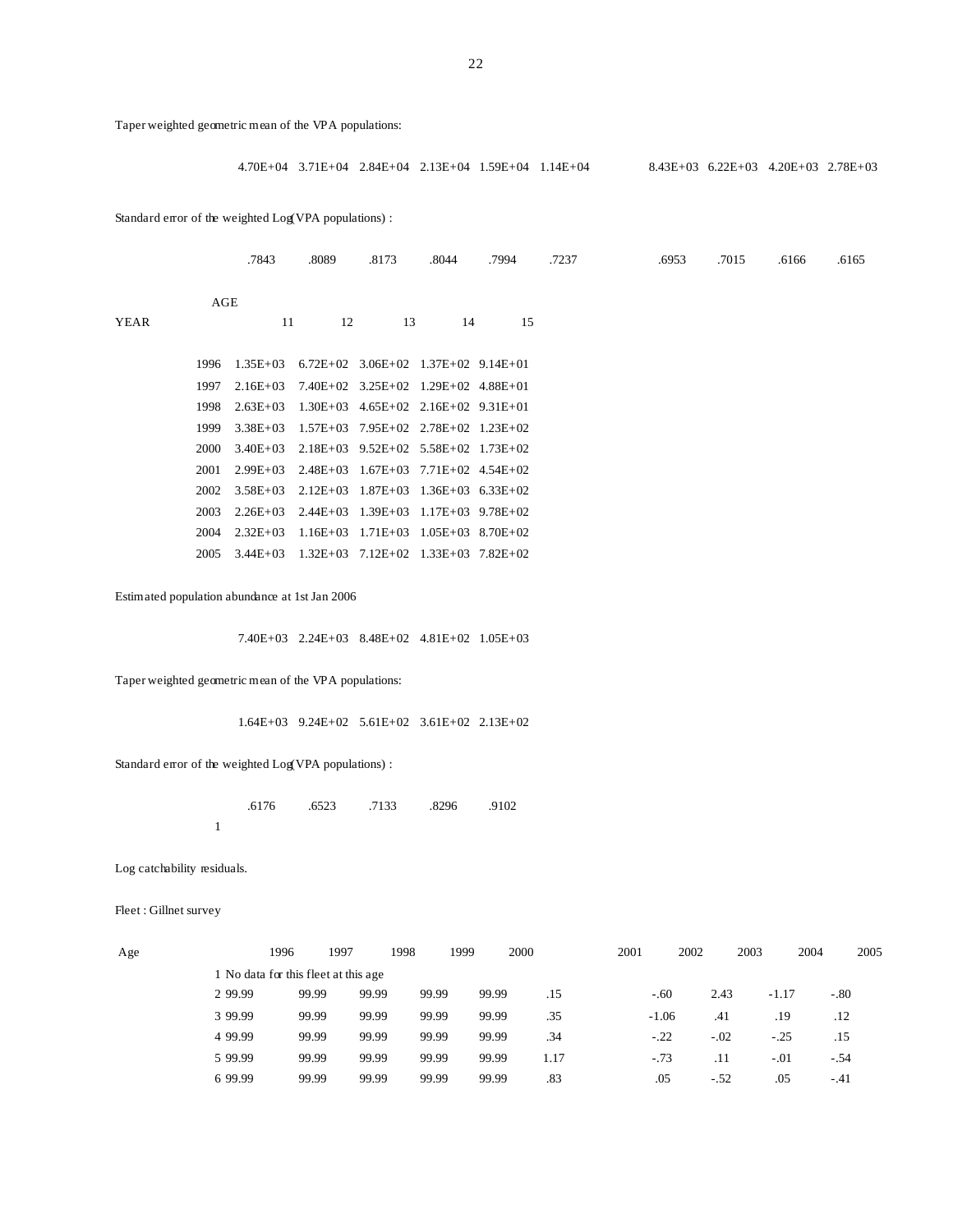# Mean log catchability and standard error of ages with catchability independent of year class strength and constant w.r.t. time

| Age        |         |       |                                      |       | 6.    |
|------------|---------|-------|--------------------------------------|-------|-------|
| Mean Log q | -84.683 |       | $-41.851 - 34.208 - 27.191 - 21.241$ |       |       |
| S.E(Log q) | 14.387  | .6040 | .2484                                | .7437 | .5299 |

Regression statistics :

Ages with q independent of year class strength and constant w.r.t. time.

| Age | Slope          | t-value  |          | Intercept RSquare No Pts |    | Reg s.e | Mean Q  |
|-----|----------------|----------|----------|--------------------------|----|---------|---------|
|     | $2 - .95$      | $-.598$  | 14.54    | .03                      |    | 5 1.49  | $-8.47$ |
|     | 3<br>.86       | .199     | 5.20     | .39                      | 5  | .59     | $-4.19$ |
|     | $4 \quad 1.03$ | $-.086$  | 3.18     | .71                      | 5. | .30     | $-3.42$ |
|     | $5 - 16.88$    | $-2.933$ | 145.49   | .01                      |    | 5 7.37  | $-2.72$ |
|     | 6 8.05         | $-2.066$ | $-55.30$ | .03                      |    | 5 3.16  | $-2.12$ |
|     |                |          |          |                          |    |         |         |

# Fleet : Pamiut Disko Bay

| Age |                                       | 1992<br>1991                         | 1993   |        | 1994 | 1995   |        |      |        |     |      |        |        |      |
|-----|---------------------------------------|--------------------------------------|--------|--------|------|--------|--------|------|--------|-----|------|--------|--------|------|
|     | $1 - 18$                              | .58                                  | $-.71$ | $-.28$ |      | .24    |        |      |        |     |      |        |        |      |
|     | $2 - 67$                              | .89                                  | .41    | .03    |      | .69    |        |      |        |     |      |        |        |      |
|     |                                       | 3 No data for this fleet at this age |        |        |      |        |        |      |        |     |      |        |        |      |
|     |                                       | 4 No data for this fleet at this age |        |        |      |        |        |      |        |     |      |        |        |      |
|     |                                       | 5 No data for this fleet at this age |        |        |      |        |        |      |        |     |      |        |        |      |
|     | 6 No data for this fleet at this age  |                                      |        |        |      |        |        |      |        |     |      |        |        |      |
|     |                                       |                                      |        |        |      |        |        |      |        |     |      |        |        |      |
| Age |                                       | 1997<br>1996                         | 1998   |        | 1999 | 2000   |        | 2001 | 2002   |     | 2003 |        | 2004   | 2005 |
|     | $\mathbf{1}$<br>.07                   | $-.29$                               | .34    | $-.05$ |      | .27    | .07    |      | $-.34$ | .11 |      | .17    | .00    |      |
|     | $\overline{2}$<br>.56                 | .83                                  | .96    | $-.72$ |      | $-.68$ | $-.71$ |      | $-.62$ | .01 |      | $-.38$ | $-.59$ |      |
|     |                                       | 3 No data for this fleet at this age |        |        |      |        |        |      |        |     |      |        |        |      |
|     |                                       | 4 No data for this fleet at this age |        |        |      |        |        |      |        |     |      |        |        |      |
|     | 5 No data for this fleet at this age  |                                      |        |        |      |        |        |      |        |     |      |        |        |      |
|     | 6 No data for this fleet at this age. |                                      |        |        |      |        |        |      |        |     |      |        |        |      |

 Mean log catchability and standard error of ages with catchability independent of year class strength and constant w.r.t. time

| Age        |           |           |
|------------|-----------|-----------|
| Mean Log q | $-44.049$ | $-46.318$ |
| S.E(Log q) | .3219     | .6635     |

Regression statistics :

Ages with q independent of year class strength and constant w.r.t. time.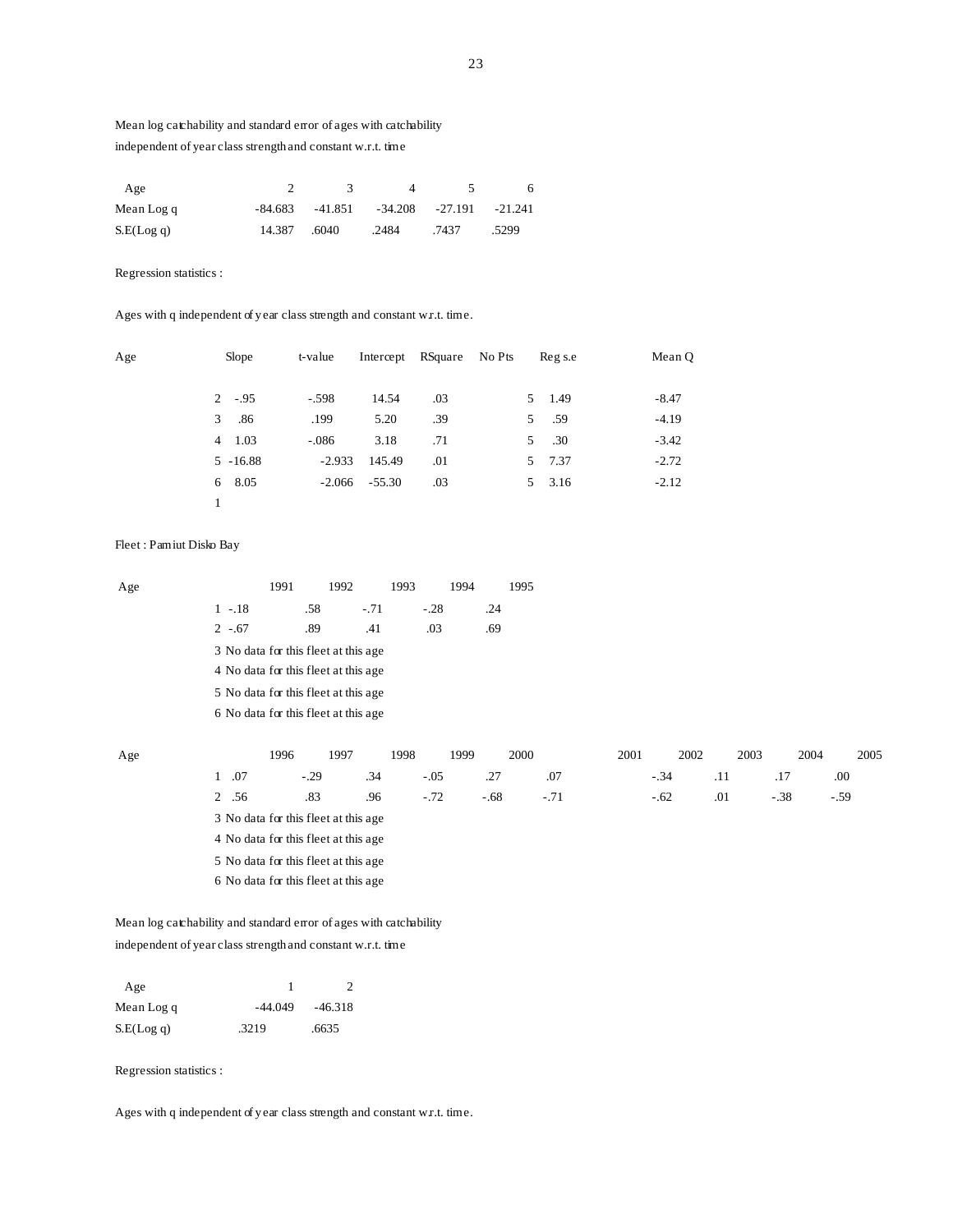| Age |        | Slope | t-value |                |     | Intercept RSquare No Pts Reg s.e |         | Mean Q  |
|-----|--------|-------|---------|----------------|-----|----------------------------------|---------|---------|
|     | 1 .89  |       |         | 1.182 5.13     | .90 |                                  | 15 .28  | $-4.40$ |
|     | 2 2.09 |       |         | $-2.969 -1.92$ | .36 |                                  | 15 1.11 | $-4.63$ |
|     |        |       |         |                |     |                                  |         |         |

Fleet disaggregated estimates of survivors :

Age 1 Catchability constant w.r.t. time and dependent on age

Year class = 2004

Gillnet survey

| Age              |      |
|------------------|------|
| <b>Survivors</b> | 0.   |
| Raw Weights      | .000 |
| Std. err.        | .000 |
| Recip.ECF.       | .000 |
|                  |      |

|  | Pamiut Disko Bay |
|--|------------------|
|--|------------------|

| Age              |        |
|------------------|--------|
| <b>Survivors</b> | 68835. |
| Raw Weights      | 9.046  |
| Std. err.        | .332   |
| Recip.ECF.       | 1.000  |

| Fleet            | Estimated        | Int  | Ext  | Var   | N | Scaled           |       | Estimated |
|------------------|------------------|------|------|-------|---|------------------|-------|-----------|
|                  | <b>Survivors</b> | s.e  | s.e  | Ratio |   | Weights          | F     |           |
| Gillnet survey   |                  | .000 | .000 | .00   |   | .000<br>$\Omega$ |       | .000      |
| Pamiut Disko Bay | 68835.           | .332 | .000 | .00   |   |                  | 1.000 | .000      |
| F shrinkage mean | 0.               | .50  |      |       |   |                  | .000  | .000      |

# Weighted prediction :

| <b>Survivors</b> | Int | Ext | N | Var   | н    |
|------------------|-----|-----|---|-------|------|
| at end of year   | s.e | s.e |   | Ratio |      |
| 68835.           | .33 | .00 |   | .000  | .000 |

### 1

Age 2 Catchability constant w.r.t. time and dependent on age

# Year class  $= 2003$

Gillnet survey

| Age              | ി      |          |
|------------------|--------|----------|
| <b>Survivors</b> | 35871. | $\Omega$ |
| Raw Weights      | .403   | .000     |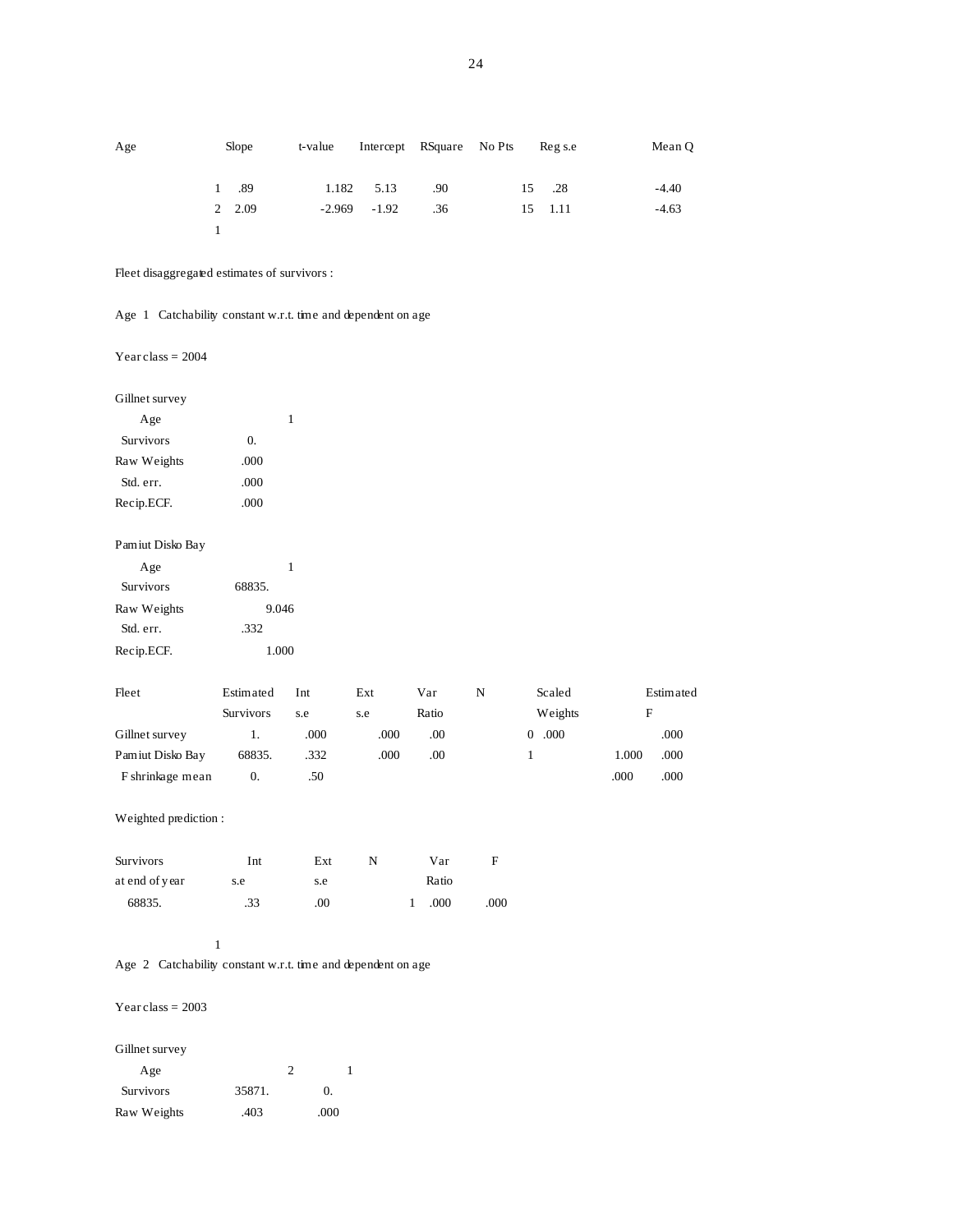| Std. err.                                                    | 1.576            | .000       |                  |              |      |             |      |           |
|--------------------------------------------------------------|------------------|------------|------------------|--------------|------|-------------|------|-----------|
| Recip.ECF.                                                   | 1.000            | .000       |                  |              |      |             |      |           |
|                                                              |                  |            |                  |              |      |             |      |           |
| Pamiut Disko Bay                                             |                  |            |                  |              |      |             |      |           |
| Age                                                          |                  | $\sqrt{2}$ | $\mathbf{1}$     |              |      |             |      |           |
| Survivors                                                    | 44489.           | 95074.     |                  |              |      |             |      |           |
| Raw Weights                                                  | 2.129            | 9.046      |                  |              |      |             |      |           |
| Std. err.                                                    | .685             | .332       |                  |              |      |             |      |           |
| Recip.ECF.                                                   | 1.000            | 1.000      |                  |              |      |             |      |           |
|                                                              |                  |            |                  |              |      |             |      |           |
| Fleet                                                        | Estimated        | Int        | Ext              | Var          | N    | Scaled      |      | Estimated |
|                                                              | Survivors        | s.e        | s.e              | Ratio        |      | Weights     |      | F         |
| Gillnet survey                                               | 35871.           | 1.576      | .000             | .00.         |      | 1 .035      |      | .000      |
| Pamiut Disko Bay                                             | 82266.           | .299       | .298             | 1.00         |      | 2 .965      |      | .000      |
| F shrinkage mean                                             | $\overline{0}$ . | .50        |                  |              |      |             | .000 | .000      |
|                                                              |                  |            |                  |              |      |             |      |           |
| Weighted prediction :                                        |                  |            |                  |              |      |             |      |           |
|                                                              |                  |            |                  |              |      |             |      |           |
| Survivors                                                    | Int              | Ext        | N                | Var          | F    |             |      |           |
| at end of year                                               | s.e              | s.e        |                  | Ratio        |      |             |      |           |
| 79925.                                                       | .29              | .23        |                  | .794<br>3    | .000 |             |      |           |
|                                                              |                  |            |                  |              |      |             |      |           |
| $\mathbf{1}$                                                 |                  |            |                  |              |      |             |      |           |
| Age 3 Catchability constant w.r.t. time and dependent on age |                  |            |                  |              |      |             |      |           |
|                                                              |                  |            |                  |              |      |             |      |           |
| Year class = $2002$                                          |                  |            |                  |              |      |             |      |           |
|                                                              |                  |            |                  |              |      |             |      |           |
| Gillnet survey                                               |                  |            |                  |              |      |             |      |           |
| Age                                                          |                  | 3          | $\boldsymbol{2}$ | $\mathbf{1}$ |      |             |      |           |
| Survivors                                                    | 97572.           | 27015.     | $\overline{0}$ . |              |      |             |      |           |
| Raw Weights                                                  | 2.284            | .403       | .000             |              |      |             |      |           |
| Std. err.                                                    | .662             | 1.576      | .000             |              |      |             |      |           |
| Recip.ECF.                                                   | 1.000            | 1.000      | .000             |              |      |             |      |           |
|                                                              |                  |            |                  |              |      |             |      |           |
| Pamiut Disko Bay                                             |                  |            |                  |              |      |             |      |           |
| Age                                                          |                  | 3          | $\overline{2}$   | $\mathbf{1}$ |      |             |      |           |
| <b>Survivors</b>                                             | $\overline{0}$ . | 59186.     | 97363.           |              |      |             |      |           |
| Raw Weights                                                  |                  |            |                  |              |      |             |      |           |
|                                                              | .000             | 2.129      | 9.046            |              |      |             |      |           |
| Std. err.                                                    | .000             | .685       | .332             |              |      |             |      |           |
| Recip.ECF.                                                   | .000             | 1.000      | 1.000            |              |      |             |      |           |
|                                                              |                  |            |                  |              |      |             |      |           |
|                                                              |                  |            |                  |              |      |             |      |           |
| Fleet                                                        | Estimated        | Int        | Ext              | Var          | N    | Scaled      |      | Estimated |
|                                                              | Survivors        | s.e        | s.e              | Ratio        |      | Weights     |      | F         |
| Gillnet survey                                               | 80492.           | .610       | .458             | .75          |      | 2 .194      |      | .000      |
| Pamiut Disko Bay                                             | 88553.           | .299       | .195             | .65          |      | $2\ \ .806$ |      | $.000\,$  |
| F shrinkage mean                                             | 0.               | .50        |                  |              |      |             | .000 | .000      |

25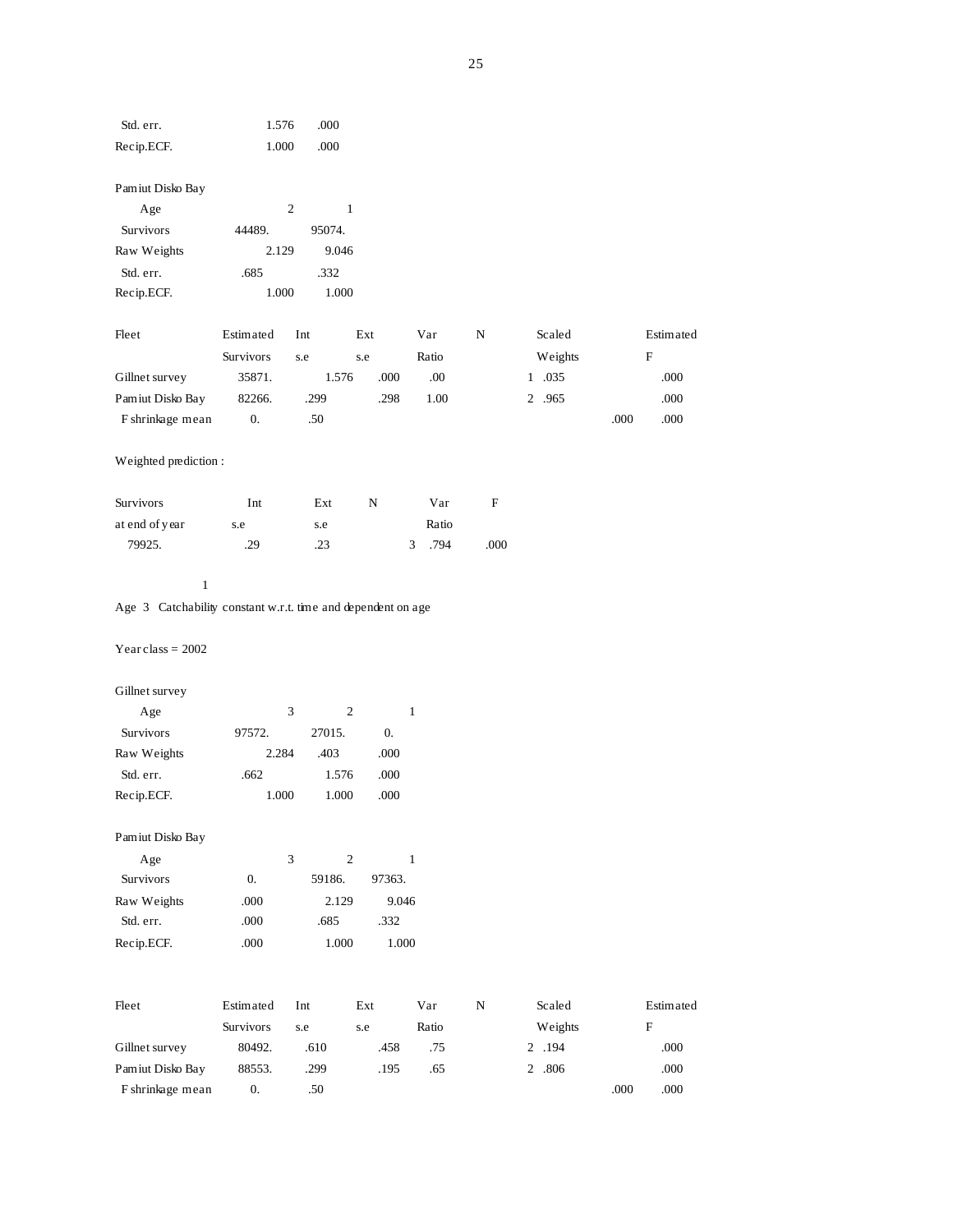| <b>Survivors</b> | Int | Ext | N | Var   | F    |
|------------------|-----|-----|---|-------|------|
| at end of year   | s.e | s.e |   | Ratio |      |
| 86930.           | .27 | .16 |   | .581  | .000 |
|                  |     |     |   |       |      |

# 1

# Age 4 Catchability constant w.r.t. time and dependent on age

## Year class  $= 2001$

### Gillnet survey

| Age                  |                  | $\overline{4}$ | 3                |             | $\overline{2}$ |        | 1    |         |      |           |
|----------------------|------------------|----------------|------------------|-------------|----------------|--------|------|---------|------|-----------|
| Survivors            | 73148.           |                | 76312.           | 714178.     |                | 0.     |      |         |      |           |
| Raw Weights          | 11.111           |                | 2.284            | .403        |                | .000   |      |         |      |           |
| Std. err.            | .272             |                | .662             | 1.576       |                | .000   |      |         |      |           |
| Recip.ECF.           |                  | 1.000          | 1.000            | 1.000       |                | .000   |      |         |      |           |
| Pamiut Disko Bay     |                  |                |                  |             |                |        |      |         |      |           |
| Age                  |                  | $\overline{4}$ | 3                |             | $\mathfrak{2}$ |        | 1    |         |      |           |
| Survivors            | $\overline{0}$ . |                | $\overline{0}$ . | 63911.      |                | 44874. |      |         |      |           |
| Raw Weights          | .000             |                | .000             | 2.129       |                | 9.046  |      |         |      |           |
| Std. err.            | .000             |                | .000             | .685        |                | .332   |      |         |      |           |
| Recip.ECF.           | .000             |                | .000             | 1.000       |                | 1.000  |      |         |      |           |
| Fleet                | Estimated        | Int            |                  | Ext         |                | Var    | N    | Scaled  |      | Estimated |
|                      | Survivors        | s.e            |                  | s.e         |                | Ratio  |      | Weights |      | F         |
| Gillnet survey       | 78727.           |                | .269             | .271        |                | 1.00   |      | 3 .552  |      | .000      |
| Pamiut Disko Bay     | 48002.           |                | .299             | .139        |                | .46    |      | 2 .448  |      | .000      |
| F shrinkage mean     | $\overline{0}$ . |                | .50              |             |                |        |      |         | .000 | .000      |
| Weighted prediction: |                  |                |                  |             |                |        |      |         |      |           |
| Survivors            | Int              |                | Ext              | $\mathbf N$ |                | Var    | F    |         |      |           |
| at end of year       | s.e              |                | s.e              |             |                | Ratio  |      |         |      |           |
| 63091.               | .20              |                | .19              |             | 5              | .968   | .000 |         |      |           |

#### 1

# Age 5 Catchability constant w.r.t. time and dependent on age

# $\mbox{Year class} = 2000$

# Gillnet survey

| Age              |        | 4      | 3       |        |      |
|------------------|--------|--------|---------|--------|------|
| <b>Survivors</b> | 48590. | 64885. | 125667. | 45739. | 0.   |
| Raw Weights      | 1.507  | 11.110 | 2.284   | .403   | .000 |
| Std. err.        | .815   | .272   | .662    | 1.576  | .000 |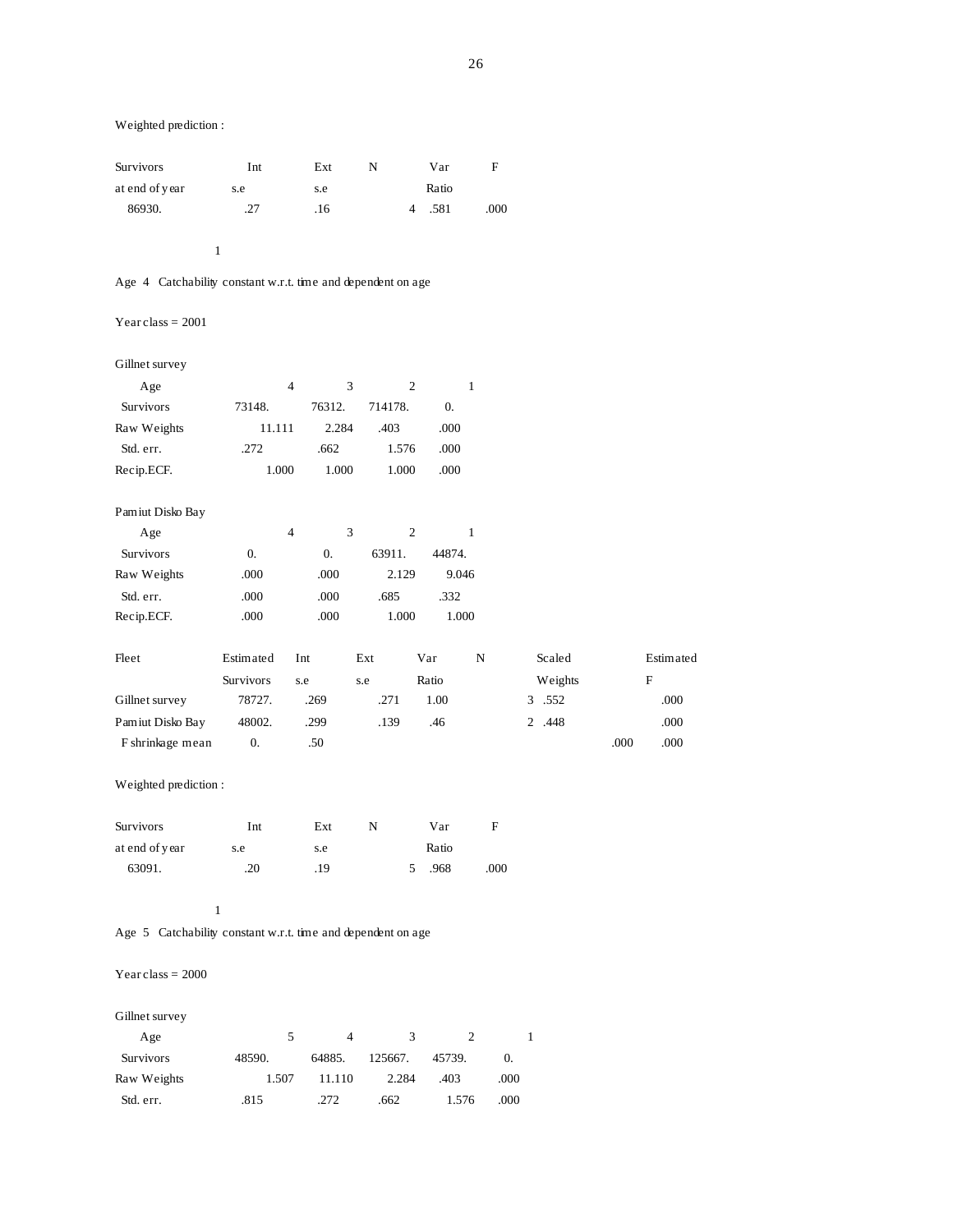| Recip.ECF.            |                    | 1.000              | 1.000          | 1.000                       | 1.000          | .000         |                  |              |             |
|-----------------------|--------------------|--------------------|----------------|-----------------------------|----------------|--------------|------------------|--------------|-------------|
| Pamiut Disko Bay      |                    |                    |                |                             |                |              |                  |              |             |
| Age                   |                    | 5                  | $\overline{4}$ | $\ensuremath{\mathfrak{Z}}$ | $\sqrt{2}$     | $\mathbf{1}$ |                  |              |             |
| Survivors             | $\overline{0}$ .   | $\boldsymbol{0}$ . |                | 0.                          | 44828.         | 89589.       |                  |              |             |
| Raw Weights           | .000               | .000               |                | .000                        | 2.129          | 9.045        |                  |              |             |
| Std. err.             | .000               | .000               |                | .000                        | .685           | .332         |                  |              |             |
| Recip.ECF.            | .000               | .000               |                | .000                        | 1.000          | 1.000        |                  |              |             |
| Fleet                 | Estimated          | Int                | Ext            |                             | Var            | N            | Scaled           |              | Estimated   |
|                       | Survivors          | s.e                | s.e            |                             | Ratio          |              | Weights          |              | ${\bf F}$   |
| Gillnet survey        | 68965.             | .256               |                | .156                        | .61            |              | 4 .502           |              | .000        |
| Pamiut Disko Bay      | 78516.             | .299               |                | .272                        | .91            |              | 2 .367           |              | .000        |
| F shrinkage mean      | 206966.            | .50                |                |                             |                |              |                  | .131         | .000        |
| Weighted prediction : |                    |                    |                |                             |                |              |                  |              |             |
| <b>Survivors</b>      | Int                | Ext                | N              |                             | Var            | F            |                  |              |             |
| at end of year        | s.e                | s.e                |                |                             | Ratio          |              |                  |              |             |
| 83545.                | .18                | .19                |                | 7                           |                | 1.034 .000   |                  |              |             |
| Year class = $1999$   |                    |                    |                |                             |                |              |                  |              |             |
| Gillnet survey        |                    |                    |                |                             |                |              |                  |              |             |
| Age                   |                    | 6                  | 5              | $\overline{4}$              | $\mathfrak{Z}$ |              | $\overline{c}$   | $\mathbf{1}$ |             |
| Survivors             | 26760.             | 39753.             |                | 39505.                      | 13930.         | 46504.       | $\overline{0}$ . |              |             |
| Raw Weights           |                    | 2.952              | 1.499          | 11.051                      | 2.272          | .400         | .000             |              |             |
| Std. err.             | .581               | .815               |                | .272                        | .662           | 1.576        | .000             |              |             |
| Recip.ECF.            | .995               | .995               |                | .995                        | .995           | .995         | .000             |              |             |
| Pamiut Disko Bay      |                    |                    |                |                             |                |              |                  |              |             |
| Age                   |                    | 6                  | 5              | $\overline{4}$              | $\mathfrak z$  |              | $\mathfrak{2}$   | $\mathbf{1}$ |             |
| Survivors             | $\boldsymbol{0}$ . | $\boldsymbol{0}$ . |                | 0.                          | $0. \,$        | 19692.       | 52621.           |              |             |
| Raw Weights           | .000               | $.000\,$           |                | $.000$                      | .000           | 2.118        |                  | 8.998        |             |
| Std. err.             | .000               | .000               |                | .000                        | .000           | .685         | .332             |              |             |
| Recip.ECF.            | $.000$             | $.000$             |                | .000                        | .000           | .995         | .995             |              |             |
| Fleet                 | Estimated          | Int                | Ext            |                             | Var            | ${\bf N}$    | Scaled           |              | Estimated   |
|                       | Survivors          | s.e                | s.e            |                             | Ratio          |              | Weights          |              | $\mathbf F$ |
| Gillnet survey        | 32687.             | .234               |                | .177                        | .76            |              | 5 .546           |              | .007        |
| Pamiut Disko Bay      | 43633.             | .299               |                | .386                        | 1.29           |              | 2 .334           |              | .005        |
| F shrinkage mean      | 82081.             | $.50\,$            |                |                             |                |              |                  | .120         | .003        |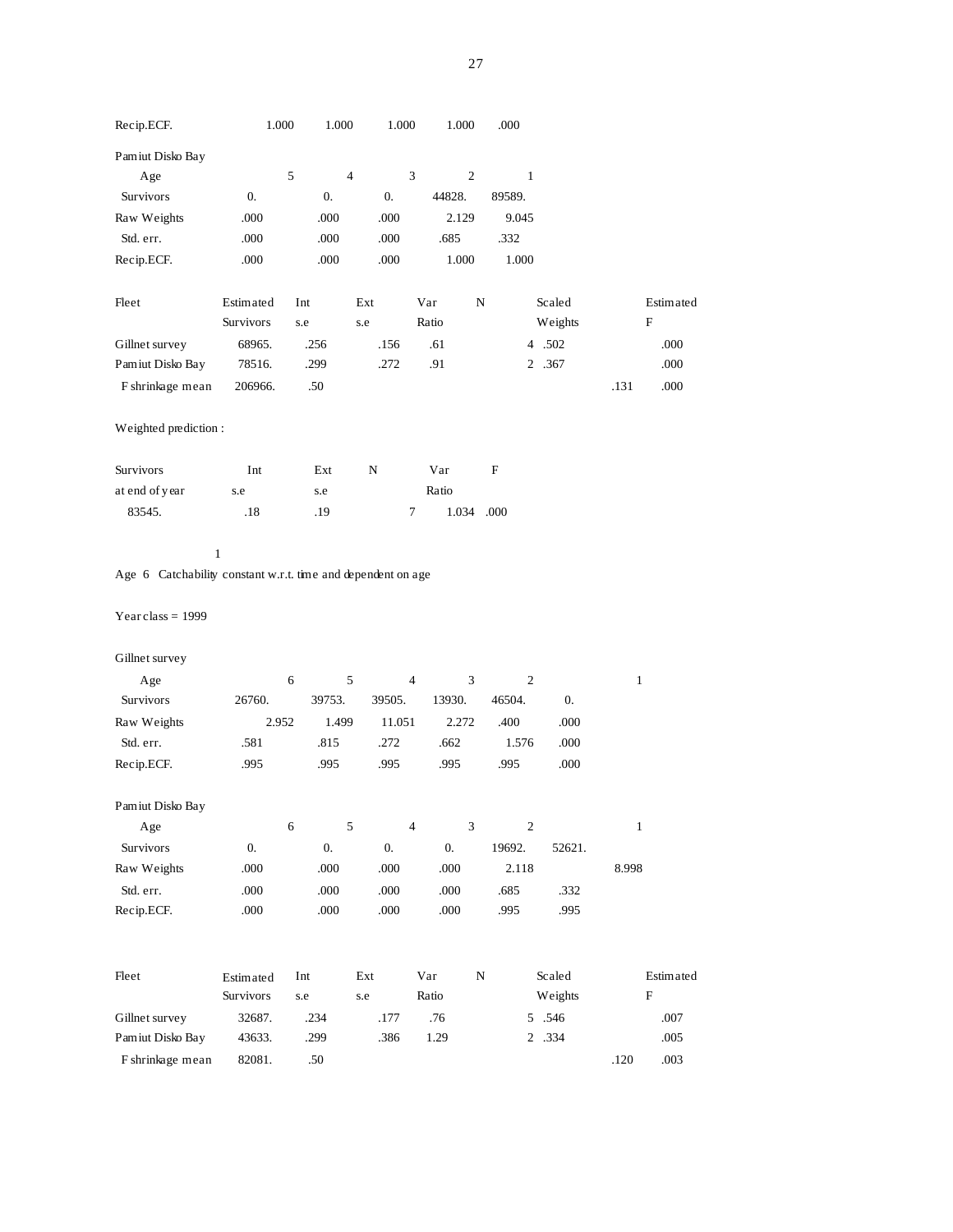| <b>Survivors</b> | Int | Ext | N |   | Var   | F    |
|------------------|-----|-----|---|---|-------|------|
| at end of year   | s.e | s.e |   |   | Ratio |      |
| 40208.           | .17 | .18 |   | 8 | 1.012 | .005 |
|                  |     |     |   |   |       |      |

1

# Age 7 Catchability constant w.r.t. time and dependent on age

# Year class  $= 1998$

| Gillnet survey   |                  |                  |                  |                  |                  |                  |                |            |
|------------------|------------------|------------------|------------------|------------------|------------------|------------------|----------------|------------|
| Age              | 7                | 6                | 5                | $\overline{4}$   | 3                |                  | $\overline{2}$ | 1          |
| Survivors        | $\theta$ .       | 20408.           | 21787.           | 15654.           | 27447.           | $\overline{0}$ . |                | $\theta$ . |
| Raw Weights      | .000             | 2.829            | 1.436            | 10.591           | 2.177            | .000             |                | .000       |
| Std. err.        | .000             | .581             | .815             | .272             | .662             | .000             |                | .000       |
| Recip.ECF.       | .000             | .953             | .953             | .953             | .953             | .000             |                | .000       |
| Pamiut Disko Bay |                  |                  |                  |                  |                  |                  |                |            |
| Age              | 7                | 6                | 5                | $\overline{4}$   | 3                |                  | $\overline{2}$ | 1          |
| Survivors        | $\overline{0}$ . | $\overline{0}$ . | $\overline{0}$ . | $\overline{0}$ . | $\overline{0}$ . | 9842.            |                | 18491.     |
| Raw Weights      | .000             | .000             | .000             | .000             | .000             |                  | 2.030          | 8.623      |
| Std. err.        | .000             | .000             | .000             | .000             | .000             | .685             |                | .332       |
| Recip.ECF.       | .000             | .000             | .000             | .000             | .000             | .953             |                | .953       |
| Fleet            | Estimated Int    |                  | Ext              | Var              | N                | Scaled           |                | Estimated  |
|                  | <b>Survivors</b> | s.e              | s.e              | Ratio            |                  | Weights          | F              |            |
| Gillnet survey   | 18073.           | .237             | .116             | .49              |                  | 4 .538           |                | .049       |
| Pamiut Disko Bay | 16398.           | .299             | .248             | .83              |                  | 2 .336           |                | .054       |
| F shrinkage mean | 41440.           | .50              |                  |                  |                  |                  | .126           | .022       |

# Weighted prediction :

| <b>Survivors</b> | Int | Ext | N | Var   | н    |
|------------------|-----|-----|---|-------|------|
| at end of year   | s.e | s.e |   | Ratio |      |
| 19423.           | .17 | .15 |   | .876  | .046 |

### 1

Age 8 Catchability constant w.r.t. time and dependent on age

### Year class  $= 1997$

# Gillnet survey

| Age              |      |                  | 7 6   | $\sim$ 5 |                      |            |      |      |
|------------------|------|------------------|-------|----------|----------------------|------------|------|------|
| <b>Survivors</b> |      | $\overline{0}$ . |       |          | 16435. 13262. 38662. | $\theta$ . |      |      |
| Raw Weights      | .000 | .000             | 2.822 | 1.433    | 10.567               | .000       | .000 | .000 |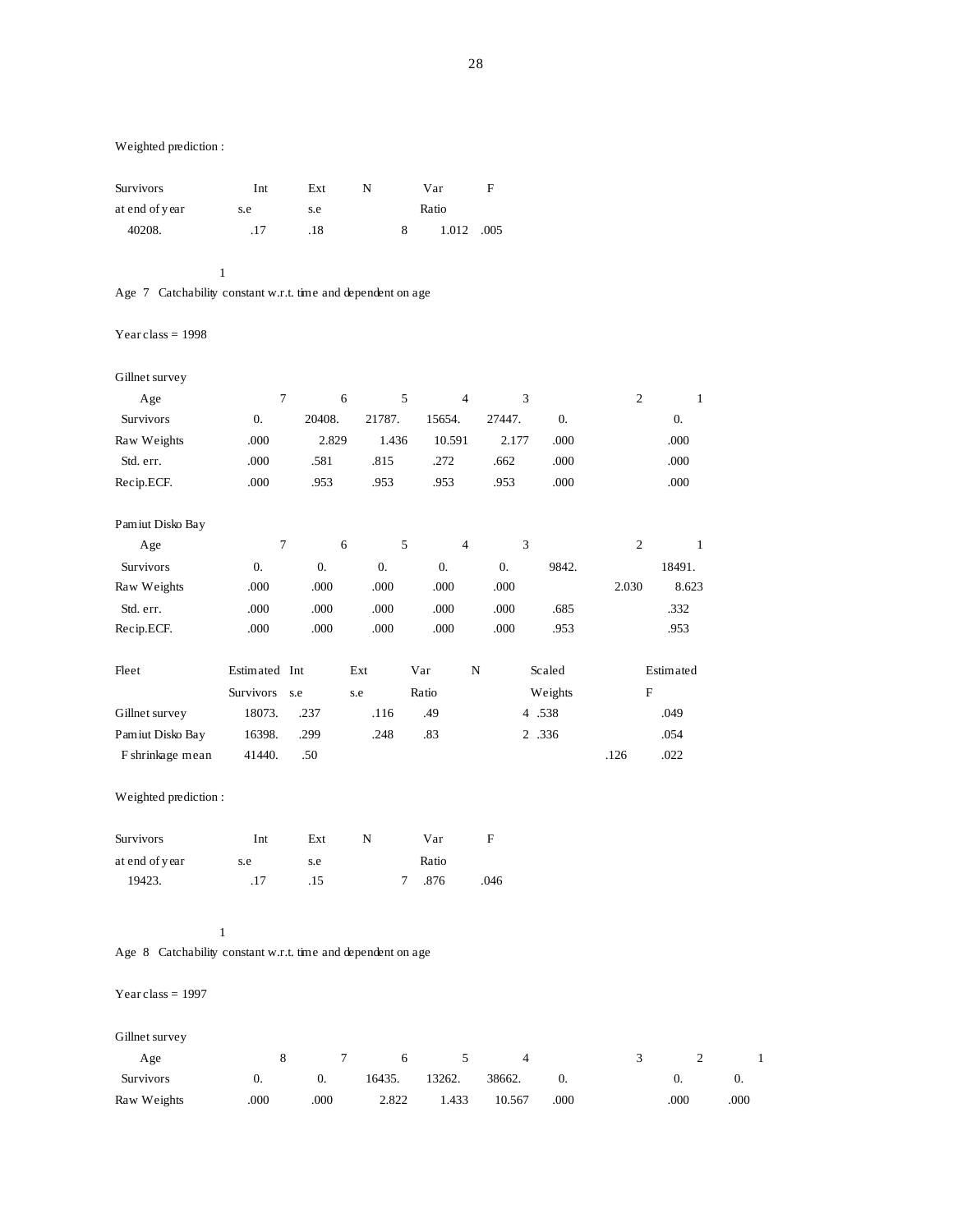| Std. err.                                                    | .000             | .000               | .581               | .815               |            | .272                     | .000             |                | .000                      | .000             |                  |
|--------------------------------------------------------------|------------------|--------------------|--------------------|--------------------|------------|--------------------------|------------------|----------------|---------------------------|------------------|------------------|
| Recip.ECF.                                                   | .000             | .000               | .951               | .951               |            | .951                     | .000             |                | .000                      | .000             |                  |
| Pamiut Disko Bay                                             |                  |                    |                    |                    |            |                          |                  |                |                           |                  |                  |
| Age                                                          |                  | $\,$ 8 $\,$        | $\boldsymbol{7}$   | 6                  | 5          | $\overline{\mathcal{A}}$ |                  | 3              | $\mathfrak{2}$            | $\mathbf{1}$     |                  |
| <b>Survivors</b>                                             | $\overline{0}$ . | $\boldsymbol{0}$ . | $\boldsymbol{0}$ . | $0. \,$            |            | 0.                       | 0.               |                | 13463.                    | 38815.           |                  |
| Raw Weights                                                  | .000             | .000               | .000               | .000               |            | .000                     | .000             |                | 2.025                     | 8.604            |                  |
| Std. err.                                                    | .000             | .000               | .000               | .000               |            | .000                     | .000             |                | .685                      | .332             |                  |
| Recip.ECF.                                                   | .000             | .000               | .000               | .000               |            | $.000$                   | .000             |                | .951                      | .951             |                  |
| Fleet                                                        | Estimated Int    |                    | Ext                | Var                | N          |                          | Scaled           |                | Estimated                 |                  |                  |
|                                                              | Survivors        | s.e                | s.e                | Ratio              |            |                          | Weights          |                | $\boldsymbol{\mathrm{F}}$ |                  |                  |
| Gillnet survey                                               | 29622.           | .253               | .299               | 1.18               |            |                          | 3 .503           |                | .035                      |                  |                  |
| Pamiut Disko Bay                                             | 31723.           | .299               | .416               | 1.39               |            |                          | 2 .361           |                | .032                      |                  |                  |
| F shrinkage mean                                             | 14570.           | .50                |                    |                    |            |                          |                  | .136           | .069                      |                  |                  |
| Weighted prediction:                                         |                  |                    |                    |                    |            |                          |                  |                |                           |                  |                  |
| Survivors                                                    | Int              | Ext                | ${\bf N}$          | Var                |            | ${\bf F}$                |                  |                |                           |                  |                  |
| at end of year                                               | s.e              | s.e                |                    | Ratio              |            |                          |                  |                |                           |                  |                  |
| 27574.                                                       | $.18$            | .21                |                    | 6                  | 1.183      | .037                     |                  |                |                           |                  |                  |
|                                                              | $\mathbf{1}$     |                    |                    |                    |            |                          |                  |                |                           |                  |                  |
| Age 9 Catchability constant w.r.t. time and dependent on age |                  |                    |                    |                    |            |                          |                  |                |                           |                  |                  |
| Year class = $1996$                                          |                  |                    |                    |                    |            |                          |                  |                |                           |                  |                  |
| Gillnet survey                                               |                  |                    |                    |                    |            |                          |                  |                |                           |                  |                  |
| Age                                                          |                  | 9                  | $\,$ 8 $\,$        | $\boldsymbol{7}$   | 6          | 5                        |                  | 4              | 3                         | $\sqrt{2}$       | $\mathbf{1}$     |
| Survivors                                                    | $\overline{0}$ . | $\overline{0}$ .   | $0. \,$            | 7602.              |            | 23370.                   | $\overline{0}$ . |                | 0.                        | $\overline{0}$ . | $\overline{0}$ . |
| Raw Weights                                                  | .000             | .000               | .000               | 2.327              |            | 1.181                    | .000             |                | .000                      | .000             | .000             |
| Std. err.                                                    | .000             | .000               | .000               | .581               |            | .815                     | .000             |                | .000                      | .000             | .000             |
| Recip.ECF.                                                   | .000             | $.000\,$           | .000               | .784               |            | .784                     | $.000\,$         |                | $.000\,$                  | $.000\,$         | $.000\,$         |
| Pamiut Disko Bay                                             |                  |                    |                    |                    |            |                          |                  |                |                           |                  |                  |
| Age                                                          |                  | 9                  | $\,8\,$            | $\boldsymbol{7}$   | $\sqrt{6}$ | 5                        |                  | $\overline{4}$ | $\mathfrak{Z}$            | $\overline{2}$   | $\mathbf{1}$     |
| Survivors                                                    | $\overline{0}$ . | $0. \,$            | $\overline{0}$ .   | $\boldsymbol{0}$ . |            | $\boldsymbol{0}$ .       | 0.               |                | $0. \,$                   | 19014.           | 5421.            |
| Raw Weights                                                  | .000             | .000               | $.000\,$           | $.000\,$           |            | .000                     | $.000$           |                | $.000$                    | 1.669            | 7.088            |
| Std. err.                                                    | .000             | .000               | .000               | .000               |            | .000                     | .000             |                | .000                      | .685             | .332             |
| Recip.ECF.                                                   | .000             | .000               | $.000\,$           | .000               |            | .000                     | .000             |                | $.000$                    | .784             | .784             |
| Fleet                                                        | Estimated Int    |                    | Ext                | Var                | ${\bf N}$  |                          | Scaled           |                | Estimated                 |                  |                  |
|                                                              | Survivors s.e    |                    | $_{\rm s.e}$       | Ratio              |            |                          | Weights          |                | $\boldsymbol{\mathrm{F}}$ |                  |                  |
| Gillnet survey                                               | 11094.           | .473               | .531               | 1.12               |            |                          | 2 .216           |                | .096                      |                  |                  |
| Pamiut Disko Bay                                             | 6885.            | .299               | .493               | 1.65               |            |                          | 2 .538           |                | .150                      |                  |                  |
| F shrinkage mean                                             | 5594.            | .50                |                    |                    |            |                          |                  | .246           | .181                      |                  |                  |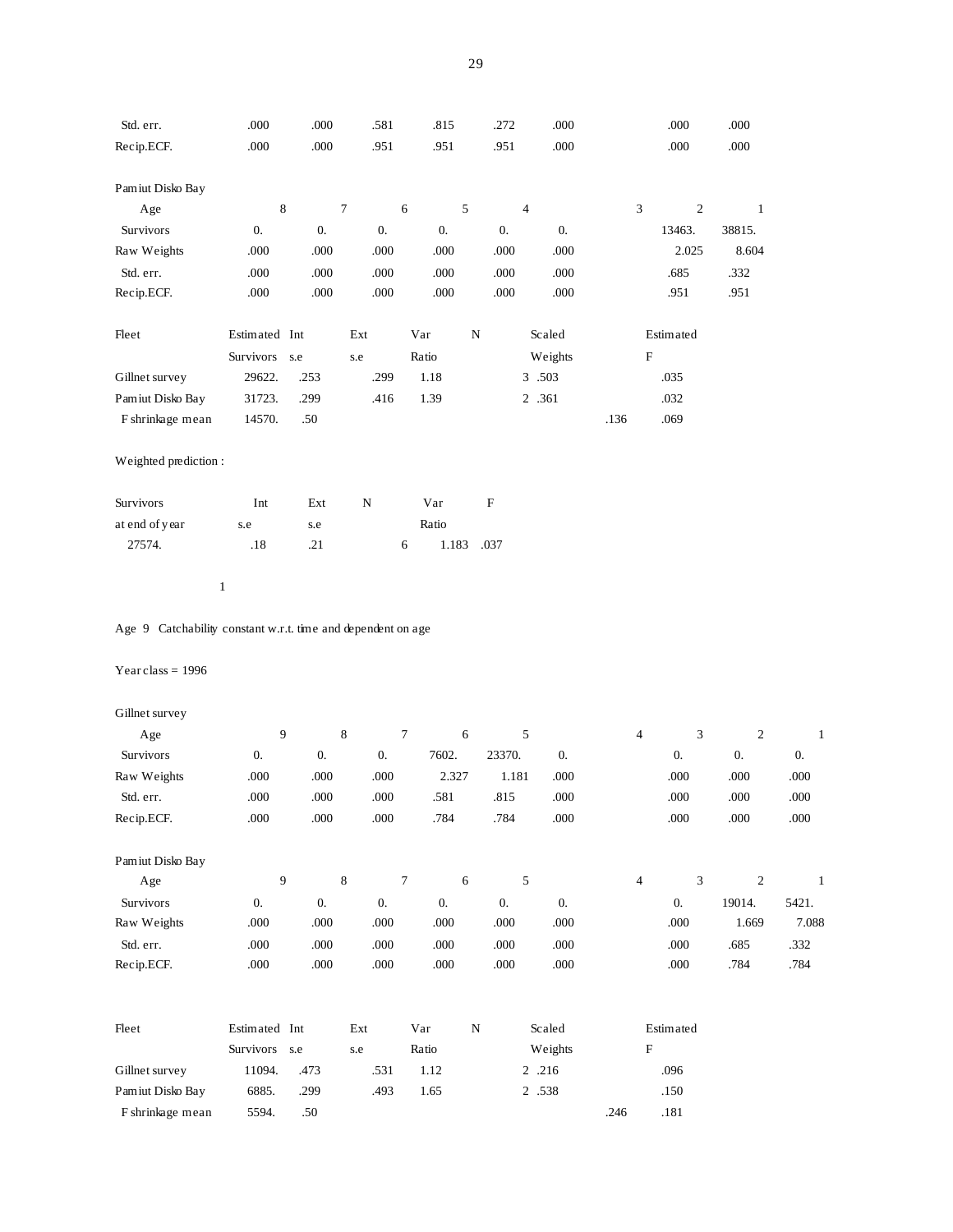| Survivors      | Int | Ext | N |   | Var        | F |
|----------------|-----|-----|---|---|------------|---|
| at end of year | s.e | s.e |   |   | Ratio      |   |
| 7251.          | .23 | .25 |   | 5 | 1.115 .143 |   |
|                |     |     |   |   |            |   |

Age 10 Catchability constant w.r.t. time and dependent on age

### Year class  $= 1995$

| Gillnet survey   |                  |                  |                  |                  |   |                  |                  |           |                  |                  |                  |       |
|------------------|------------------|------------------|------------------|------------------|---|------------------|------------------|-----------|------------------|------------------|------------------|-------|
| Age              | 10               |                  | 9                | 8                | 7 | 6                |                  | 5         | $\overline{4}$   | 3                | $\mathfrak{2}$   |       |
| Survivors        | $\overline{0}$ . | $\overline{0}$ . | $\overline{0}$ . | $\overline{0}$ . |   | 16924.           | $\overline{0}$ . |           | $\overline{0}$ . | $\overline{0}$ . | $\overline{0}$ . | 0.    |
| Raw Weights      | .000             | .000             | .000             | .000             |   | 2.291            | .000             |           | .000             | .000             | .000             | .000  |
| Std. err.        | .000             | .000             | .000             | .000             |   | .581             | .000             |           | .000             | .000             | .000             | .000  |
| Recip.ECF.       | .000             | .000             | .000             | .000             |   | .772             | .000             |           | .000             | .000             | .000             | .000  |
| Pamiut Disko Bay |                  |                  |                  |                  |   |                  |                  |           |                  |                  |                  |       |
| Age              | 10               |                  | 9                | 8                | 7 | 6                |                  | 5         | $\overline{4}$   | 3                | $\mathfrak{2}$   |       |
| Survivors        | $\overline{0}$ . | $\overline{0}$ . | $\overline{0}$ . | $\overline{0}$ . |   | $\overline{0}$ . | $\overline{0}$ . |           | $\overline{0}$ . | $\overline{0}$ . | 16881.           | 7926. |
| Raw Weights      | .000             | .000             | .000             | .000             |   | .000             | .000             |           | .000             | .000             | 1.643            | 6.981 |
| Std. err.        | .000             | .000             | .000             | .000             |   | .000             | .000             |           | .000             | .000             | .685             | .332  |
| Recip.ECF.       | .000             | .000             | .000             | .000             |   | .000             | .000             |           | .000             | .000             | .772             | .772  |
| Fleet            | Estimated Int    |                  | Ext              | Var              | N |                  | Scaled           |           | Estimated        |                  |                  |       |
|                  | Survivors        | s.e              | s.e              | Ratio            |   |                  | Weights          | ${\rm F}$ |                  |                  |                  |       |
| Gillnet survey   | 16924.           | .581             | .000             | .00              |   | 1.154            |                  |           | .035             |                  |                  |       |
| Pamiut Disko Bay | 9154.            | .299             | .297             | .99              |   | 2 .578           |                  |           | .064             |                  |                  |       |

Weighted prediction :

| <b>Survivors</b> | Int | Ext |       | Var        | н |
|------------------|-----|-----|-------|------------|---|
| at end of year   | s.e | s.e | Ratio |            |   |
| 7397.            | 24  | .42 |       | 1.784 .079 |   |

F shrinkage mean 2908. .50 .50 .268 .189

#### 1

Age 11 Catchability constant w.r.t. time and dependent on age

### Year class  $= 1994$

# Gillnet survey

Age 11 Survivors 0.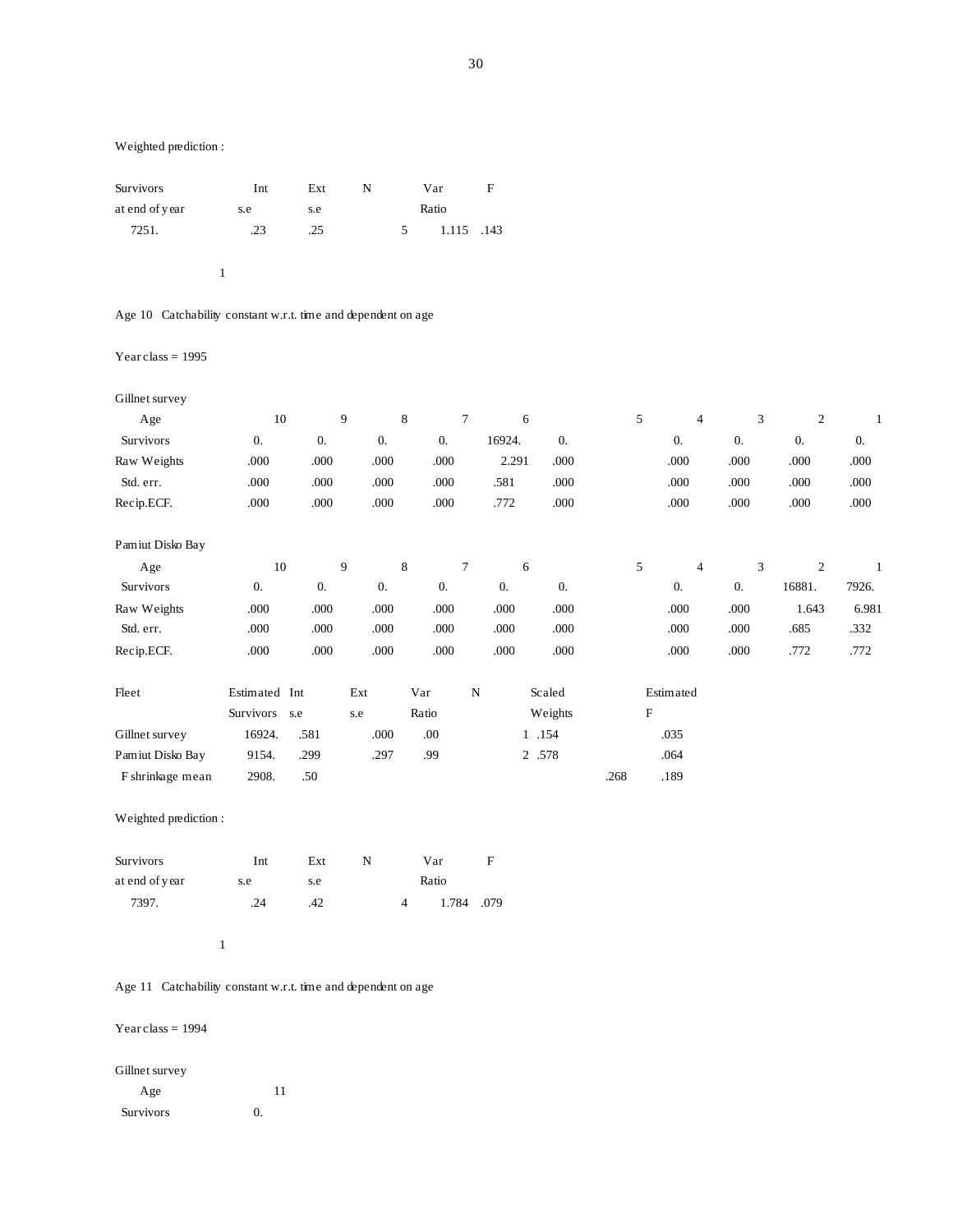| Raw Weights                                                   | $.000$             |                    |                    |                             |                    |                    |             |                |                    |            |              |
|---------------------------------------------------------------|--------------------|--------------------|--------------------|-----------------------------|--------------------|--------------------|-------------|----------------|--------------------|------------|--------------|
| Std. err.                                                     | $.000\,$           |                    |                    |                             |                    |                    |             |                |                    |            |              |
| Recip.ECF.                                                    | $.000\,$           |                    |                    |                             |                    |                    |             |                |                    |            |              |
| Age                                                           | $10\,$             |                    | $\boldsymbol{9}$   | $\,$ 8 $\,$                 | $\boldsymbol{7}$   | $\sqrt{6}$         | $\sqrt{5}$  | $\overline{4}$ | $\sqrt{3}$         | $\sqrt{2}$ | $\mathbf{1}$ |
| Survivors                                                     | 0.                 | 0.                 | $\boldsymbol{0}$ . | 0.                          | $\boldsymbol{0}$ . | $\boldsymbol{0}$ . |             | 0.             | 0.                 | 0.         | 0.           |
| Raw Weights                                                   | $.000\,$           | .000               | .000               | .000                        | .000               | .000               |             | .000           | .000               | .000       | $.000$       |
| Std. err.                                                     | $.000\,$           | $.000\,$           | $.000\,$           | $.000\,$                    | $.000\,$           | $.000\,$           |             | .000           | .000               | $.000$     | .000         |
| Recip.ECF.                                                    | $.000\,$           | $.000\,$           | $.000\,$           | $.000\,$                    | .000               | .000               |             | $.000\,$       | .000               | .000       | .000         |
| Pamiut Disko Bay                                              |                    |                    |                    |                             |                    |                    |             |                |                    |            |              |
| Age                                                           | 11                 |                    |                    |                             |                    |                    |             |                |                    |            |              |
| Survivors                                                     | 0.                 |                    |                    |                             |                    |                    |             |                |                    |            |              |
| Raw Weights                                                   | $.000$             |                    |                    |                             |                    |                    |             |                |                    |            |              |
| Std. err.                                                     | $.000\,$           |                    |                    |                             |                    |                    |             |                |                    |            |              |
| Recip.ECF.                                                    | $.000\,$           |                    |                    |                             |                    |                    |             |                |                    |            |              |
| Age                                                           | $10\,$             |                    | $\boldsymbol{9}$   | $\,$ 8 $\,$                 | $\boldsymbol{7}$   | 6                  | $\sqrt{5}$  | $\overline{4}$ | $\sqrt{3}$         | $\sqrt{2}$ | $\mathbf{1}$ |
| Survivors                                                     | 0.                 | 0.                 | 0.                 | 0.                          | $\boldsymbol{0}$ . | $\boldsymbol{0}$ . |             | 0.             | 0.                 | 3900.      | 2834.        |
| Raw Weights                                                   | $.000\,$           | .000               | .000               | .000                        | .000               | .000               |             | .000           | .000               | .983       | 4.175        |
| Std. err.                                                     | $.000$             | .000               | $.000\,$           | $.000\,$                    | .000               | $.000\,$           |             | .000           | $.000$             | .685       | .332         |
| Recip.ECF.                                                    | $.000$             | .000               | .000               | .000                        | .000               | .000               |             | .000           | $.000$             | .462       | .462         |
| Fleet                                                         | Estimated Int      |                    | Ext                | Var                         | ${\bf N}$          | Scaled             |             | Estimated      |                    |            |              |
|                                                               | Survivors          | s.e                | s.e                | Ratio                       |                    | Weights            | $\mathbf F$ |                |                    |            |              |
| Gillnet survey                                                | 1.                 | $.000$             | $.000\,$           | $.00\,$                     |                    | $0\hskip 4pt .000$ |             | .000           |                    |            |              |
| Pamiut Disko Bay                                              | 3012.              | .299               | .125               | .42                         |                    | 2 .563             |             | .216           |                    |            |              |
| F shrinkage mean                                              | 1522.              | .50                |                    |                             |                    |                    | .437        | .390           |                    |            |              |
| Weighted prediction:                                          |                    |                    |                    |                             |                    |                    |             |                |                    |            |              |
| Survivors                                                     | Int                | Ext                | $\mathbf N$        | Var                         | $\mathbf F$        |                    |             |                |                    |            |              |
| at end of year                                                | s.e                | s.e                |                    | Ratio                       |                    |                    |             |                |                    |            |              |
| 2235.                                                         | $.28\,$            | .33                |                    | $\ensuremath{\mathfrak{Z}}$ | 1.182 .281         |                    |             |                |                    |            |              |
|                                                               | $\mathbf{1}$       |                    |                    |                             |                    |                    |             |                |                    |            |              |
| Age 12 Catchability constant w.r.t. time and dependent on age |                    |                    |                    |                             |                    |                    |             |                |                    |            |              |
| Year class = $1993$                                           |                    |                    |                    |                             |                    |                    |             |                |                    |            |              |
| Gillnet survey                                                |                    |                    |                    |                             |                    |                    |             |                |                    |            |              |
| Age                                                           | 12                 |                    | 11                 |                             |                    |                    |             |                |                    |            |              |
| Survivors                                                     | $\boldsymbol{0}$ . | $0. \,$            |                    |                             |                    |                    |             |                |                    |            |              |
| Raw Weights                                                   | .000               | .000               |                    |                             |                    |                    |             |                |                    |            |              |
| Std. err.                                                     | .000               | .000               |                    |                             |                    |                    |             |                |                    |            |              |
| Recip.ECF.                                                    | $.000$             | .000               |                    |                             |                    |                    |             |                |                    |            |              |
| Age                                                           | $10\,$             |                    | $\boldsymbol{9}$   | 8                           | $\boldsymbol{7}$   | 6                  | 5           | $\overline{4}$ | $\mathfrak{Z}$     | $\sqrt{2}$ | $\mathbf{1}$ |
| Survivors                                                     | 0.                 | $\boldsymbol{0}$ . | $\boldsymbol{0}$ . | 0.                          | $0. \,$            | $\boldsymbol{0}$ . |             | 0.             | $\boldsymbol{0}$ . | $0. \,$    | 0.           |
| Raw Weights                                                   | .000               | .000               | .000               | .000                        | .000               | .000               |             | .000           | .000               | .000       | .000         |
|                                                               |                    |                    |                    |                             |                    |                    |             |                |                    |            |              |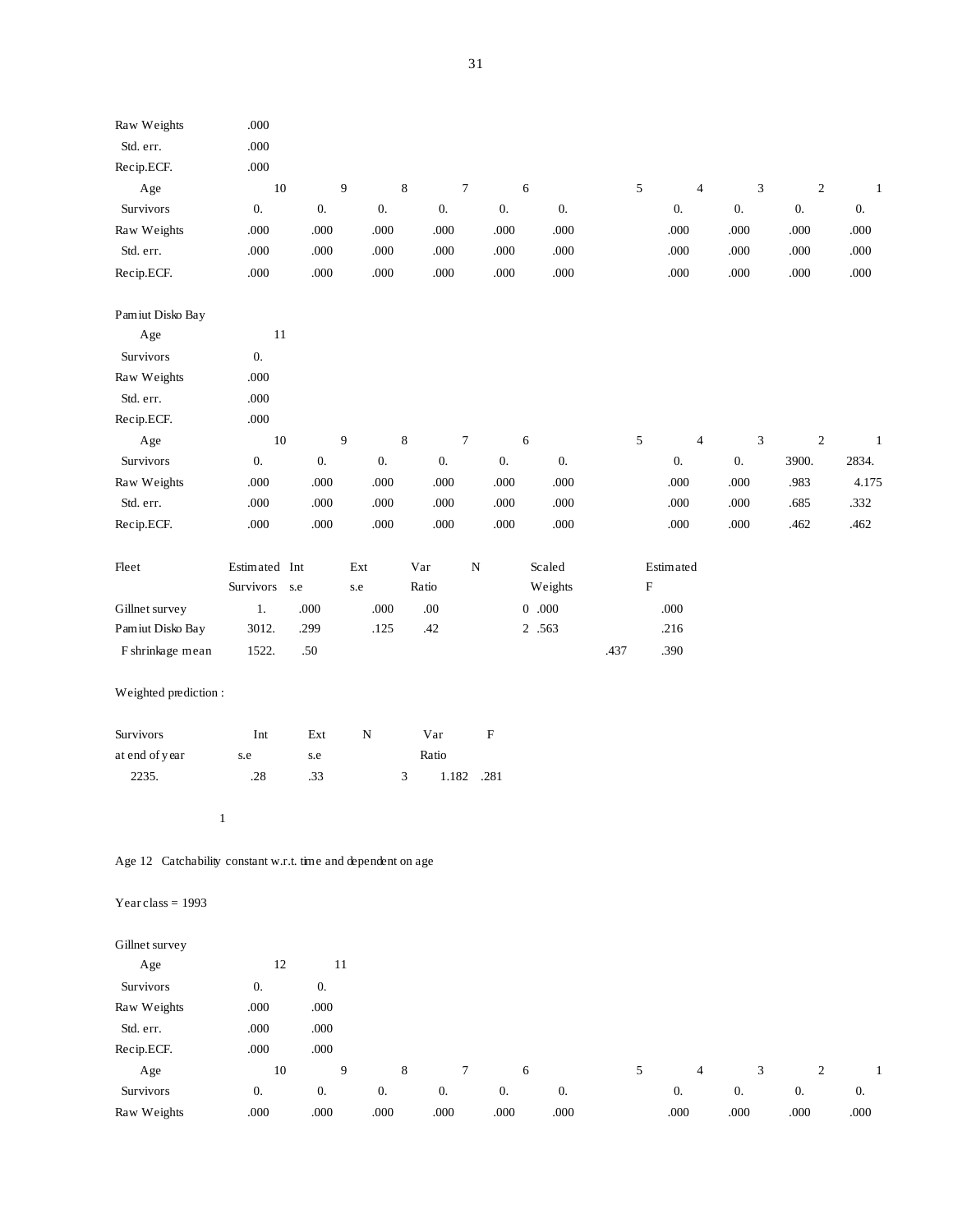| Std. err.                                                     | $.000$                      | .000                 | .000               | .000        | .000                      | .000               |      | .000                      | .000                        | $.000$           | .000         |
|---------------------------------------------------------------|-----------------------------|----------------------|--------------------|-------------|---------------------------|--------------------|------|---------------------------|-----------------------------|------------------|--------------|
| Recip.ECF.                                                    | $.000$                      | .000                 | .000               | .000        | $.000\,$                  | $.000\,$           |      | .000                      | .000                        | .000             | .000         |
| Pamiut Disko Bay                                              |                             |                      |                    |             |                           |                    |      |                           |                             |                  |              |
| Age                                                           | $12\,$                      | 11                   |                    |             |                           |                    |      |                           |                             |                  |              |
| Survivors                                                     | $\boldsymbol{0}$ .          | $0. \,$              |                    |             |                           |                    |      |                           |                             |                  |              |
| Raw Weights                                                   | .000                        | .000                 |                    |             |                           |                    |      |                           |                             |                  |              |
| Std. err.                                                     | .000                        | .000                 |                    |             |                           |                    |      |                           |                             |                  |              |
| Recip.ECF.                                                    | .000                        | .000                 |                    |             |                           |                    |      |                           |                             |                  |              |
| Age                                                           | $10\,$                      |                      | 9                  | $\,$ 8 $\,$ | $\overline{7}$            | 6                  | 5    | $\overline{4}$            | $\ensuremath{\mathfrak{Z}}$ | $\boldsymbol{2}$ | $\mathbf{1}$ |
| Survivors                                                     | $0. \,$                     | $0. \,$              | $0. \,$            | $0. \,$     | $0. \,$                   | $0. \,$            |      | $0. \,$                   | $0. \,$                     | 1691.            | 640.         |
| Raw Weights                                                   | $.000$                      | .000                 | .000               | .000        | .000                      | .000               |      | .000                      | .000                        | .575             | 2.444        |
| Std. err.                                                     | .000                        | .000                 | .000               | .000        | .000                      | $.000\,$           |      | .000                      | .000                        | .685             | .332         |
| Recip.ECF.                                                    | .000                        | .000                 | .000               | .000        | .000                      | .000               |      | .000                      | .000                        | .270             | .270         |
| Fleet                                                         | Estimated Int               |                      | Ext                | Var         | ${\bf N}$                 | Scaled             |      | Estimated                 |                             |                  |              |
|                                                               | Survivors s.e               |                      | s.e                | Ratio       |                           | Weights            |      | $\boldsymbol{\mathrm{F}}$ |                             |                  |              |
| Gillnet survey                                                | 1.                          | .000                 | .000               | $.00\,$     |                           | $0\hskip 4pt .000$ |      | .000                      |                             |                  |              |
| Pamiut Disko Bay                                              | 770.                        | .299                 | .382               | 1.28        |                           | 2 .430             |      | .318                      |                             |                  |              |
| F shrinkage mean                                              | 911.                        | $.50\,$              |                    |             |                           |                    | .570 | .275                      |                             |                  |              |
| Weighted prediction:                                          |                             |                      |                    |             |                           |                    |      |                           |                             |                  |              |
| Survivors                                                     | $\mathop{\rm Int}\nolimits$ | $\operatorname{Ext}$ | $\overline{\rm N}$ | Var         | $\boldsymbol{\mathrm{F}}$ |                    |      |                           |                             |                  |              |
| at end of year                                                | s.e                         | s.e                  |                    | Ratio       |                           |                    |      |                           |                             |                  |              |
| 848.                                                          | .31                         | .20                  |                    | 3<br>.635   | .293                      |                    |      |                           |                             |                  |              |
| $\mathbf{1}$                                                  |                             |                      |                    |             |                           |                    |      |                           |                             |                  |              |
| Age 13 Catchability constant w.r.t. time and dependent on age |                             |                      |                    |             |                           |                    |      |                           |                             |                  |              |
| Year class = $1992$                                           |                             |                      |                    |             |                           |                    |      |                           |                             |                  |              |

| Gillnet survey |      |      |                  |                  |      |      |   |                |      |                  |      |
|----------------|------|------|------------------|------------------|------|------|---|----------------|------|------------------|------|
| Age            | 13   | 12   | 11               |                  |      |      |   |                |      |                  |      |
| Survivors      | 0.   | 0.   | $\overline{0}$ . |                  |      |      |   |                |      |                  |      |
| Raw Weights    | .000 | .000 | .000             |                  |      |      |   |                |      |                  |      |
| Std. err.      | .000 | .000 | .000             |                  |      |      |   |                |      |                  |      |
| Recip.ECF.     | .000 | .000 | .000             |                  |      |      |   |                |      |                  |      |
| Age            | 10   | 9    | 8                | $\tau$           | 6    |      | 5 | $\overline{4}$ | 3    | 2                |      |
| Survivors      | 0.   | 0.   | $\overline{0}$ . | $\overline{0}$ . | 0.   | 0.   |   | 0.             | 0.   | $\overline{0}$ . | 0.   |
| Raw Weights    | .000 | .000 | .000             | .000             | .000 | .000 |   | .000           | .000 | .000             | .000 |
| Std. err.      | .000 | .000 | .000             | .000             | .000 | .000 |   | .000           | .000 | .000             | .000 |
| Recip.ECF.     | .000 | .000 | .000             | .000             | .000 | .000 |   | .000           | .000 | .000             | .000 |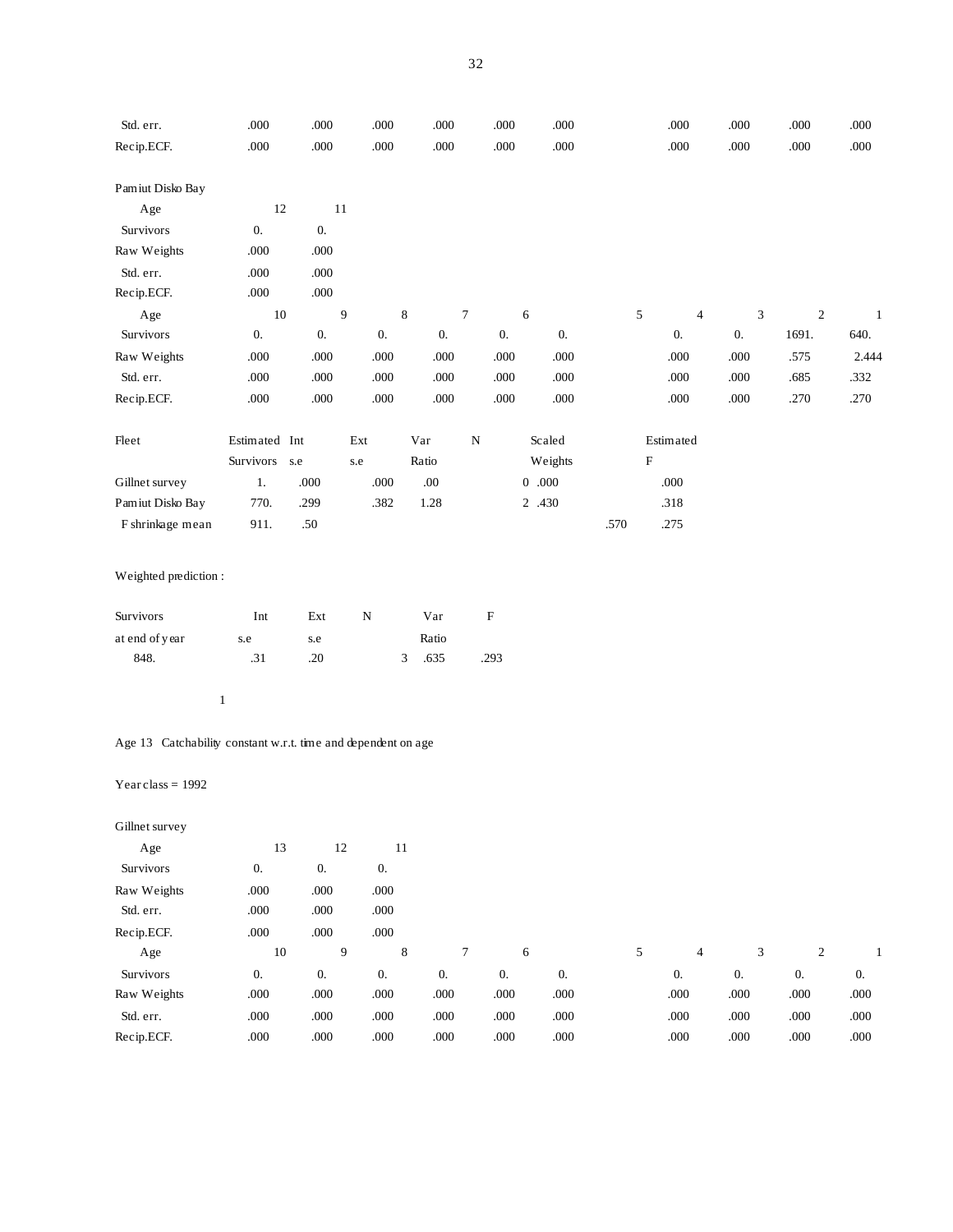| Pamiut Disko Bay |                  |                  |                  |                     |                  |                  |      |                           |                |                  |                  |       |
|------------------|------------------|------------------|------------------|---------------------|------------------|------------------|------|---------------------------|----------------|------------------|------------------|-------|
| Age              | 13               | 12               | 11               |                     |                  |                  |      |                           |                |                  |                  |       |
| Survivors        | $\overline{0}$ . | $\overline{0}$ . | $\overline{0}$ . |                     |                  |                  |      |                           |                |                  |                  |       |
| Raw Weights      | .000             | .000             | .000             |                     |                  |                  |      |                           |                |                  |                  |       |
| Std. err.        | .000             | .000             | .000             |                     |                  |                  |      |                           |                |                  |                  |       |
| Recip.ECF.       | .000             | .000             | .000             |                     |                  |                  |      |                           |                |                  |                  |       |
| Age              | 10               |                  | 9                | 8<br>$\overline{7}$ |                  | 6                |      | 5                         | $\overline{4}$ | 3                | $\boldsymbol{2}$ | 1     |
| Survivors        | 0.               | $\overline{0}$ . | $\overline{0}$ . | $\overline{0}$ .    | $\overline{0}$ . | $\overline{0}$ . |      |                           | 0.             | $\overline{0}$ . | 495.             | 236.  |
| Raw Weights      | .000             | .000             | .000             | .000                | .000             | .000             |      |                           | .000           | .000             | .411             | 1.748 |
| Std. err.        | .000             | .000             | .000             | .000                | .000             | .000             |      |                           | .000           | .000             | .685             | .332  |
| Recip.ECF.       | .000             | .000             | .000             | .000                | .000             | .000             |      |                           | .000           | .000             | .193             | .193  |
| Fleet            | Estimated        | Int              | Ext              | Var                 | $\mathbf N$      | Scaled           |      |                           | Estimated      |                  |                  |       |
|                  | Survivors        | s.e              | s.e              | Ratio               |                  | Weights          |      | $\boldsymbol{\mathrm{F}}$ |                |                  |                  |       |
| Gillnet survey   | 1.               | .000             | .000             | .00.                |                  | 0.000            |      |                           | .000           |                  |                  |       |
| Pamiut Disko Bay | 272.             | .299             | .291             | .97                 |                  | 2 .351           |      |                           | .395           |                  |                  |       |
| F shrinkage mean | 654.             | .50              |                  |                     |                  |                  | .649 |                           | .184           |                  |                  |       |
|                  |                  |                  |                  |                     |                  |                  |      |                           |                |                  |                  |       |

| <b>Survivors</b> | Int | Ext | N | Var        | F |
|------------------|-----|-----|---|------------|---|
| at end of year   | s.e | s.e |   | Ratio      |   |
| 481.             | .34 | .51 |   | 1.506 .242 |   |

1

Age 14 Catchability constant w.r.t. time and age (fixed at the value for age) 13

### Year class  $= 1991$

### Gillnet survey

| Age              | 14               | 13   | 12               | 11   |                  |                  |   |                |      |                |      |
|------------------|------------------|------|------------------|------|------------------|------------------|---|----------------|------|----------------|------|
| Survivors        | 0.               | 0.   | 0.               | 0.   |                  |                  |   |                |      |                |      |
| Raw Weights      | .000             | .000 | .000             | .000 |                  |                  |   |                |      |                |      |
| Std. err.        | .000             | .000 | .000             | .000 |                  |                  |   |                |      |                |      |
| Recip.ECF.       | .000             | .000 | .000             | .000 |                  |                  |   |                |      |                |      |
| Age              | 10               | 9    | 8                | 7    | 6                |                  | 5 | $\overline{4}$ | 3    | $\overline{c}$ |      |
| Survivors        | $\overline{0}$ . | 0.   | $\overline{0}$ . | 0.   | $\overline{0}$ . | $\overline{0}$ . |   | 0.             | 0.   | 0.             | 0.   |
| Raw Weights      | .000             | .000 | .000             | .000 | .000             | .000             |   | .000           | .000 | .000           | .000 |
| Std. err.        | .000             | .000 | .000             | .000 | .000             | .000             |   | .000           | .000 | .000           | .000 |
| Recip.ECF.       | .000             | .000 | .000             | .000 | .000             | .000             |   | .000           | .000 | .000           | .000 |
| Pamiut Disko Bay |                  |      |                  |      |                  |                  |   |                |      |                |      |
| Age              | 14               | 13   | 12               | 11   |                  |                  |   |                |      |                |      |
| Survivors        | $\overline{0}$ . | 0.   | $\overline{0}$ . | 0.   |                  |                  |   |                |      |                |      |
| Raw Weights      | .000             | .000 | .000             | .000 |                  |                  |   |                |      |                |      |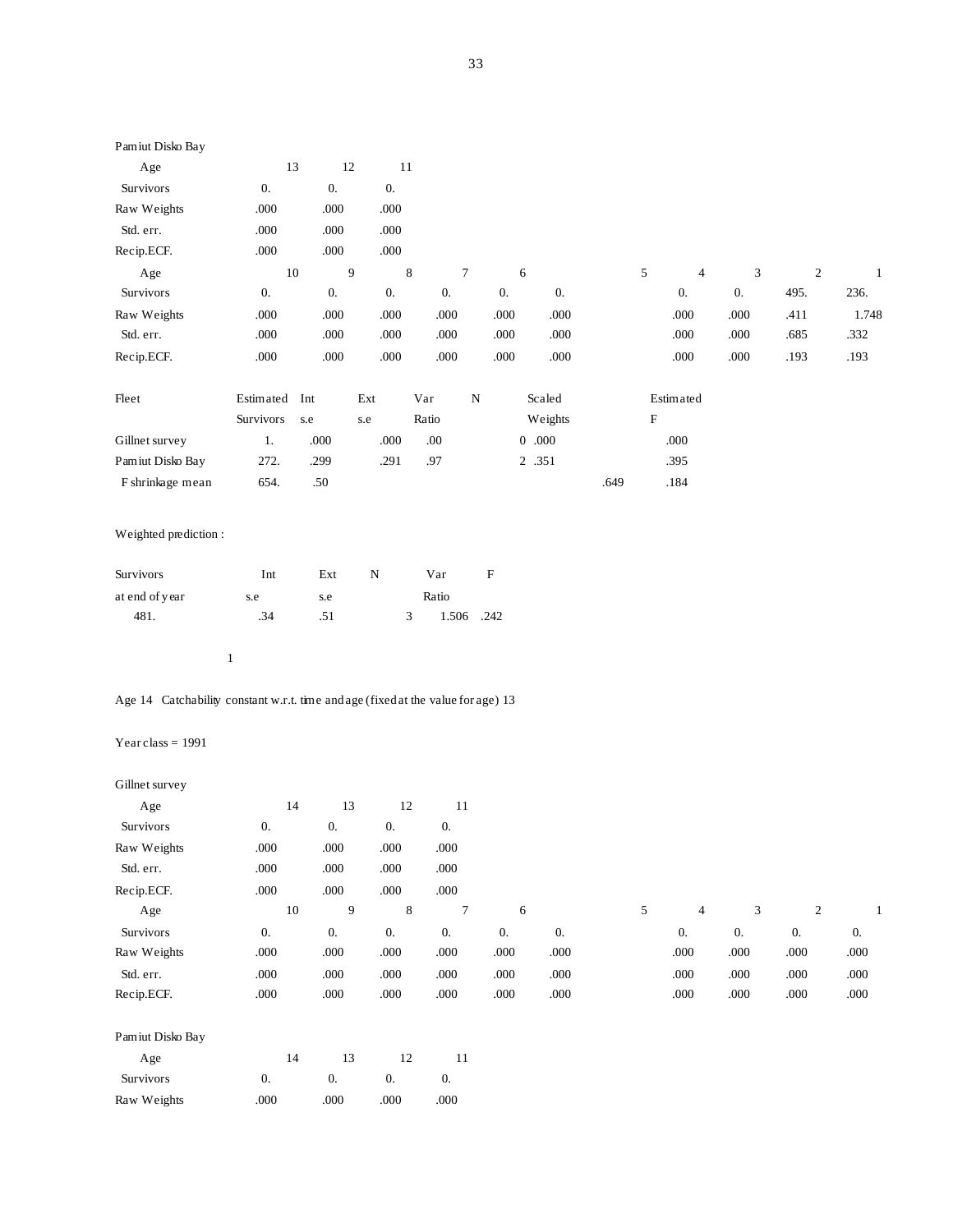| Std. err.                                                                        | $.000\,$           | .000     | $.000\,$                        | .000             |                   |                    |      |           |                |                             |                    |          |
|----------------------------------------------------------------------------------|--------------------|----------|---------------------------------|------------------|-------------------|--------------------|------|-----------|----------------|-----------------------------|--------------------|----------|
|                                                                                  |                    |          |                                 |                  |                   |                    |      |           |                |                             |                    |          |
| Recip.ECF.                                                                       | $.000\,$           | $.000$   | $.000\,$                        | .000             |                   |                    |      |           |                |                             |                    |          |
| Age                                                                              |                    | $10\,$   | $\boldsymbol{9}$<br>$\,$ 8 $\,$ | $\boldsymbol{7}$ | $\epsilon$        |                    |      | 5         | $\overline{4}$ | $\ensuremath{\mathfrak{Z}}$ | $\sqrt{2}$         | -1       |
| Survivors                                                                        | $\boldsymbol{0}$ . | 0.       | $0. \,$                         | 0.               | 0.                | 0.                 |      |           | 0.             | 0.                          | 1571.              | 1863.    |
| Raw Weights                                                                      | .000               | .000     | .000                            | .000             | .000              | .000               |      |           | .000           | .000                        | .766               | 3.255    |
| Std. err.                                                                        | .000               | $.000$   | .000                            | .000             | .000              | .000               |      |           | .000           | .000                        | .685               | .332     |
| Recip.ECF.                                                                       | .000               | $.000$   | .000                            | .000             | .000              | .000               |      |           | .000           | .000                        | .360               | .360     |
| Fleet                                                                            | Estimated Int      |          | Ext                             | Var              | ${\bf N}$         | Scaled             |      |           | Estimated      |                             |                    |          |
|                                                                                  | Survivors          | s.e      | s.e                             | Ratio            |                   | Weights            |      | ${\bf F}$ |                |                             |                    |          |
| Gillnet survey                                                                   | $1.$               | $.000\,$ | $.000\,$                        | .00              |                   | $0\hskip 4pt .000$ |      |           | .000           |                             |                    |          |
| Pamiut Disko Bay                                                                 | 1803.              | .299     | .067                            | .22              |                   | 2 .501             |      |           | .056           |                             |                    |          |
| F shrinkage mean                                                                 | 605.               | $.50\,$  |                                 |                  |                   |                    | .499 |           | .157           |                             |                    |          |
|                                                                                  |                    |          |                                 |                  |                   |                    |      |           |                |                             |                    |          |
| Weighted prediction:                                                             |                    |          |                                 |                  |                   |                    |      |           |                |                             |                    |          |
|                                                                                  |                    |          |                                 |                  |                   |                    |      |           |                |                             |                    |          |
| Survivors                                                                        | Int                | Ext      | ${\bf N}$                       | Var              | F                 |                    |      |           |                |                             |                    |          |
| at end of year                                                                   | $\rm s.e$          | s.e      |                                 | Ratio            |                   |                    |      |           |                |                             |                    |          |
| 1046.                                                                            | .29                | .55      | 3                               | 1.879            | .094              |                    |      |           |                |                             |                    |          |
|                                                                                  |                    |          |                                 |                  |                   |                    |      |           |                |                             |                    |          |
|                                                                                  | $\mathbf{1}$       |          |                                 |                  |                   |                    |      |           |                |                             |                    |          |
|                                                                                  |                    |          |                                 |                  |                   |                    |      |           |                |                             |                    |          |
| Age 15 Catchability constant w.r.t. time and age (fixed at the value for age) 13 |                    |          |                                 |                  |                   |                    |      |           |                |                             |                    |          |
| Year class = $1990$                                                              |                    |          |                                 |                  |                   |                    |      |           |                |                             |                    |          |
|                                                                                  |                    |          |                                 |                  |                   |                    |      |           |                |                             |                    |          |
| Gillnet survey                                                                   |                    |          |                                 |                  |                   |                    |      |           |                |                             |                    |          |
| Age                                                                              | 15                 | 14       | 13                              | 12               | 11                |                    |      |           |                |                             |                    |          |
| Survivors                                                                        | $\boldsymbol{0}.$  | $0. \,$  | $0. \,$                         | $0. \,$          | 0.                |                    |      |           |                |                             |                    |          |
| Raw Weights                                                                      | .000               | .000     | $.000\,$                        | .000             | .000              |                    |      |           |                |                             |                    |          |
| Std. err.                                                                        | .000               | $.000$   | .000                            | .000             | .000              |                    |      |           |                |                             |                    |          |
| Recip.ECF.                                                                       | .000               | .000     | .000                            | .000             | .000              |                    |      |           |                |                             |                    |          |
| Age                                                                              |                    | 10       | 9<br>8                          | $\tau$           | 6                 |                    |      | 5         | 4              | 3                           | 2                  |          |
| Survivors                                                                        | 0.                 | $0. \,$  | 0.                              | 0.               | $0. \,$           | $0. \,$            |      |           | $0. \,$        | $\boldsymbol{0}$ .          | $\boldsymbol{0}$ . | 0.       |
| Raw Weights                                                                      | $.000\,$           | $.000\,$ | $.000\,$                        | $.000\,$         | .000              | .000               |      |           | .000           | $.000$                      | .000               | .000     |
| Std. err.                                                                        | $.000\,$           | $.000\,$ | .000                            | $.000\,$         | .000              | $.000\,$           |      |           | $.000\,$       | $.000$                      | .000               | .000     |
| Recip.ECF.                                                                       | $.000\,$           | $.000\,$ | $.000\,$                        | $.000\,$         | $.000\,$          | $.000\,$           |      |           | $.000$         | .000                        | $.000\,$           | $.000\,$ |
|                                                                                  |                    |          |                                 |                  |                   |                    |      |           |                |                             |                    |          |
| Pamiut Disko Bay                                                                 |                    |          |                                 |                  |                   |                    |      |           |                |                             |                    |          |
| Age                                                                              | $15\,$             | 14       | 13                              | $12\,$           | 11                |                    |      |           |                |                             |                    |          |
| Survivors                                                                        | 0.                 | $0. \,$  | $\boldsymbol{0}.$               | $0. \,$          | $\boldsymbol{0}.$ |                    |      |           |                |                             |                    |          |
| Raw Weights                                                                      | $.000\,$           | $.000\,$ | $.000\,$                        | $.000\,$         | $.000\,$          |                    |      |           |                |                             |                    |          |

| Recip.ECF.       | .000 | .000 | 000  | .000 | .000         |            |      |      |       |       |
|------------------|------|------|------|------|--------------|------------|------|------|-------|-------|
| Age              | 10   |      |      |      | <sub>6</sub> |            | 4    |      | ∸     |       |
| <b>Survivors</b> |      | 0.   | O.   | 0.   | 0.           | $\theta$ . |      |      | 1328. | 457.  |
| Raw Weights      | .000 | .000 | .000 | .000 | .000         | .000       | .000 | .000 | .507  | 2.155 |

Std. err. . .000 .000 .000 .000 .000 .000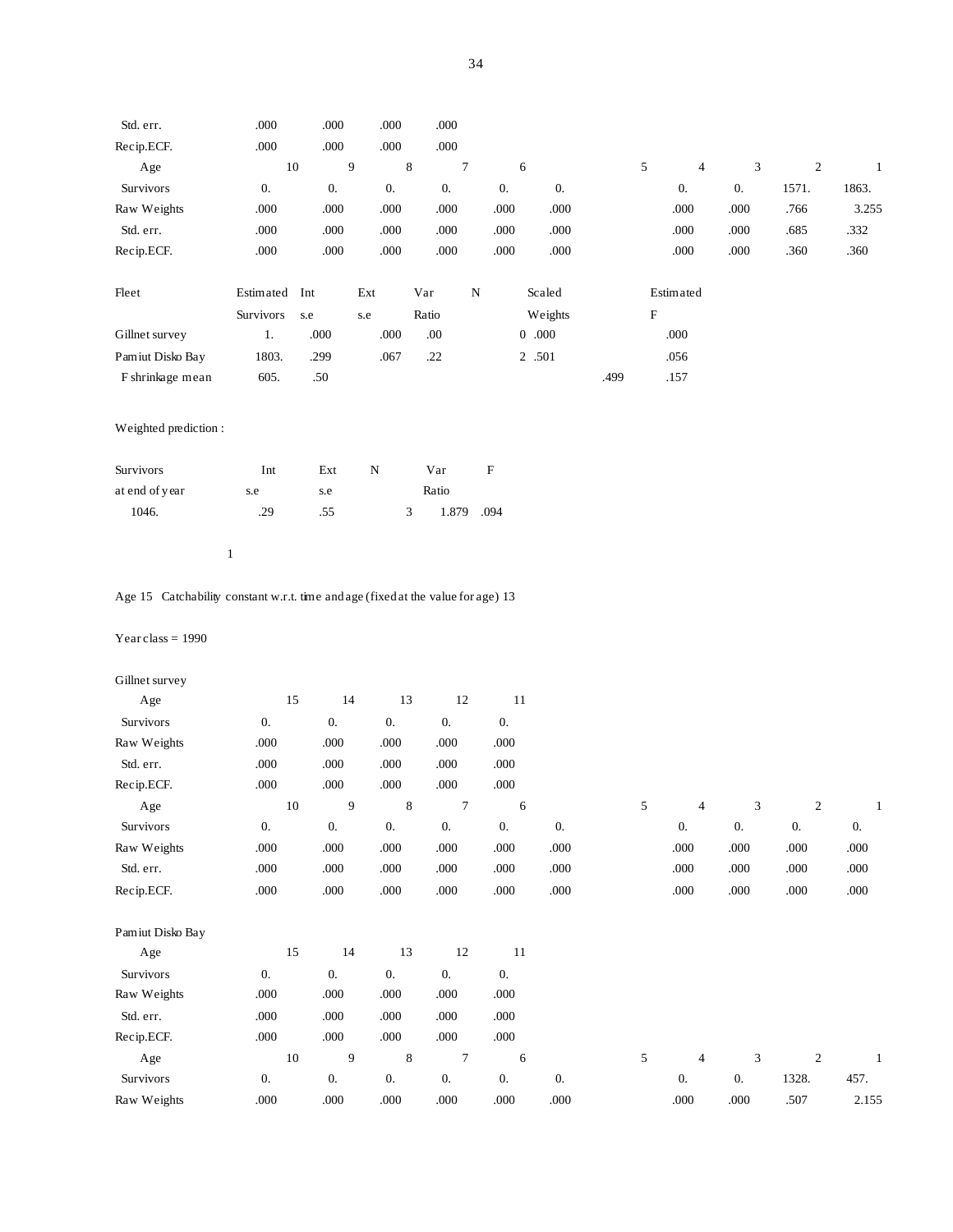| Std. err.        | .000                          | .000       | .000       | .000         | .000 | .000                   |      | .000           | .000 | .685 | .332 |
|------------------|-------------------------------|------------|------------|--------------|------|------------------------|------|----------------|------|------|------|
| Recip.ECF.       | .000                          | .000       | .000       | .000         | .000 | .000                   |      | .000           | .000 | .238 | .238 |
| Fleet            | Estimated<br><b>Survivors</b> | Int<br>s.e | Ext<br>s.e | Var<br>Ratio | N    | Scaled<br>Weights      |      | Estimated<br>F |      |      |      |
| Gillnet survey   | ı.                            | .000       | .000       | .00          |      | .000<br>$\overline{0}$ |      | .000           |      |      |      |
| Pamiut Disko Bay | 560.                          | .299       | .419       | 1.40         |      | 2 .400                 |      | .203           |      |      |      |
| F shrinkage mean | 539.                          | .50        |            |              |      |                        | .600 | .210           |      |      |      |

| <b>Survivors</b> | Int | Ext | N |               | Var   | н    |
|------------------|-----|-----|---|---------------|-------|------|
| at end of year   | s.e | s.e |   |               | Ratio |      |
| 547.             | .32 | .19 |   | $\mathcal{R}$ | .584  | .208 |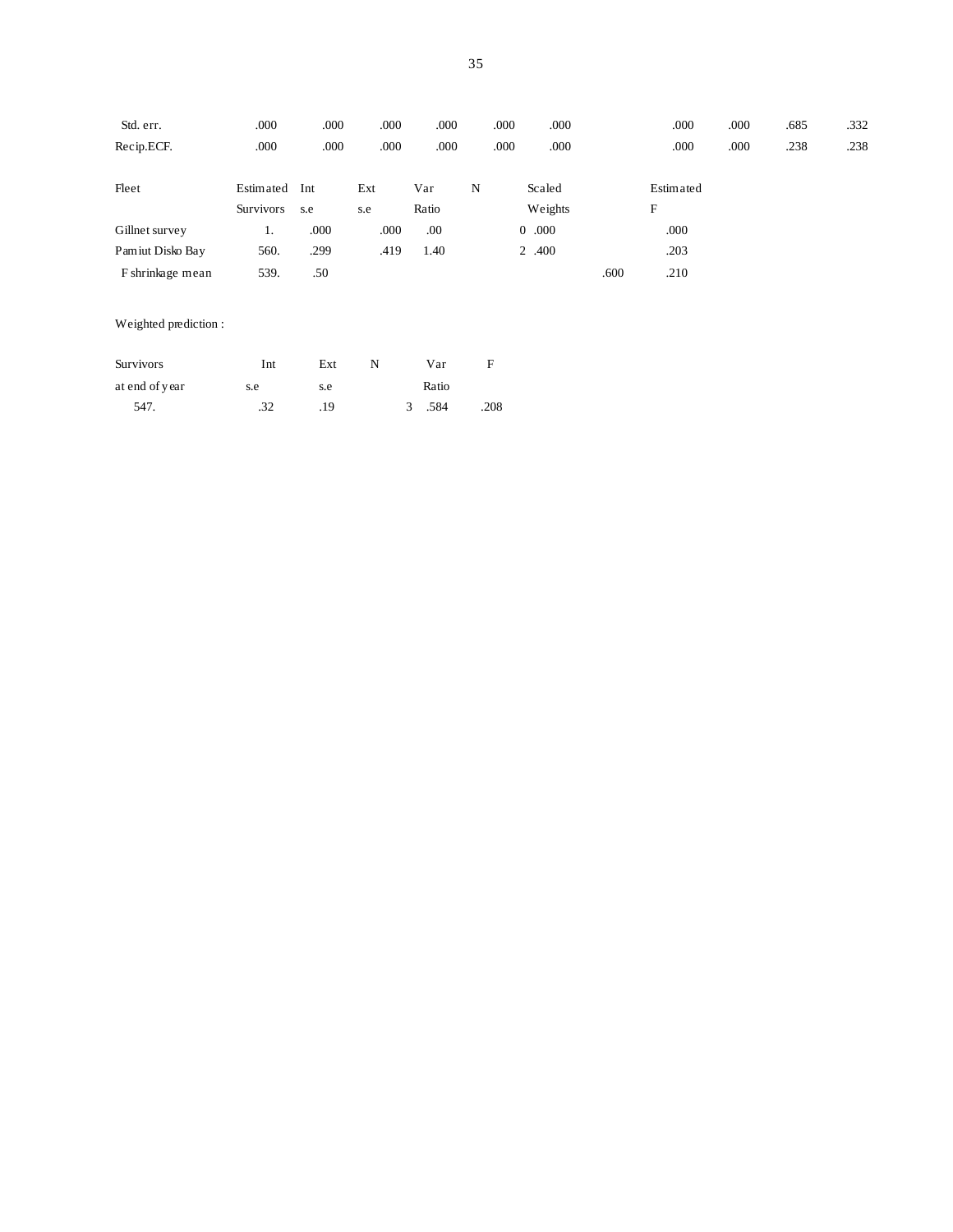

Fig. 1. Distribution of the inshore fishery for Greenland halibut in Div.1A in 2005. Landings is shown in tons per. Square (field-code). Catch statistics are provisional.



Fig. 2. Landings in NAFO Div. 1A since 1987 for the 3 main fishing areas. Data on landings from 2000-2005 are provisional. See also Table 1.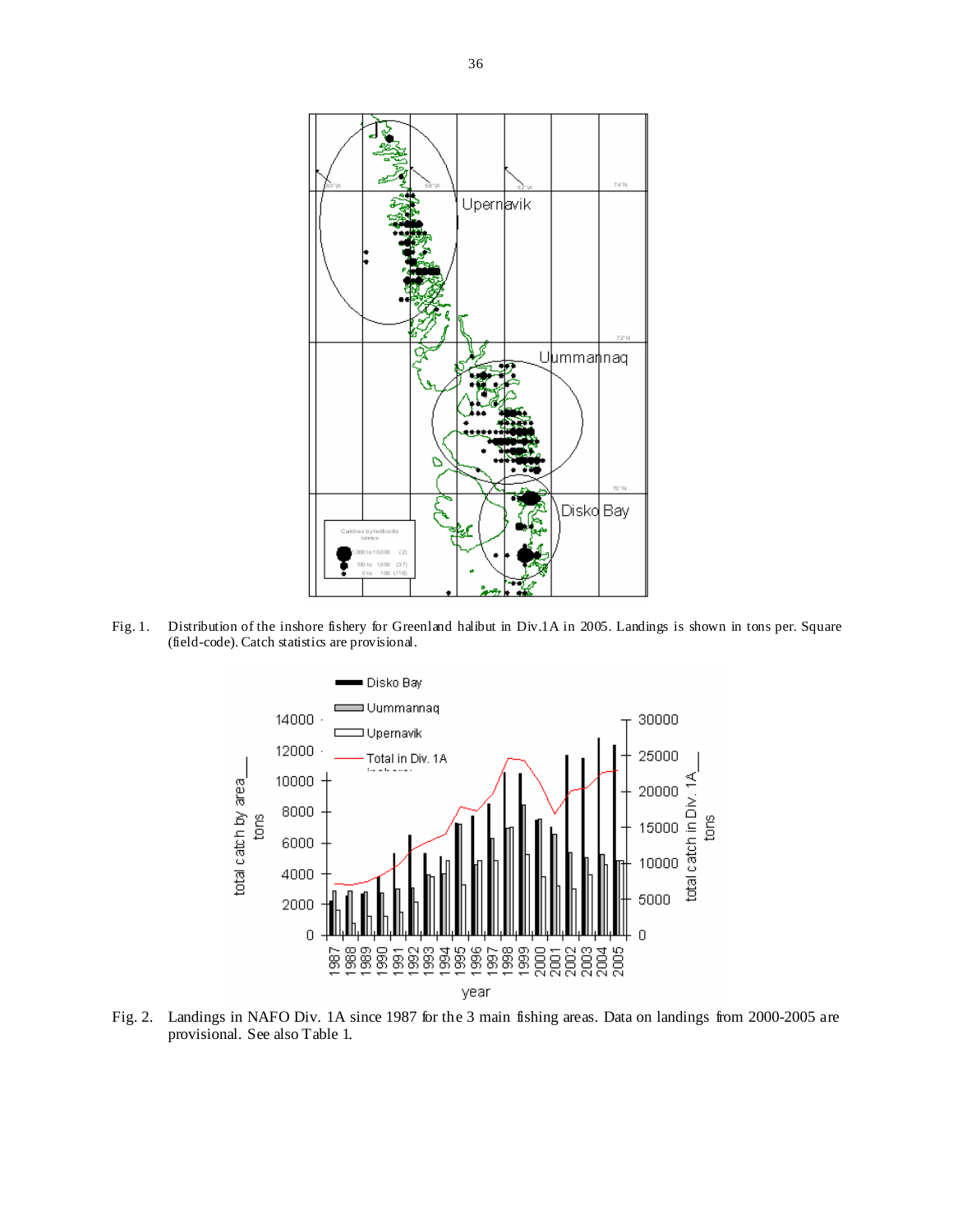

Fig. 3. Landings in NAFO Div.1A inshore by month and area for the years 2002-2004.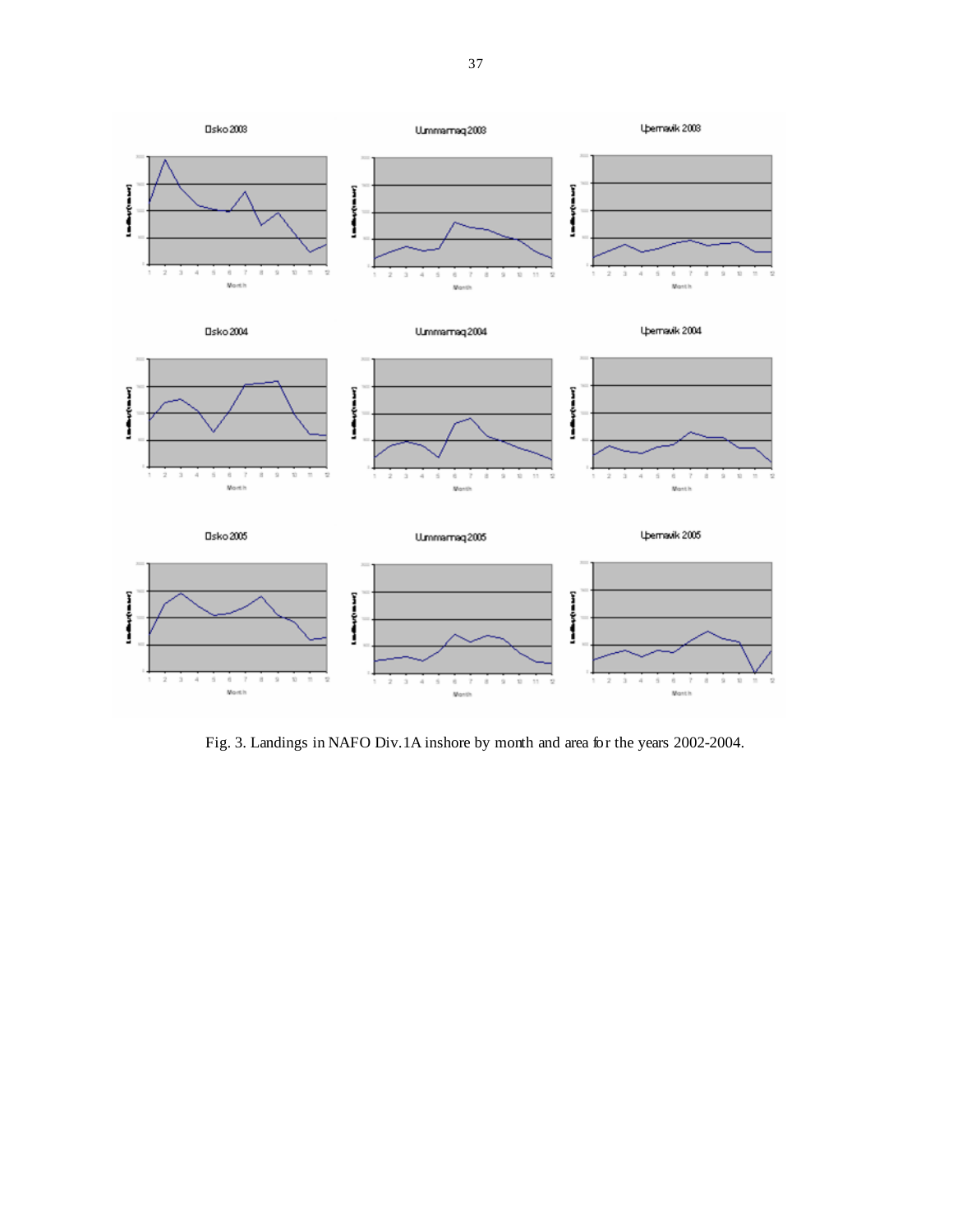

**Fig. 4**. Map of area in Disko Bay for gillnet survey. Lines are transects along which fixed stations are positioned.



Fig. 5. Assumed selectivity curve applied to gillnet survey catches (Wileman's wings).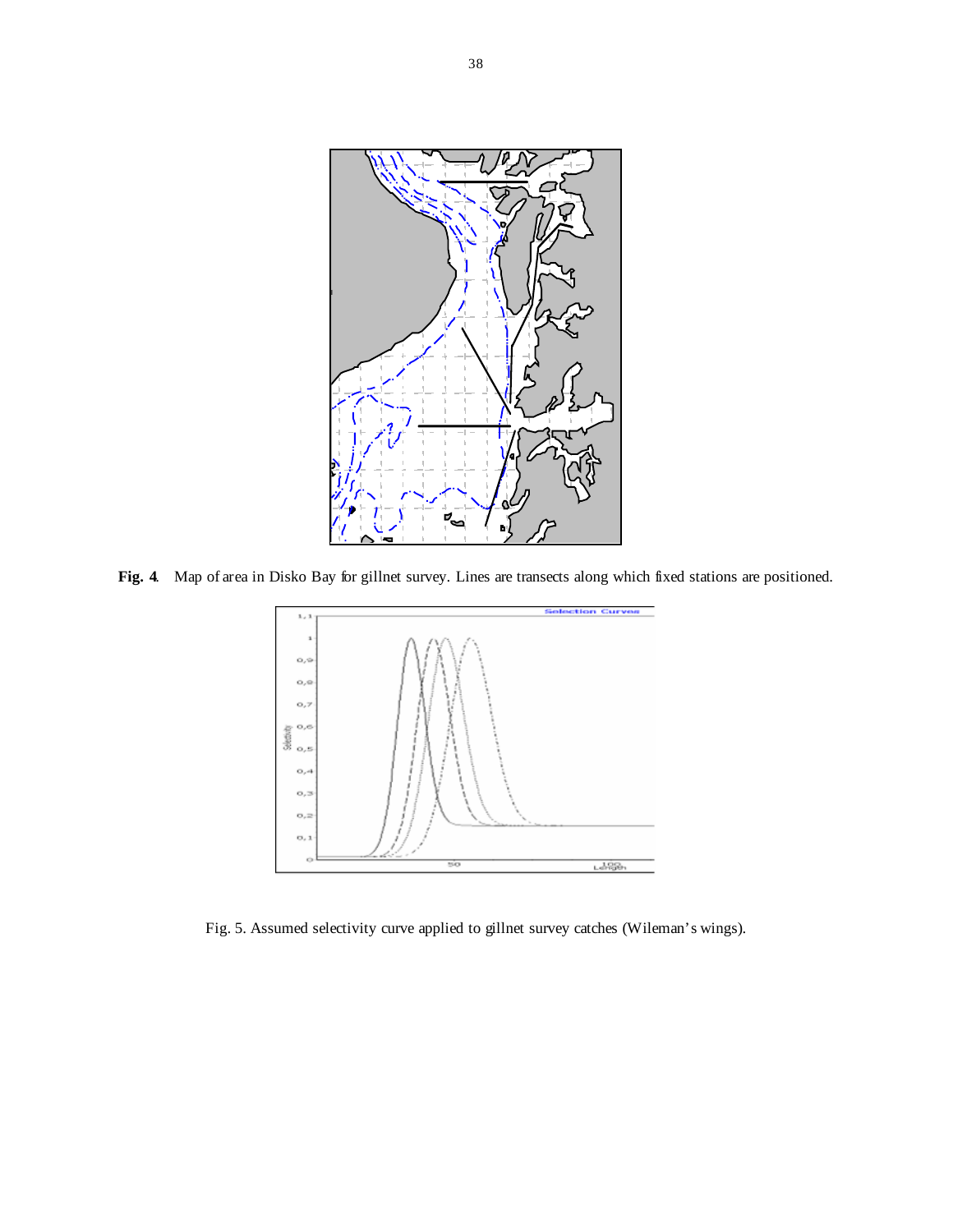

Fig. 6. Gillnet survey in Disko Bay 2001-2005. NPUE distribution (Nos G.halibut per 6 hrs of setting).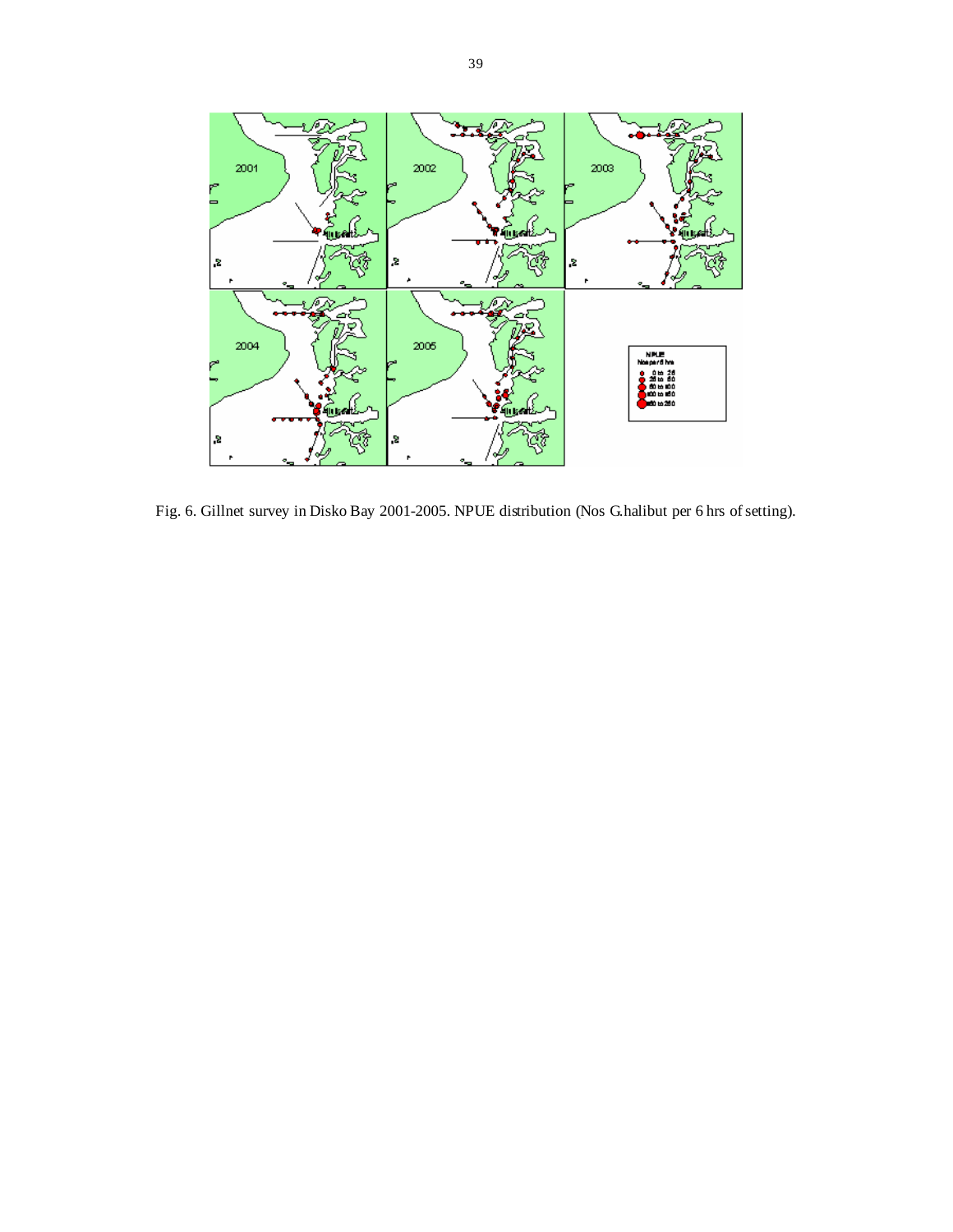

**Fig. 7**. Upper: Standardised catch rates from gillnet survey in Disko bay (1A) in weight (CPUE) and numbers (NPUE). Middle and lower: CPUE/NPUE by length < 50 cm and <35cm, respectively, for both gillnet and longline survey.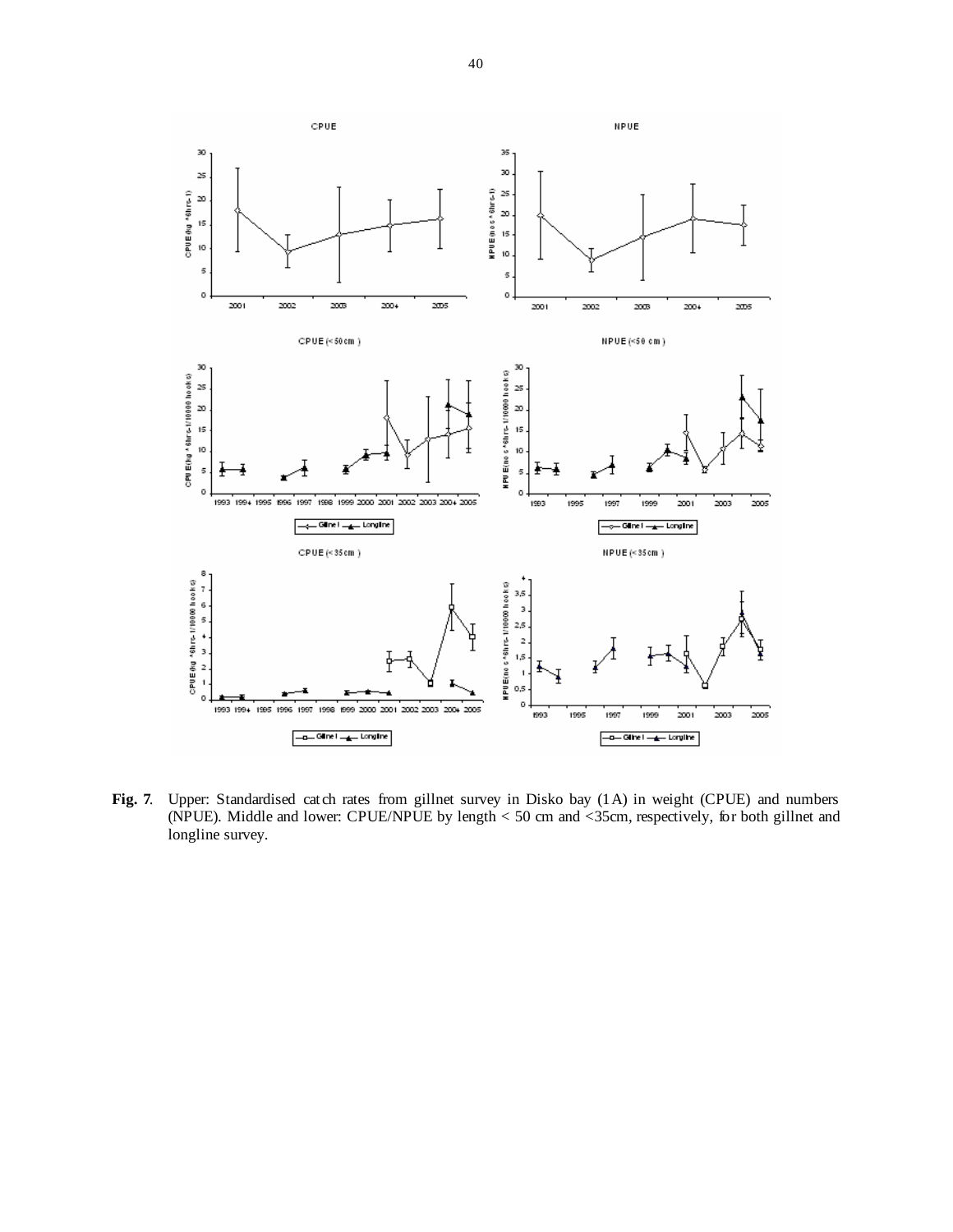

**Fig. 8a**. Residuals for each mesh size (y-axis) by length (x-axis) from the selectivity model (Wilemans Wings) 2001-2005.



**Fig. 8b.** Estimated relative population assuming a Wilemans Wings selectivity curve in 2001 to 2005 (from top to bottom): the dashed lines indicate the length interval 30 – 50 cm where fully selection is assumed.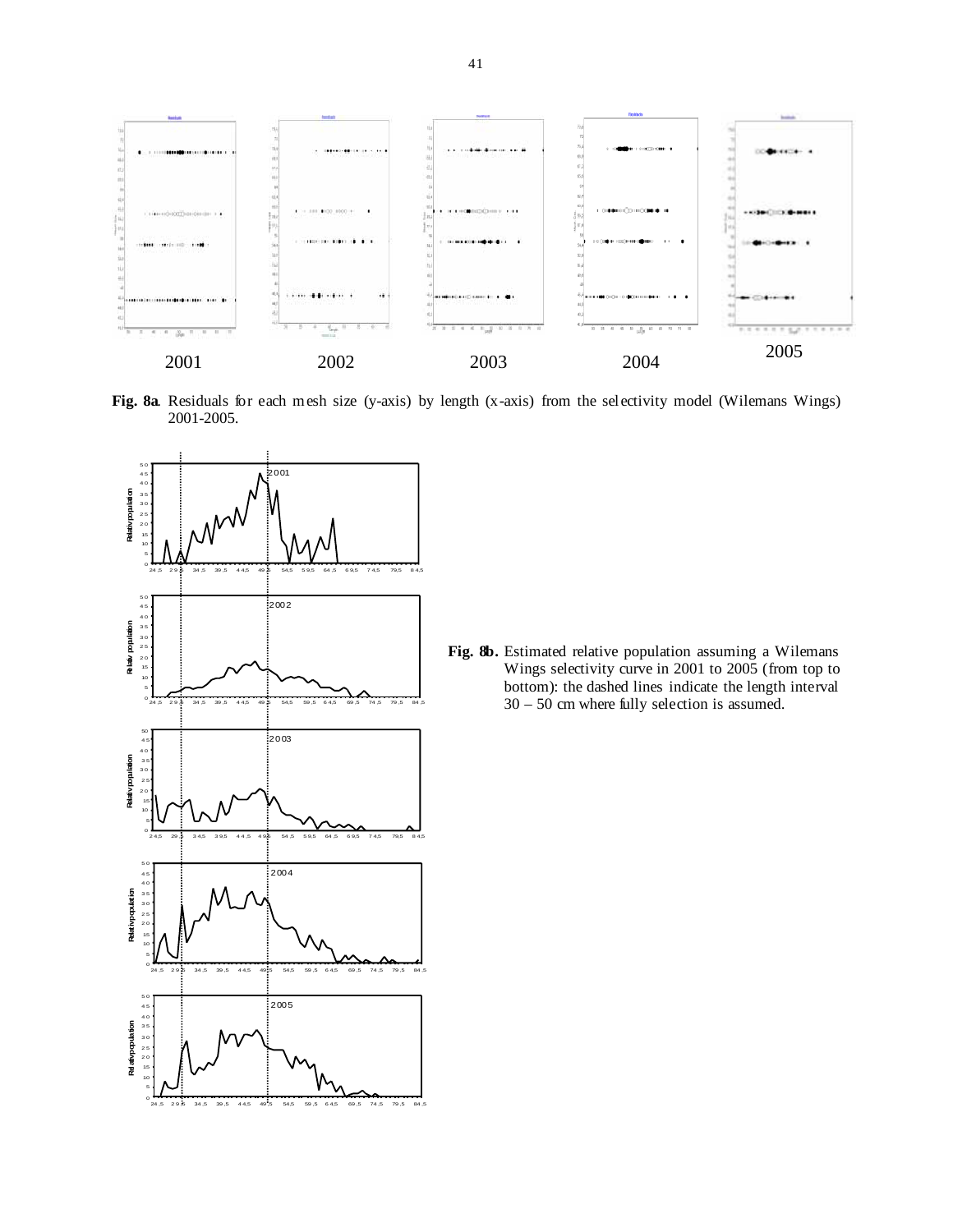

Fig. 9. Gillnet survey in Disko bay. Abundance (estimated relative population) by age.



Fig. 10. Mean length for longline surveys conducted since 1993. 95% CI indicated.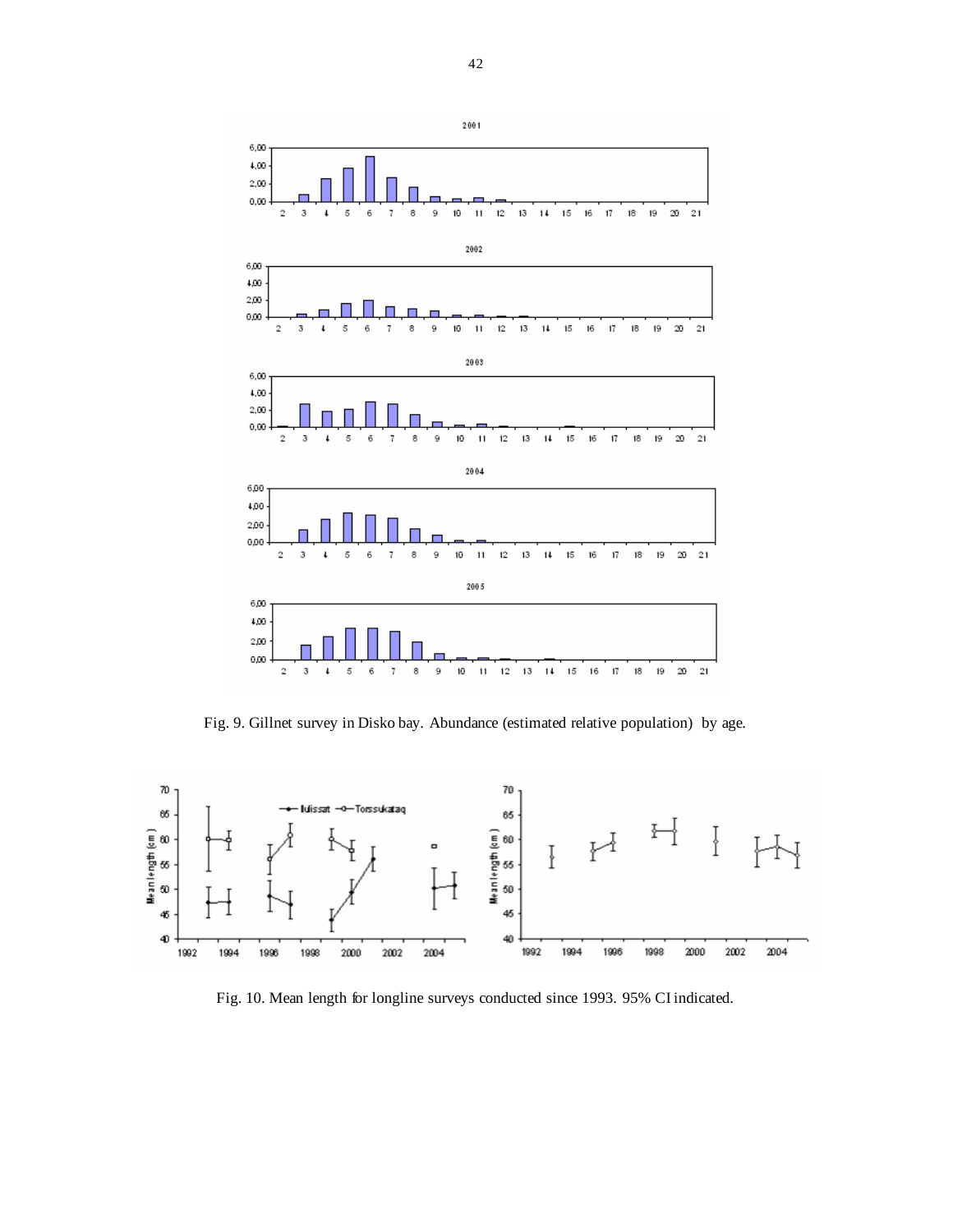

Fig. 11. Longline survey index (standardised CPUE) for Ilulissat (left) and Uummannaq (right) 1993-2005. 95% CI indicated.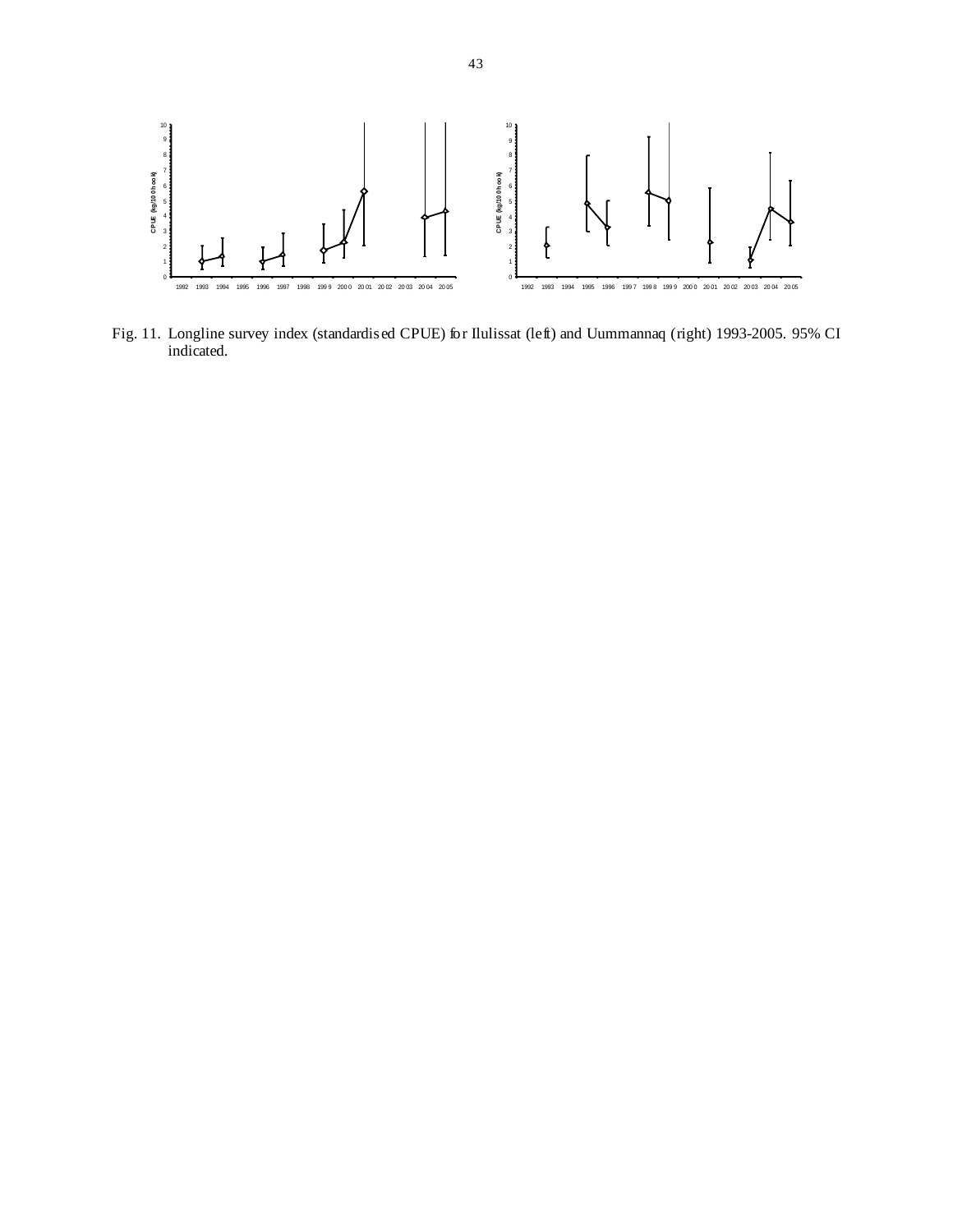

**Fig. 12.** NPUE (nos/1000 hooks) by length group (3 cm) of Greenland halibut from longline surveys. **Right:Uummannaq, Left: Ilulissat.**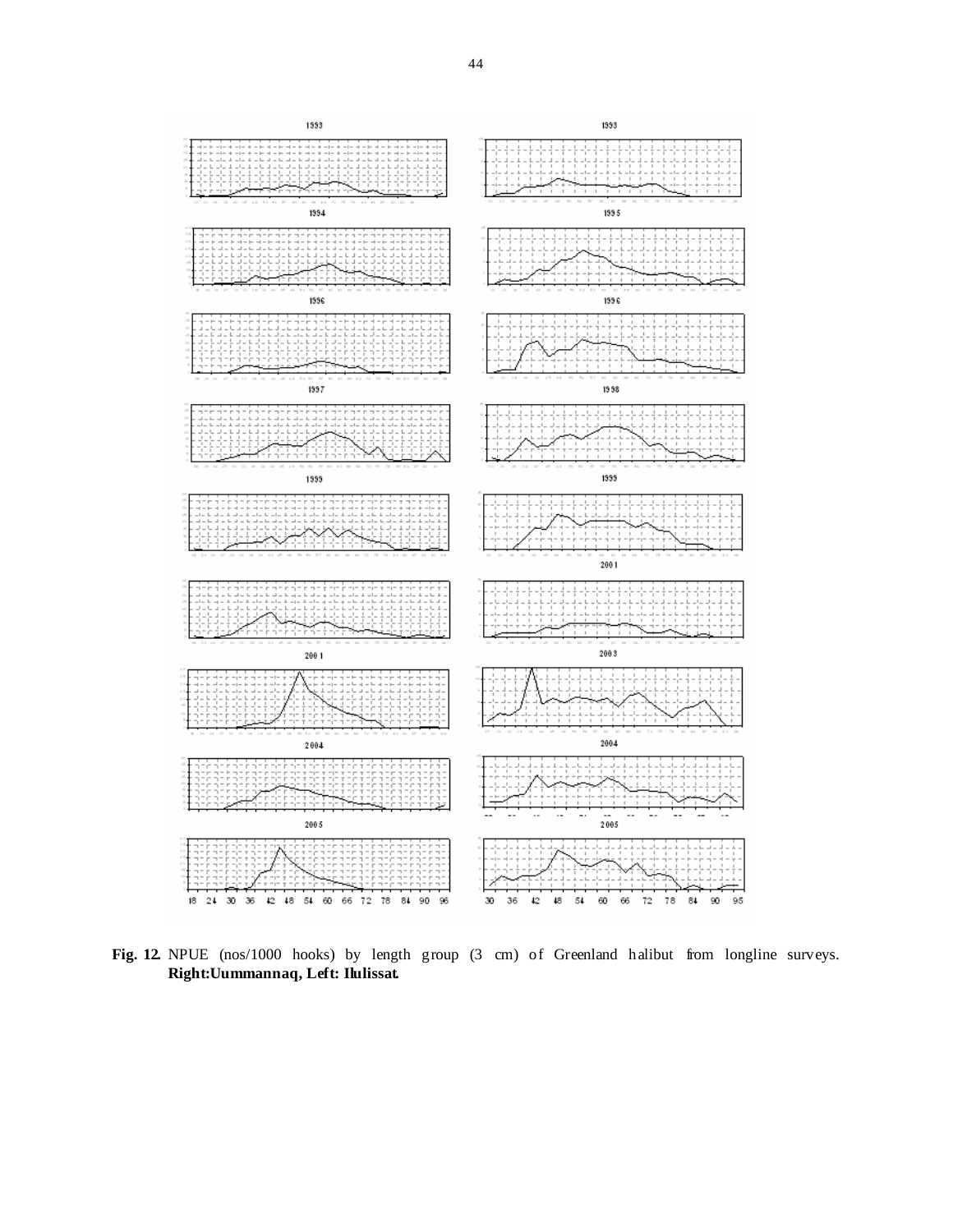

Fig. 13a. Exploitation proxies (Landings/standardized survey index) for Ilulissat and Uummannaq.



Fig. 13b. Exploitation proxy (Landings/standardized survey index) for Ilulissat for Gillnet survey catch rates and calibrated longline survey catch rates (see section XX).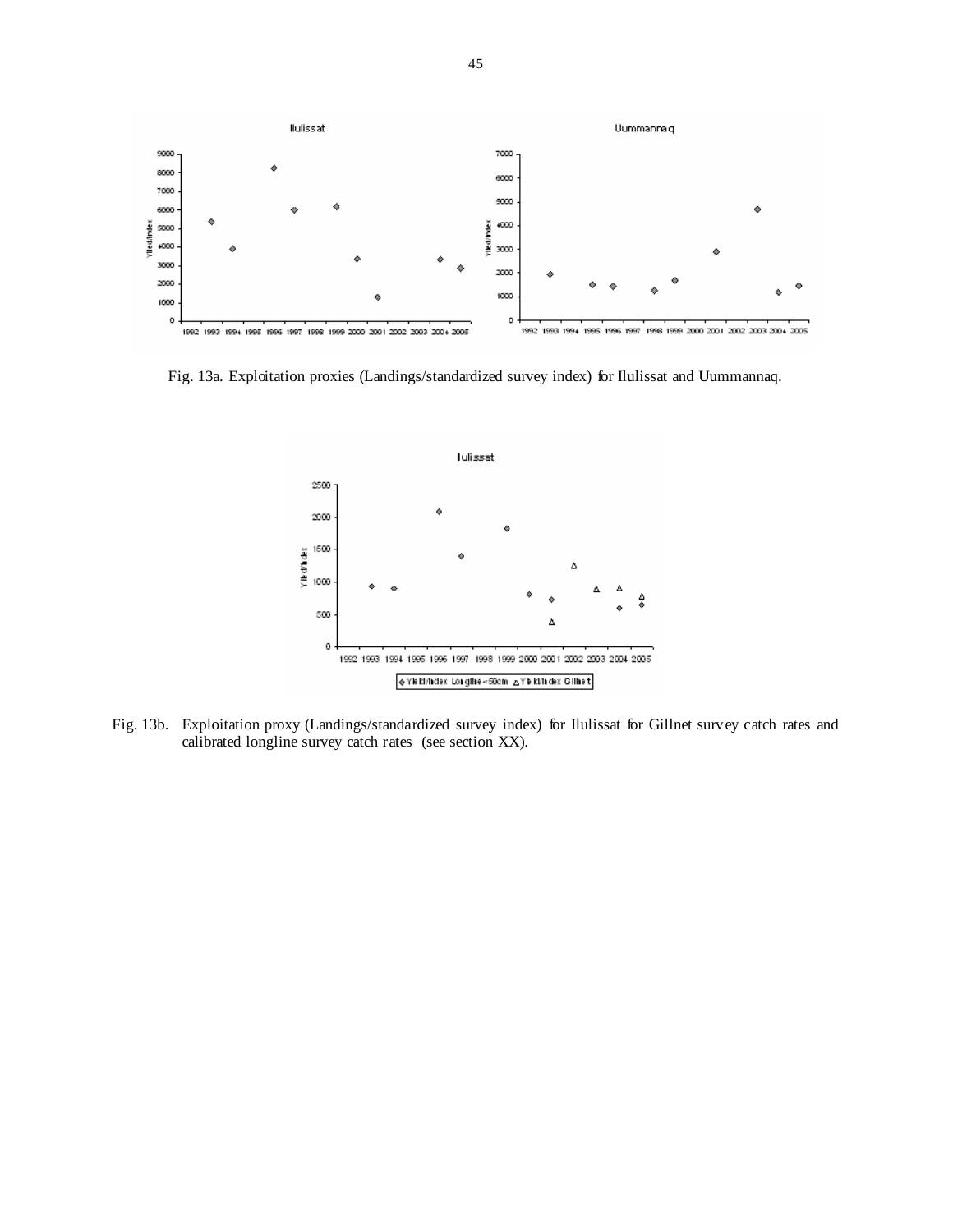

Fig. 14. Greenland halibut Disko Bay 1A; Catch curves of cohort's including ages 10-16.



Fig. 15. Greenland halibut Disko Bay 1A; Mean standardised Catch at age.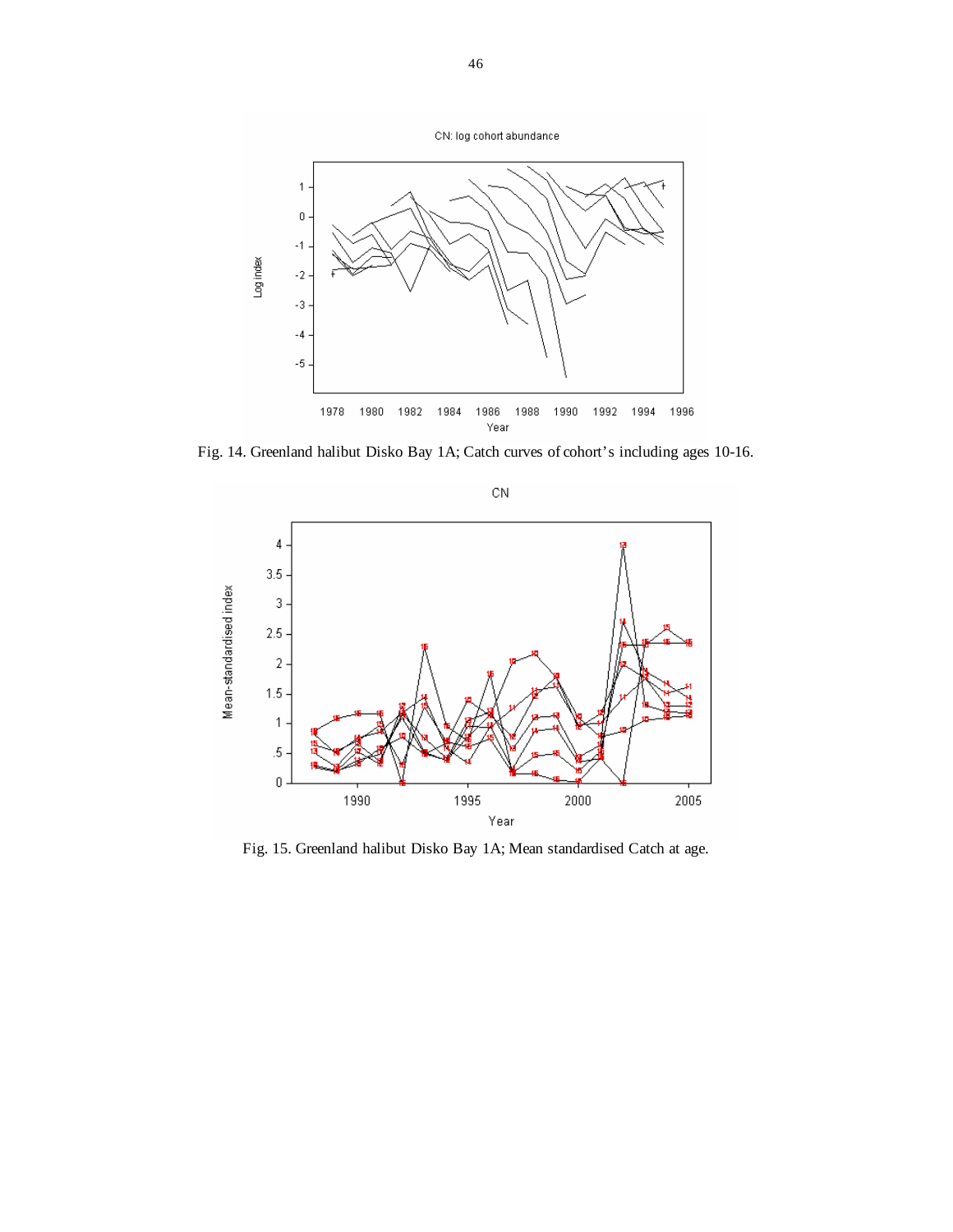





Fig. 16. Mean wgt-at-age in stock and catches.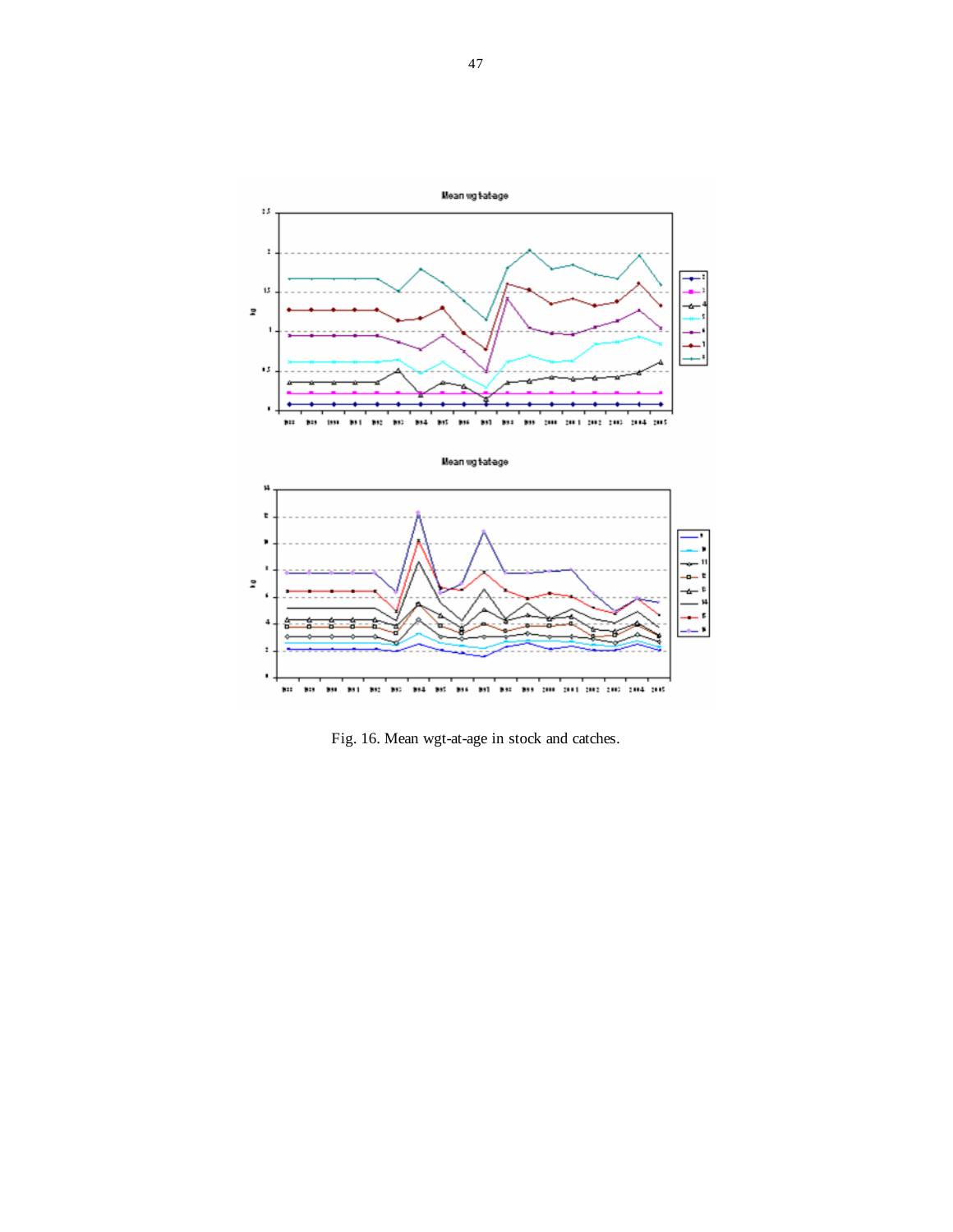

Fig. 17. Matrix plots of survey indices (log values) Upper: Gillnet survey, Lower: Pamiut Disko Bay survey.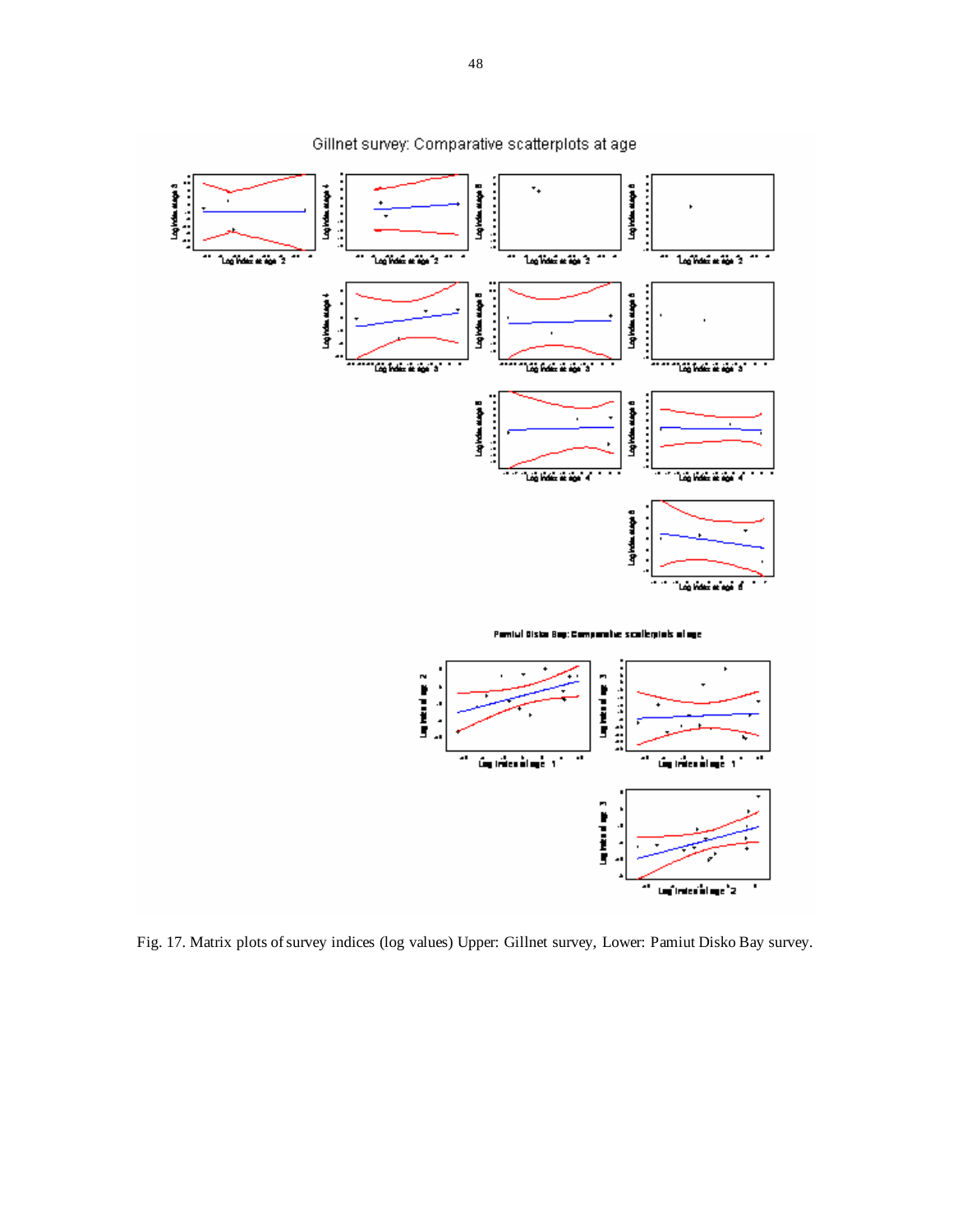

Fig. 18 relationship between age 1 and 2 of the same cohorts from the Paamiut trawl survey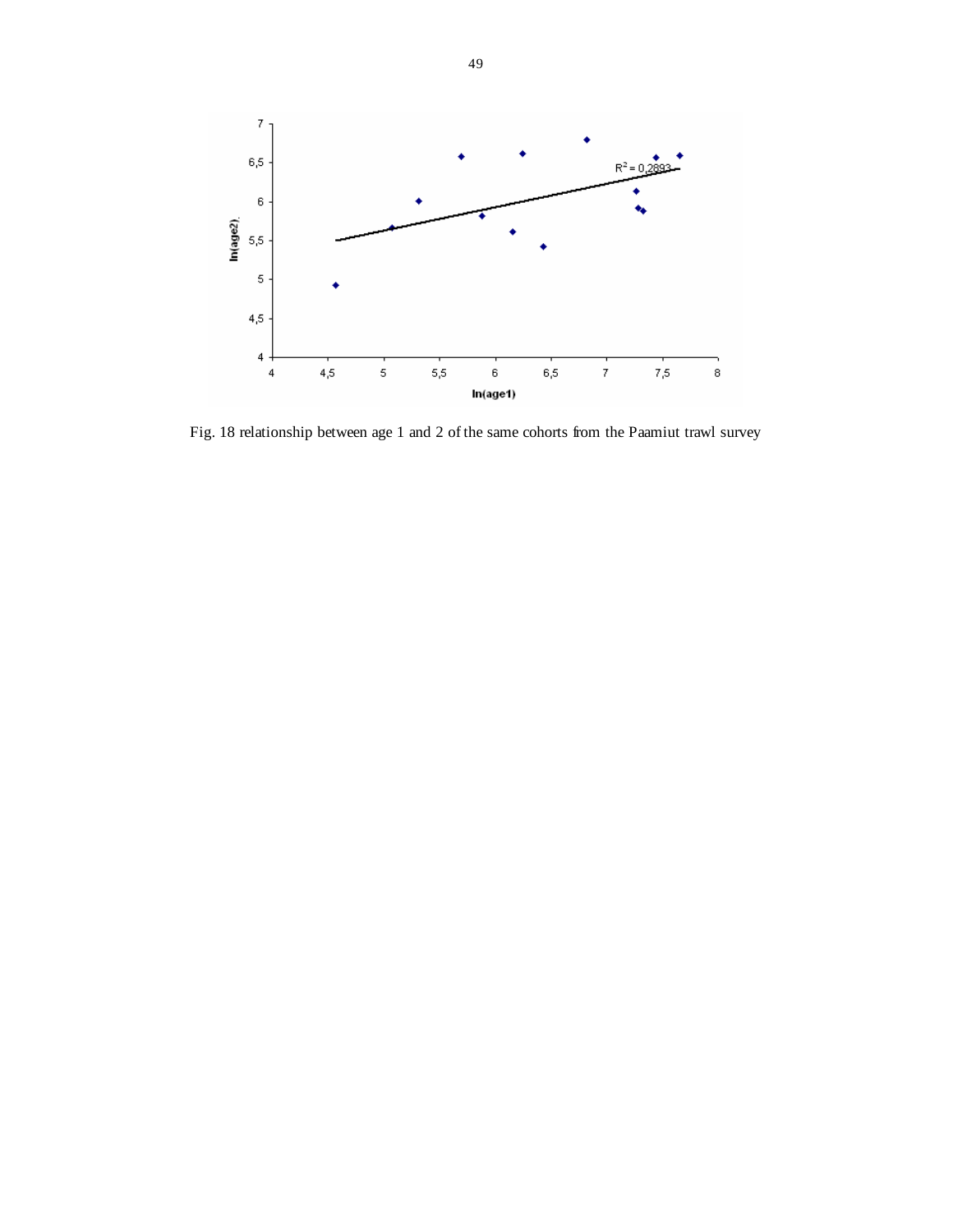

Fig. 19. Output from separable VPA; Given fixed selection pattern development in F (F-values) and (S-values) for ages 6-16 over the entire period are given residuals in the catch matrix (upper fig).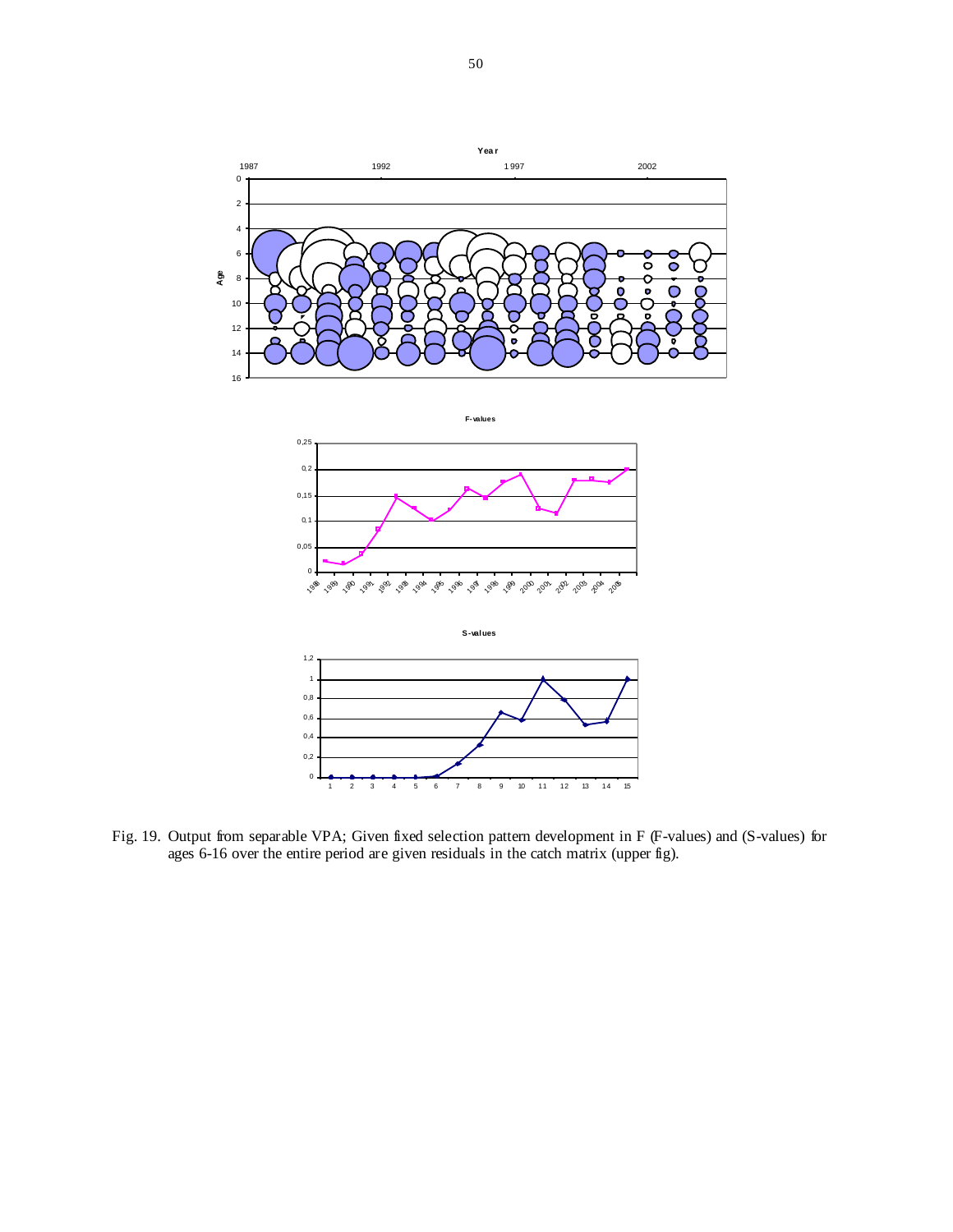

Fig. 20. Greenland halibut Log index values from the Pamiut Disko Bay survey (ages 1-3+) and the Gillnet survey (ages 2-6).



Fig. 21. XSA diagnostics; log q residuals (upper two), index weighting (middle section) and F estimates (lower section) by index for two options of shrinkage (0.5 and 2.0).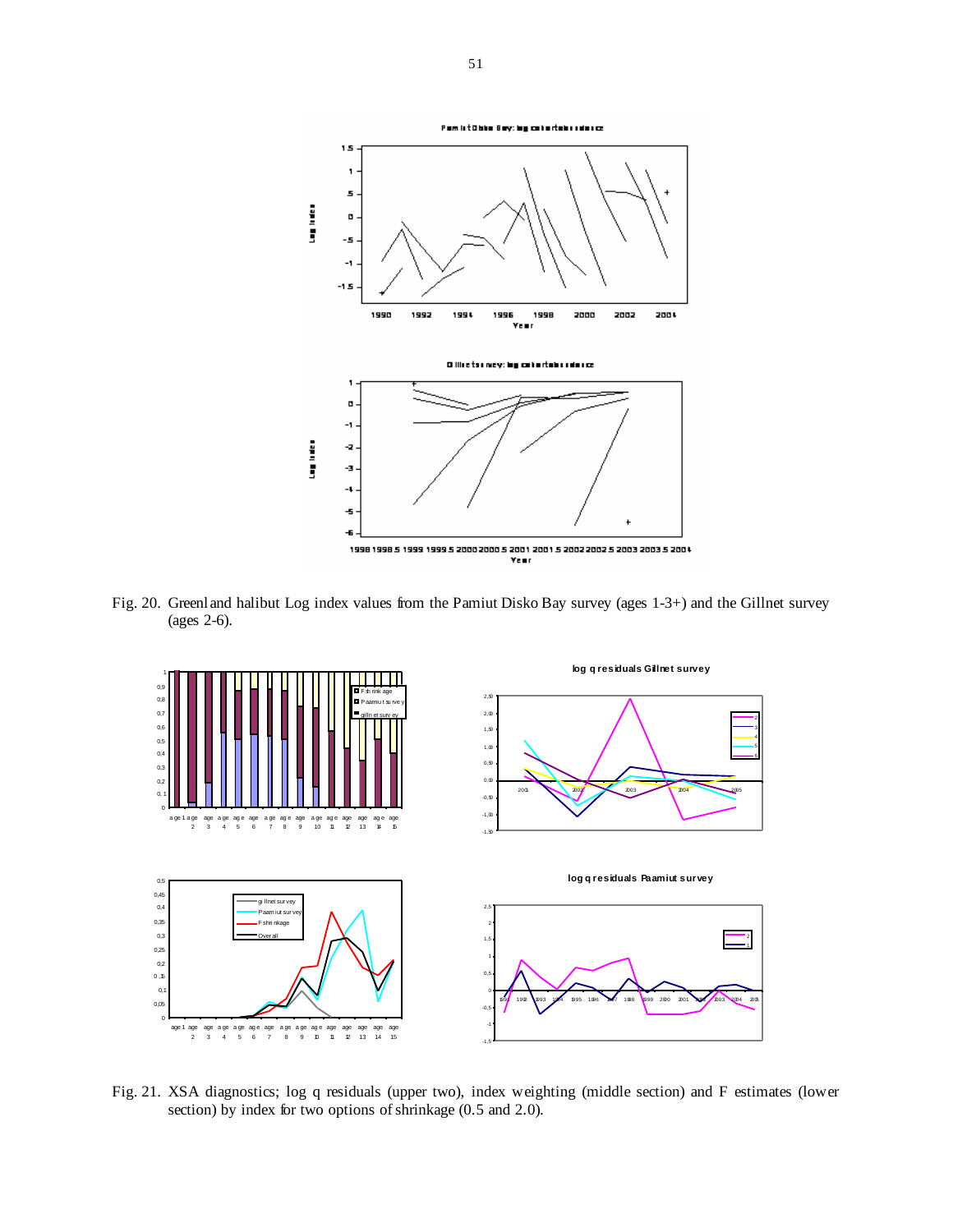

Fig 22. Greenland halibut in 1A. Disko bay. Mean standardised indices from Gillnet survey (upper) and Pamiut Disko Bay recruit survey (lower) by year-class.



**Fig. 23. Greenland halibut in 1A. Disko bay.** SURBA run based on Pamiut Disko Bay survey.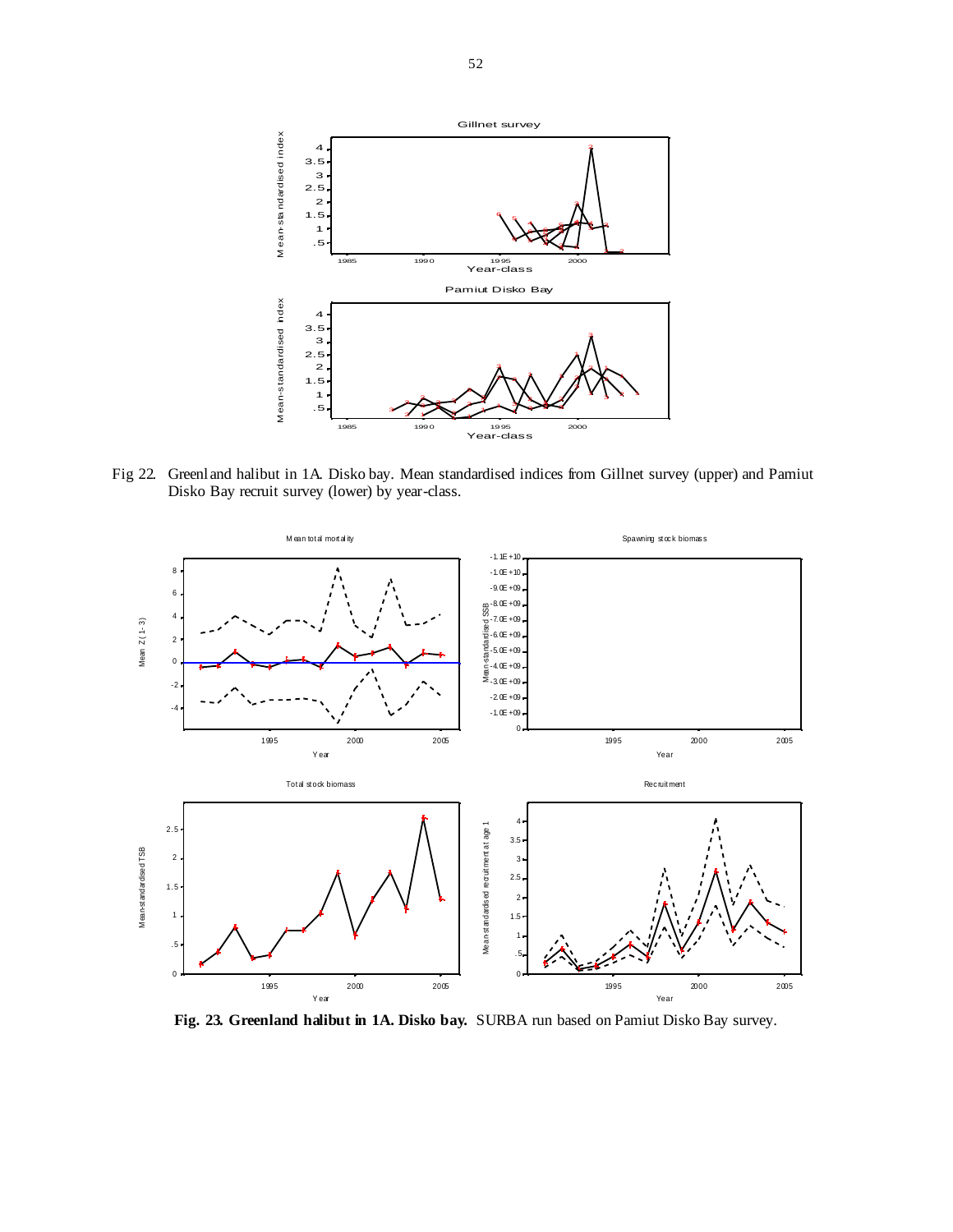

**Fig. 24.** Mean length of Greenland halibut in commercial longline catches from Ilulissat, Uummannaq and Upernavik with 95% conf. Int.



**Fig. 25.** Individual weights of Greenland halibut landed in Kullorsuaq and Upernavik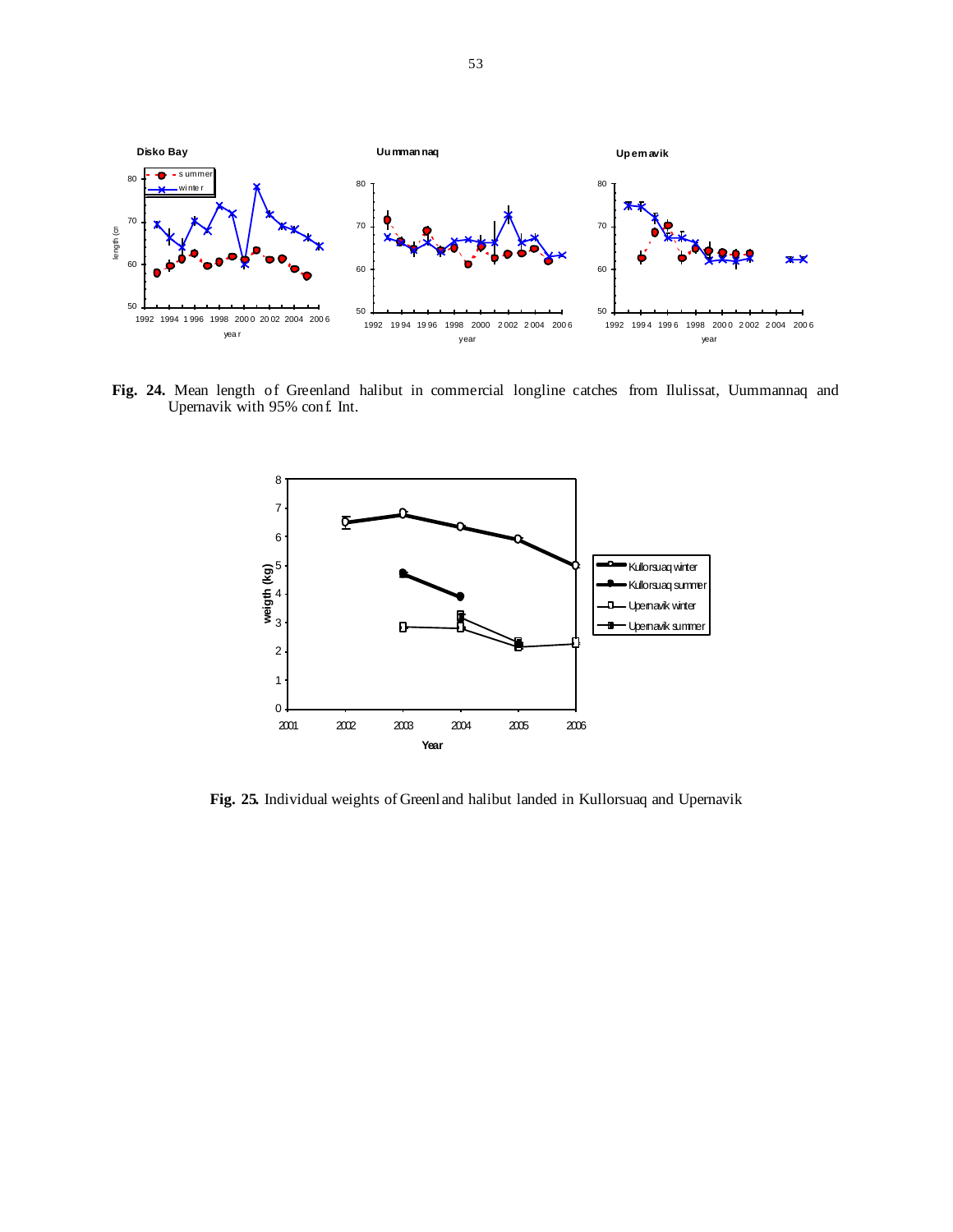

**Fig. 26.** The development in exploitation of the *age 10 and younger* expressed as percentages of those age groups in commercial landings by year.



**Fig. 27.** Weight at age for the three areas Disko Bay, Uummannaq and Upernavik.